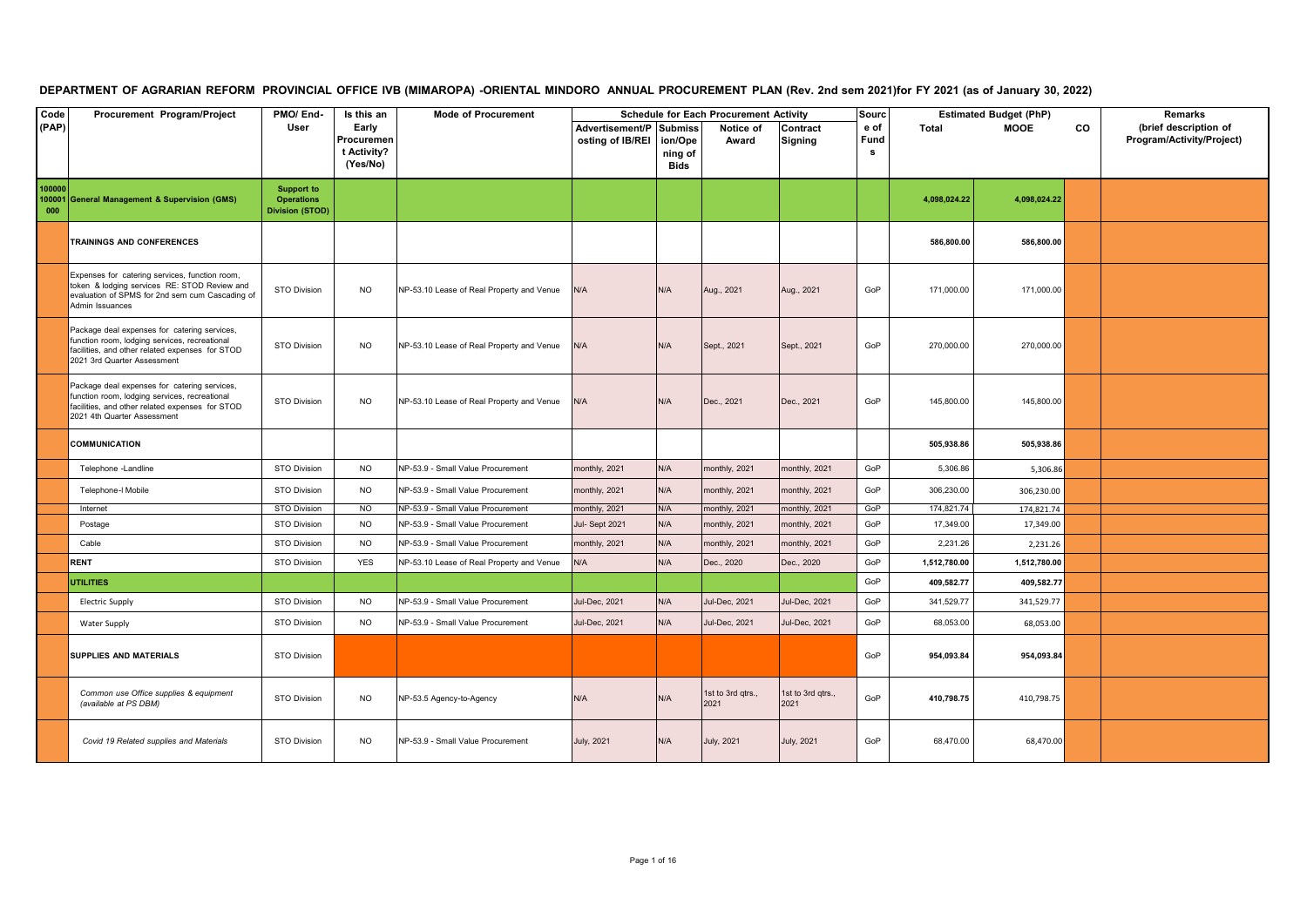| Code  | Procurement Program/Project                                         | PMO/End-            | Is this an          | <b>Mode of Procurement</b> |                                             |             | <b>Schedule for Each Procurement Activity</b> |                            | Sourc        |           | <b>Estimated Budget (PhP)</b> |    | Remarks                                            |
|-------|---------------------------------------------------------------------|---------------------|---------------------|----------------------------|---------------------------------------------|-------------|-----------------------------------------------|----------------------------|--------------|-----------|-------------------------------|----|----------------------------------------------------|
| (PAP) |                                                                     | User                | Early<br>Procuremen |                            | Advertisement/P Submiss<br>osting of IB/REI | ion/Ope     | Notice of<br>Award                            | Contract<br><b>Signing</b> | e of<br>Fund | Total     | <b>MOOE</b>                   | co | (brief description of<br>Program/Activity/Project) |
|       |                                                                     |                     | t Activity?         |                            |                                             | ning of     |                                               |                            | s            |           |                               |    |                                                    |
|       |                                                                     |                     | (Yes/No)            |                            |                                             | <b>Bids</b> |                                               |                            |              |           |                               |    |                                                    |
|       | Common use Office supplies & equipment (not<br>available at PS DBM) | <b>STO Division</b> | <b>NO</b>           |                            |                                             |             |                                               |                            | GoP          |           |                               |    |                                                    |
|       | Janitorial Supplies                                                 | <b>STO Division</b> | <b>NO</b>           | Shopping                   | <b>July, 2021</b>                           | N/A         | July, 2021                                    | <b>July, 2021</b>          | GoP          | 21,821.00 | 21,821.00                     |    |                                                    |
|       | Executive office chair                                              | STO Division        | <b>NO</b>           | Shopping                   | Aug., 2021                                  | N/A         | Aug., 2021                                    | Aug., 2021                 | GoP          | 7,000.00  | 7,000.00                      |    |                                                    |
|       | Executive office table                                              | STO Division        | <b>NO</b>           | Shopping                   | Aug., 2021                                  | N/A         | Aug., 2021                                    | Aug., 2021                 | GoP          | 14,000.00 | 14,000.00                     |    |                                                    |
|       | Office Table (Wooden)                                               | STO Division        | <b>NO</b>           | Shopping                   | Aug., 2021                                  | N/A         | Aug., 2021                                    | Aug., 2021                 | GoP          | 35,000.00 | 35,000.00                     |    |                                                    |
|       | Orocan Chair                                                        | <b>STO Division</b> | <b>NO</b>           | Shopping                   | Aug., 2021                                  | N/A         | Aug., 2021                                    | Aug., 2021                 | GoP          | 7,200.00  | 7,200.00                      |    |                                                    |
|       | Desktop                                                             | <b>STO Division</b> | <b>NO</b>           | Shopping                   | Aug., 2021                                  | N/A         | Aug., 2021                                    | Aug., 2021                 | GoP          | 60,000.00 | 60,000.00                     |    |                                                    |
|       | <b>USB</b>                                                          | STO Division        | <b>NO</b>           | Shopping                   | Aug., 2021                                  | N/A         | Aug., 2021                                    | Aug., 2021                 | GoP          | 4,000.00  | 4,000.00                      |    |                                                    |
|       | CPU                                                                 | STO Division        | <b>NO</b>           | Shopping                   | Aug., 2021                                  | N/A         | Aug., 2021                                    | Aug., 2021                 | GoP          | 10,000.00 | 10,000.00                     |    |                                                    |
|       | Printer all in one (color tank, ADF<br>Reader, Scanner and Copier   | STO Division        | <b>NO</b>           | Shopping                   | Aug., 2021                                  | N/A         | Aug., 2021                                    | Aug., 2021                 | GoP          | 35,970.00 | 35,970.00                     |    |                                                    |
|       | Executive office Chair                                              |                     | <b>NO</b>           | Shopping                   | Aug., 2021                                  | N/A         | Aug., 2021                                    | Aug., 2021                 | GoP          | 7,000.00  | 7,000.00                      |    |                                                    |
|       | Executive office table                                              |                     | <b>NO</b>           | Shopping                   | Aug., 2021                                  | N/A         | Aug., 2021                                    | Aug., 2021                 | GoP          | 14,000.00 | 14,000.00                     |    |                                                    |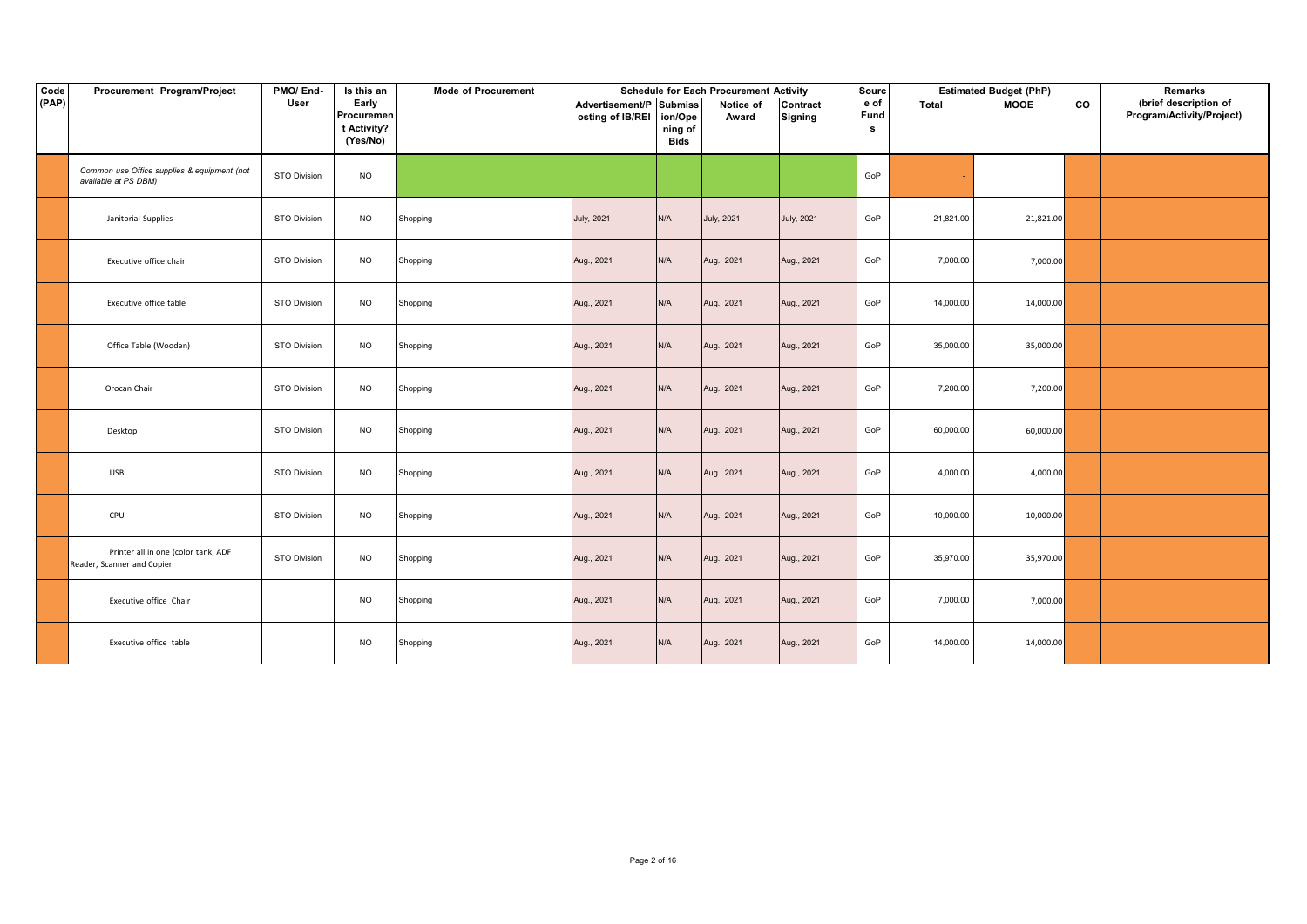| Code          | Procurement Program/Project                          | PMO/End-                                                  | Is this an                                     | <b>Mode of Procurement</b>                |                                     |                                              | <b>Schedule for Each Procurement Activity</b> |                     | <b>Sourc</b>       |              | <b>Estimated Budget (PhP)</b> |    | Remarks                                                                                     |
|---------------|------------------------------------------------------|-----------------------------------------------------------|------------------------------------------------|-------------------------------------------|-------------------------------------|----------------------------------------------|-----------------------------------------------|---------------------|--------------------|--------------|-------------------------------|----|---------------------------------------------------------------------------------------------|
| (PAP)         |                                                      | User                                                      | Early<br>Procuremen<br>t Activity?<br>(Yes/No) |                                           | Advertisement/P<br>osting of IB/REI | <b>Submiss</b><br>ion/Ope<br>ning of<br>Bids | Notice of<br>Award                            | Contract<br>Signing | e of<br>Fund<br>s. | Total        | <b>MOOE</b>                   | CO | (brief description of<br>Program/Activity/Project)                                          |
|               | Non -Common use Office Supplies & Equipment<br>(CSE) |                                                           |                                                |                                           |                                     |                                              |                                               |                     |                    |              |                               |    |                                                                                             |
|               | Refrigerator                                         | <b>STO Division</b>                                       | <b>NO</b>                                      | NP-53.9 - Small Value Procurement         | Aug., 2021                          | N/A                                          | Aug., 2021                                    | Aug., 2021          | GoP                | 15,000.00    | 15,000.00                     |    |                                                                                             |
|               | Television                                           | <b>STO Division</b>                                       | <b>NO</b>                                      | NP-53.9 - Small Value Procurement         | Aug., 2021                          | N/A                                          | Aug., 2021                                    | Aug., 2021          | GoP                | 13,000.00    | 13,000.00                     |    |                                                                                             |
|               | <b>Water Dispenser</b>                               | <b>STO Division</b>                                       | <b>NO</b>                                      | NP-53.9 - Small Value Procurement         | Aug., 2021                          | N/A                                          | Aug., 2021                                    | Aug., 2021          | GoP                | 27,000.00    | 27,000.00                     |    |                                                                                             |
|               | Gasoline, Oil and Lubricants                         | <b>STO Division</b>                                       | <b>NO</b>                                      | NP-53.9 - Small Value Procurement         | monthly., 2021                      | N/A                                          | monthly., 2021                                | monthly., 2021      | GoP                | 203,834.09   | 203,834.09                    |    |                                                                                             |
|               | <b>REPAIR AND MAINTENANCE</b>                        | <b>STO Division</b>                                       | <b>NO</b>                                      |                                           |                                     |                                              |                                               |                     | GoP                | 99,952.00    | 99,952.00                     |    |                                                                                             |
|               | Repair of Motor Vehicle                              | STO Division                                              | <b>NO</b>                                      | NP-53.9 - Small Value Procurement         | Jul-Nov., 2021                      | N/A                                          | Jul-Nov., 2021                                | Jul-Nov., 2021      | GoP                | 75,687.00    | 75,687                        |    |                                                                                             |
|               | Repair of Office Equipment                           | <b>STO Division</b>                                       | <b>NO</b>                                      | NP-53.9 - Small Value Procurement         | Aug., 2021                          | N/A                                          | Aug., 2021                                    | Aug., 2021          | GoP                | 22,650.00    | 22,650                        |    |                                                                                             |
|               | RM-ICT Equipment                                     | <b>STO Division</b>                                       | <b>NO</b>                                      | NP-53.9 - Small Value Procurement         | monthly., 2021                      | N/A                                          | monthly., 2021                                | monthly., 2021      | GoP                | 1,615.00     | 1,615                         |    |                                                                                             |
|               | OTHER MAINTENANCE AND OPERATING<br><b>EXPENSES</b>   | <b>STO Division</b>                                       | <b>NO</b>                                      | NP-53.9 - Small Value Procurement         |                                     |                                              |                                               |                     |                    | 28,876.75    | 28,876.75                     |    |                                                                                             |
|               | Printing and Publication Expenses                    | <b>STO Division</b>                                       | <b>NO</b>                                      | NP-53.9 - Small Value Procurement         | Aug-Nov 2021                        | N/A                                          | Aug-Nov 2021                                  | Aug-Nov 2021        | GoP                | 13,269.75    | 13,269.75                     |    |                                                                                             |
|               | Rent Building and Structure                          | <b>STO Division</b>                                       | <b>NO</b>                                      | NP-53.10 Lease of Real Property and Venue | Sept 2021                           | N/A                                          | Sept 2021                                     | Sept 2021           | GoP                | 1,800.00     | 1,800.00                      |    |                                                                                             |
|               | Transportation and Delivery                          | <b>STO Division</b>                                       | <b>NO</b>                                      | NP-53.9 - Small Value Procurement         | Aug-Nov. 2021                       | N/A                                          | Aug-Nov.2021                                  | Aug-Nov.2021        | GoP                | 12,957.00    | 12,957.00                     |    |                                                                                             |
|               | Other Maintenance and Operating Expenses             | <b>STO Division</b>                                       | <b>NO</b>                                      | NP-53.9 - Small Value Procurement         | Aug-Sept 2021                       | N/A                                          | Aug-Sept 2021                                 | Aug-Sept 2021       | GoP                | 850.00       | 850.00                        |    |                                                                                             |
|               | <b>OPERATIONS</b>                                    |                                                           |                                                |                                           |                                     |                                              |                                               |                     |                    | 8,115,512.06 | 8,115,512.06                  |    |                                                                                             |
|               | <b>LAND TENURE SECURITY PROGRAM</b>                  | <b>Land Tenure</b><br>Security Program<br>(LTSP) Division |                                                |                                           |                                     |                                              |                                               |                     |                    | 208,411.00   | 208,411.00                    |    | LAD involves the redistribution of government<br>and private agricultural lands to landless |
| 310100<br>000 | 100001 LAND ACQUISITION & DISTRIBUTION (LAD)         |                                                           |                                                |                                           |                                     |                                              |                                               |                     |                    | 7,585.00     | 7,585.00                      |    | farmers and farm workers. It secures                                                        |
|               | Claim Folder Preparation & Documentation             |                                                           |                                                |                                           |                                     |                                              |                                               |                     |                    | 7,585.00     | 7,585.00                      |    |                                                                                             |
|               | > Conference/Seminars                                | <b>LTSP Division</b>                                      |                                                |                                           |                                     |                                              |                                               |                     |                    |              |                               |    | farmers' tenure, promotes social equity, and                                                |
|               | >Office Supplies Expenses                            | <b>LTSP Division</b>                                      | <b>NO</b>                                      | NP-53.9 - Small Value Procurement         | October, 2021                       | N/A                                          | October, 2021                                 | October, 2021       | GoP                | 747.00       | 747.00                        |    | provides them with necessary productive                                                     |
|               | >Printing and Publication Expenses                   | <b>LTSP Division</b>                                      | <b>NO</b>                                      | NP-53.9 - Small Value Procurement         | Sept-Nov 2021                       | N/A                                          | Sept-Nov 2021                                 | Sept-Nov 2021       | GoP                | 698.00       | 698.00                        |    | resources needed to ensure their economic                                                   |
|               | >Transportation and Delivery                         | <b>LTSP Division</b>                                      | <b>NO</b>                                      | NP-53.9 - Small Value Procurement         | October, 2021                       | N/A                                          | October, 2021                                 | October, 2021       | GoP                | 6,140.00     | 6,140.00                      |    | viability and productivity.                                                                 |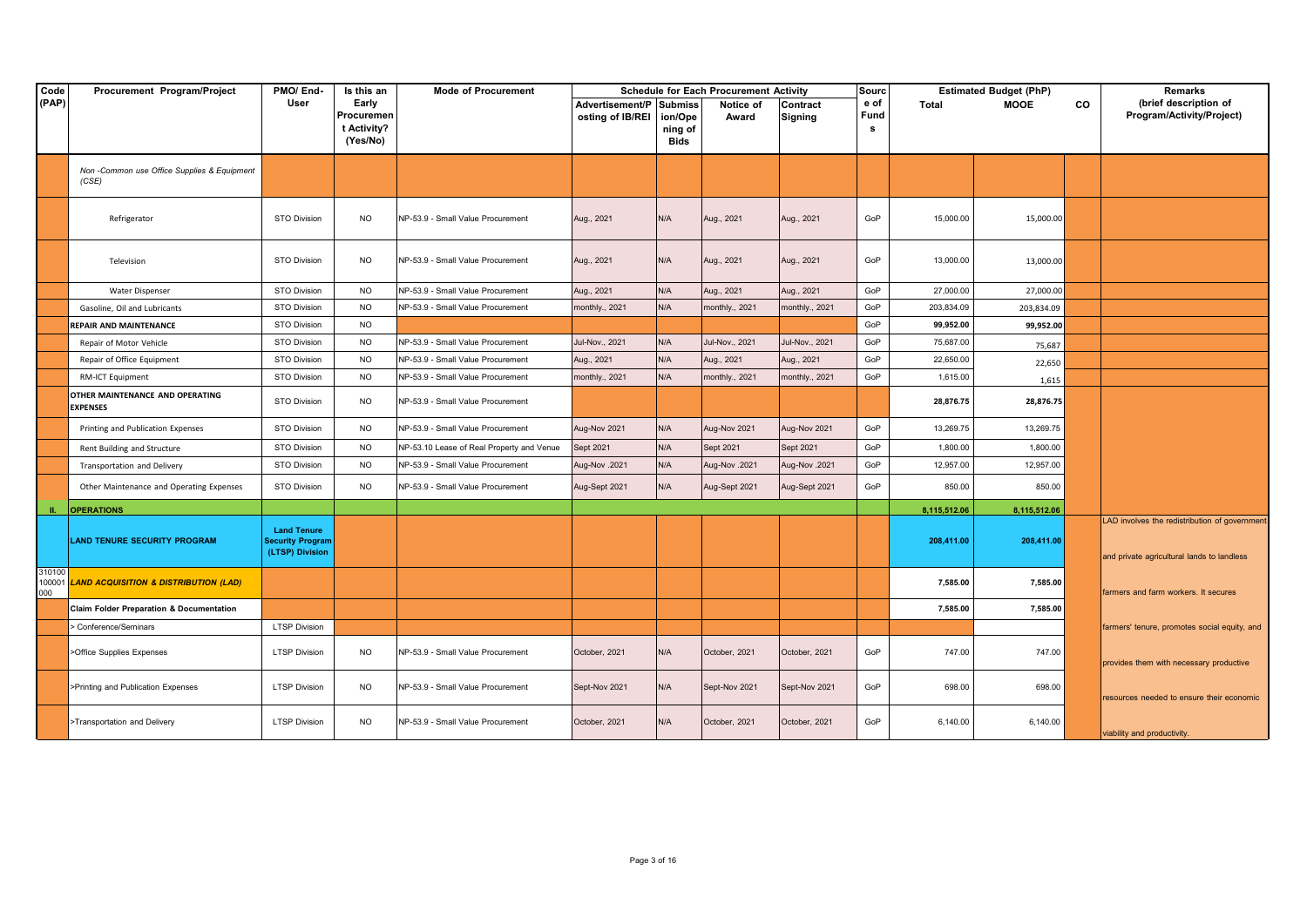| Code                    | Procurement Program/Project                                                                                                          | PMO/End-             | Is this an                                     | <b>Mode of Procurement</b>                |                                             |                            | <b>Schedule for Each Procurement Activity</b> |                                                 | <b>Sourc</b>      |            | <b>Estimated Budget (PhP)</b> |    | <b>Remarks</b>                                                                      |
|-------------------------|--------------------------------------------------------------------------------------------------------------------------------------|----------------------|------------------------------------------------|-------------------------------------------|---------------------------------------------|----------------------------|-----------------------------------------------|-------------------------------------------------|-------------------|------------|-------------------------------|----|-------------------------------------------------------------------------------------|
| (PAP)                   |                                                                                                                                      | User                 | Early<br>Procuremen<br>t Activity?<br>(Yes/No) |                                           | Advertisement/P Submiss<br>osting of IB/REI | ion/Ope<br>ning of<br>Bids | Notice of<br>Award                            | Contract<br><b>Signing</b>                      | e of<br>Fund<br>s | Total      | <b>MOOE</b>                   | CO | (brief description of<br>Program/Activity/Project)                                  |
| 310100<br>000           | 100004 POST - LAND DISTRIBUTION                                                                                                      |                      |                                                |                                           |                                             |                            |                                               |                                                 |                   | 200,826.00 | 200,826.00                    |    |                                                                                     |
|                         | <b>Redocumentation of DNYD Lands</b>                                                                                                 |                      |                                                |                                           |                                             |                            |                                               |                                                 |                   | 185,390.00 | 185,390.00                    |    |                                                                                     |
|                         | <b>Requiring Survey</b>                                                                                                              |                      |                                                |                                           |                                             |                            |                                               |                                                 |                   | 175,390.00 | 175,390.00                    |    |                                                                                     |
|                         | >Training Expenses                                                                                                                   | <b>LTSP Division</b> | <b>NO</b>                                      | NP-53.9 - Small Value Procurement         | November, 2021                              | N/A                        | November, 2021                                | November, 2021                                  | GoP               | 30,390.00  | 30,390.00                     |    |                                                                                     |
|                         | >Survey                                                                                                                              | <b>LTSP Division</b> | <b>NO</b>                                      | NP-53.9 - Small Value Procurement         | October, 2021                               | N/A                        | October, 2021                                 | October, 2021                                   | GoP               | 145,000.00 | 145,000.00                    |    |                                                                                     |
|                         | <b>Not Requiring Survey</b>                                                                                                          |                      |                                                |                                           |                                             |                            |                                               |                                                 |                   | 10,000.00  | 10,000.00                     |    |                                                                                     |
|                         | > Repair and Maintenance (Motor Vehicle)                                                                                             | <b>LTSP Division</b> | <b>NO</b>                                      | NP-53.9 - Small Value Procurement         | Aug 2021                                    | N/A                        | Aug 2021                                      | Aug 2021                                        | GoP               | 10,000.00  | 10,000.00                     |    |                                                                                     |
|                         | <b>ARB</b> Installation                                                                                                              |                      |                                                |                                           |                                             |                            |                                               |                                                 |                   | 15,436.00  | 15,436.00                     |    |                                                                                     |
|                         | >Office Suppllies Expenses                                                                                                           | <b>LTSP Division</b> | <b>NO</b>                                      | NP-53.9 - Small Value Procurement         | <b>July 2021</b>                            | N/A                        | <b>July 2021</b>                              | <b>July 2021</b>                                | GoP               | 15,436.00  | 15,436.00                     |    |                                                                                     |
|                         | AGRARIAN JUSTICE DELIVERY PROGRAM                                                                                                    | <b>LTSP Division</b> |                                                |                                           |                                             |                            |                                               |                                                 |                   |            |                               |    |                                                                                     |
| 320100<br>100002<br>000 | <b>ADJUDICATION OF AGRARIAN REFORM CASES</b>                                                                                         |                      |                                                |                                           |                                             |                            |                                               |                                                 |                   | 533,625.34 | 533,625.34                    |    | DARAB is the quasi-judicial body created by<br>Republic Act 6657 to handle agrarian |
|                         | <b>Case Resolution</b>                                                                                                               |                      |                                                |                                           |                                             |                            |                                               |                                                 |                   | 433,375.34 | 433,375.34                    |    | disputes.                                                                           |
|                         | > trainings/seminars/workshops                                                                                                       |                      |                                                |                                           |                                             |                            |                                               |                                                 |                   | 210,000.00 | 210,000.00                    |    |                                                                                     |
|                         | Expenses on meals, function hall, & lodging<br>services for DARAB MIMAROPA 4th Quarter<br>Assessment and Strategic Planning Workshop | PARAB                | <b>NO</b>                                      | NP-53.10 Lease of Real Property and Venue | N/A                                         | N/A                        | Nov. 2021                                     | Nov. 2021                                       | GoP               | 128,600.00 | 128,600.00                    |    |                                                                                     |
|                         | DARAB MIMAROPA 3rd Quarter Assessment,<br>Strategic Planning cum Cascading of Issuances                                              | PARAB                | <b>NO</b>                                      | NP-53.10 Lease of Real Property and Venue | Sept., 2021                                 | N/A                        | Sept., 2021                                   | Sept., 2021                                     | GoP               | 81,400.00  | 81,400.00                     |    |                                                                                     |
|                         | > Communication Allowance for Hotline 8888<br>PARAB staff (training)                                                                 | PARAB                | <b>NO</b>                                      | NP-53.9 - Small Value Procurement         | 3rd to 4th qtrs. 2021                       | N/A                        |                                               | 3rd to 4th qtrs. 2021 3rd to 4th qtrs. 2021 GoP |                   | 2,000.00   | 2,000.00                      |    |                                                                                     |
|                         | other APP / CSE not available at PS-DBM                                                                                              |                      |                                                |                                           |                                             |                            |                                               |                                                 |                   | 25,000.00  | 25,000.00                     |    |                                                                                     |
|                         | 2 steel cabinets                                                                                                                     | PARAB                | <b>NO</b>                                      | Shopping                                  | Sept., 2021                                 | N/A                        | Sept., 2021                                   | Sept., 2021                                     | GoP               | 18,000.00  | 18,000.00                     |    |                                                                                     |
|                         | - 1 computer table                                                                                                                   | PARAB                | <b>NO</b>                                      | Shopping                                  | Sept., 2021                                 | N/A                        | Sept., 2021                                   | Sept., 2021                                     | GoP               | 7,000.00   | 7,000.00                      |    |                                                                                     |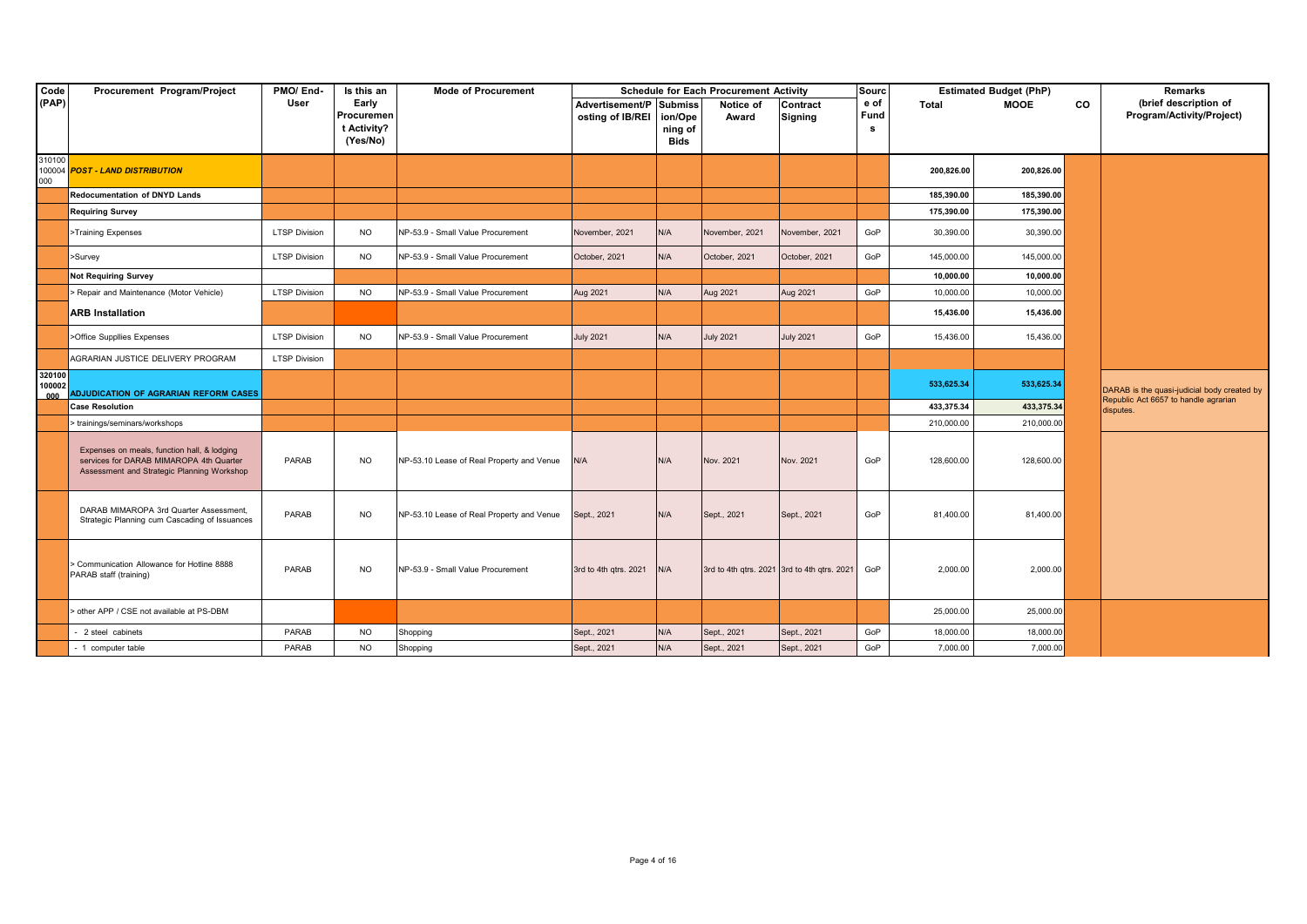| Code          | Procurement Program/Project                                                                                                   | PMO/End-                                     | Is this an                                     | <b>Mode of Procurement</b>                |                                             |                            | <b>Schedule for Each Procurement Activity</b> |                            | Sourc              |              | <b>Estimated Budget (PhP)</b> |    | Remarks                                            |
|---------------|-------------------------------------------------------------------------------------------------------------------------------|----------------------------------------------|------------------------------------------------|-------------------------------------------|---------------------------------------------|----------------------------|-----------------------------------------------|----------------------------|--------------------|--------------|-------------------------------|----|----------------------------------------------------|
| (PAP)         |                                                                                                                               | User                                         | Early<br>Procuremer<br>t Activity?<br>(Yes/No) |                                           | Advertisement/P Submiss<br>osting of IB/REI | ion/Ope<br>ning of<br>Bids | Notice of<br>Award                            | Contract<br><b>Signing</b> | e of<br>Fund<br>s. | Total        | <b>MOOE</b>                   | CO | (brief description of<br>Program/Activity/Project) |
|               |                                                                                                                               |                                              |                                                |                                           |                                             |                            |                                               |                            |                    |              |                               |    |                                                    |
|               | > Repair & Maintenance of Office Equipment                                                                                    | PARAB                                        | <b>NO</b>                                      | NP-53.9 - Small Value Procurement         | 3rd-4th qtrs., 2021                         | N/A                        | 3rd-4th qtrs., 2021                           | 3rd-4th qtrs., 2021        | GoP                | 36,000.00    | 36,000.00                     |    |                                                    |
|               | > Repair & Maintenance of Motor Vehicle                                                                                       |                                              |                                                | NP-53.9 - Small Value Procurement         | 3rd-4th qtrs., 2021                         | N/A                        | 3rd-4th qtrs., 2021                           | 3rd-4th qtrs., 2021        | GoP                | 68,560.00    | 68,560.00                     |    |                                                    |
|               | > Rent of Motor Vehicle                                                                                                       | PARAB                                        | <b>NO</b>                                      | NP-53.9 - Small Value Procurement         | 3rd-4th qtrs., 2021                         | N/A                        | 3rd-4th qtrs., 2021                           | 3rd-4th qtrs., 2021        | GoP                | 35,000.00    | 35,000.00                     |    |                                                    |
|               | Other General Services                                                                                                        | PARAB                                        | <b>NO</b>                                      | NP-53.9 - Small Value Procurement         | July-Dec 2021                               | N/A                        | July-Dec 2021                                 | July-Dec 2021              | GoP                | 58.815.34    | 58,815.34                     |    |                                                    |
|               | <b>Mediation</b>                                                                                                              |                                              |                                                |                                           |                                             |                            |                                               |                            |                    | 42,000.00    | 42,000.00                     |    |                                                    |
|               | > Repair & Maintenance of Office Equipment                                                                                    | PARAB                                        | <b>NO</b>                                      | NP-53.9 - Small Value Procurement         | 3rd-4th qtrs., 2021                         | N/A                        | 3rd-4th qtrs., 2021                           | 3rd-4th qtrs., 2021        | GoP                | 42,000.00    | 42.000.00                     |    |                                                    |
|               | <b>Execution/Implementation</b>                                                                                               |                                              |                                                |                                           |                                             |                            |                                               |                            |                    | 58,250.00    | 58,250.00                     |    |                                                    |
|               | > Repair & Maintenance of Motor Vehicle                                                                                       | PARAB                                        | <b>NO</b>                                      | NP-53.9 - Small Value Procurement         | 3rd-4th qtrs., 2021                         | N/A                        | 3rd-4th qtrs., 2021                           | 3rd-4th qtrs., 2021        | GoP                | 58,250.00    | 58,250.00                     |    |                                                    |
|               |                                                                                                                               |                                              |                                                |                                           |                                             |                            |                                               |                            |                    |              |                               |    |                                                    |
| 320100<br>000 | 100004 AGRARIAN LEGAL ASSISTANCE (ALA)                                                                                        |                                              |                                                |                                           |                                             |                            |                                               |                            |                    | 1,508,245.75 | 1,508,245.75                  |    |                                                    |
|               | Mediation                                                                                                                     |                                              |                                                |                                           |                                             |                            |                                               |                            |                    | 1,508,245.75 | 1,508,245.75                  |    |                                                    |
|               | > Food Expenses & related procurements on<br>Seminars/Trainings:                                                              | Agrarian Legal<br>Services (ALS)<br>Division |                                                |                                           |                                             |                            |                                               |                            |                    |              |                               |    |                                                    |
|               | Mass Mediation and Dialogue with GEMPCO                                                                                       | Agrarian Legal<br>Services (ALS)<br>Division | YES                                            | NP-53.9 - Small Value Procurement         | Jan., 2021                                  | N/A                        | Jan., 2021                                    | Jan., 2021                 | GoP                | 11,890.00    | 11,890.00                     |    |                                                    |
|               | Strategic Planning and Extensive Discussion on<br>the Guidelines on Land Transfer Clearances<br>under Memo 62, series of 2020 | Agrarian Legal<br>Services (ALS)<br>Division | <b>YES</b>                                     | NP-53.10 Lease of Real Property and Venue | N/A                                         | N/A                        | Feb., 2021                                    | Feb., 2021                 | GoP                | 118,840.00   | 118,840.00                    |    |                                                    |
|               | Conducts of Records Inventory                                                                                                 | Agrarian Legal<br>Services (ALS)<br>Division | <b>YES</b>                                     | NP-53.9 - Small Value Procurement         | Feb. 2021                                   | N/A                        | Feb. 2021                                     | Feb. 2021                  | GoP                | 20.000.00    | 20,000.00                     |    |                                                    |
|               | Mediation Seminar, Launching of lawyers to the<br>Benepisyaryo and cascading of Newly issued<br>administrative orders         | Agrarian Legal<br>Services (ALS)<br>Division | <b>YES</b>                                     | NP-53.10 Lease of Real Property and Venue | N/A                                         | N/A                        | June, 2021                                    | June, 2021                 | GoP                | 502,500.00   | 502,500.00                    |    |                                                    |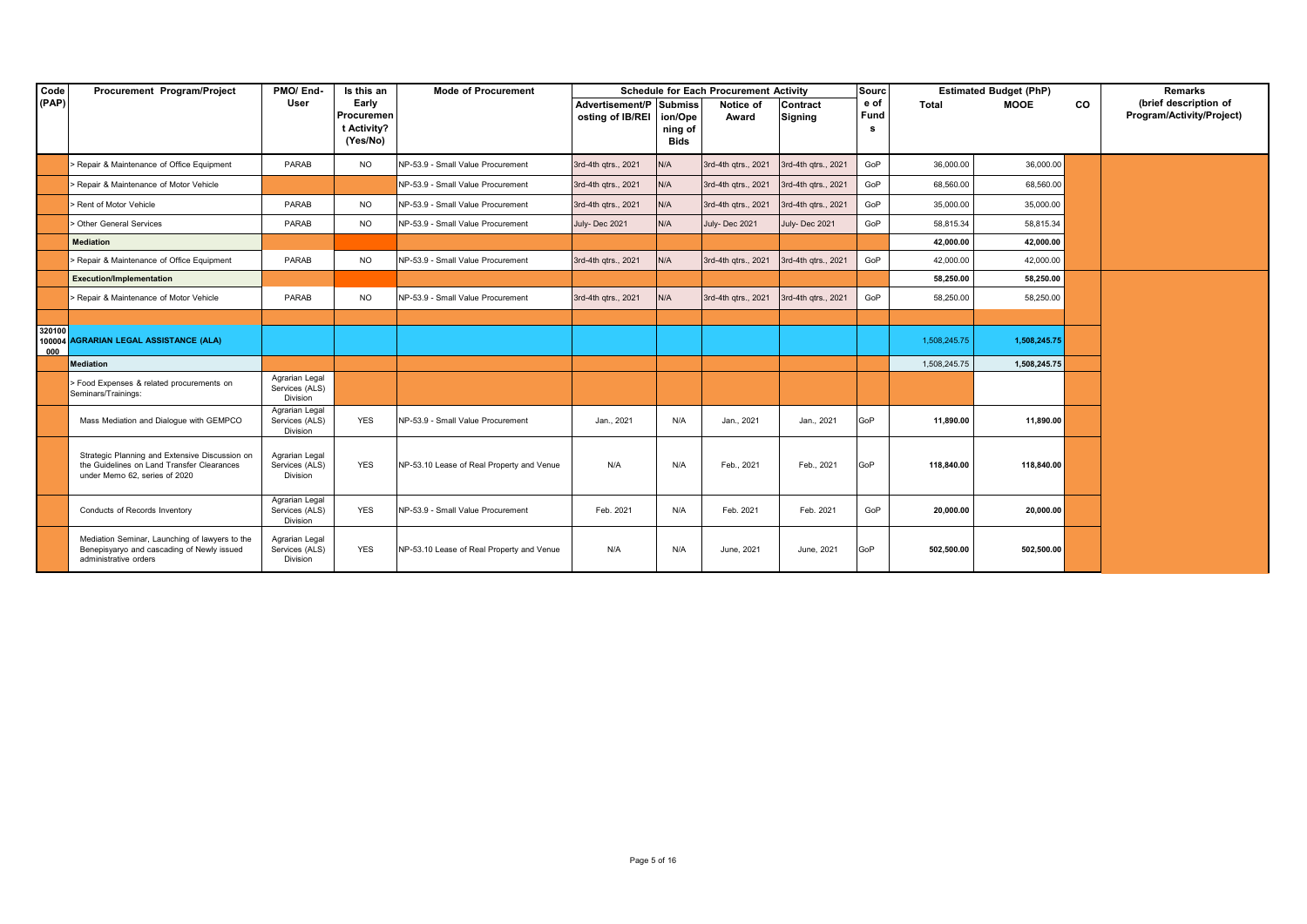| Code  | Procurement Program/Project                                                                                                                    | PMO/End-                                     | Is this an                                     | <b>Mode of Procurement</b>                |                                             |                            | <b>Schedule for Each Procurement Activity</b> |                           | <b>Sourc</b> |            | <b>Estimated Budget (PhP)</b> |    | Remarks                                            |
|-------|------------------------------------------------------------------------------------------------------------------------------------------------|----------------------------------------------|------------------------------------------------|-------------------------------------------|---------------------------------------------|----------------------------|-----------------------------------------------|---------------------------|--------------|------------|-------------------------------|----|----------------------------------------------------|
| (PAP) |                                                                                                                                                | User                                         | Early<br>Procuremen<br>t Activity?<br>(Yes/No) |                                           | Advertisement/P Submiss<br>osting of IB/REI | ion/Ope<br>ning of<br>Bids | Notice of<br>Award                            | Contract<br>Signing       | e of<br>Fund | Total      | MOOE                          | CO | (brief description of<br>Program/Activity/Project) |
|       | Learning Session on Agri Business Contract &<br>Negotiations Cum Cascading on Land Rights<br>issues & Concerns of SIFAGCO                      | Agrarian Legal<br>Services (ALS)<br>Division | <b>YES</b>                                     | NP-53.9 - Small Value Procurement         | Aug. 2021                                   | N/A                        | Aug. 2021                                     | Aug. 2021                 | GoP          | 16.200.00  | 16,200.00                     |    |                                                    |
|       | Levelling off with Partner Agencies ad Cascading<br>of Newly-Issued AO's of DAR Clearances on<br>Land Transaction Involving Agricultural lands | Agrarian Legal<br>Services (ALS)<br>Division | <b>YES</b>                                     | NP-53.10 Lease of Real Property and Venue | N/A                                         | N/A                        | Aug. 2021                                     | Aug. 2021                 | GoP          | 390,390.00 | 390,390.00                    |    |                                                    |
|       | Training on Credit Transaction, Obligations and<br>Contract                                                                                    | Agrarian Legal<br>Services (ALS)<br>Division | <b>NO</b>                                      | NP-53.9 - Small Value Procurement         | Aug., 2021                                  | N/A                        | Aug., 2021                                    | Aug., 2021                | GoP          | 60,000.00  | 60,000.00                     |    |                                                    |
|       | ALS 3rd Quarter 2021 Assessment of Physical<br>Performance & Financial Utilization Status                                                      | Agrarian Legal<br>Services (ALS)<br>Division | <b>NO</b>                                      | NP-53.10 Lease of Real Property and Venue | N/A                                         | N/A                        | Sept. 2021                                    | Sept. 2021                | GoP          | 176,550.00 | 176,550.00                    |    |                                                    |
|       | Women's Day Celebration                                                                                                                        | Agrarian Legal<br>Services (ALS)<br>Division | <b>NO</b>                                      | NP-53.9 - Small Value Procurement         | Jan., 2021                                  | N/A                        | Mar., 2021                                    | Mar., 2021                | GoP          | 41,695.75  | 41,695.75                     |    |                                                    |
|       | > Communication Allowance for Hotline 8888<br>and PQRO                                                                                         | Agrarian Legal<br>Services (ALS)<br>Division | <b>NO</b>                                      | NP-53.9 - Small Value Procurement         | 3rd-4th qtrs. 2021                          | N/A                        | 3rd-4th qtrs. 2021                            | 3rd-4th qtrs. 2021        | GoP          | 2,200.00   | 2,200.00                      |    |                                                    |
|       | > Repair and Maintenance (Motor vehicle)                                                                                                       | Agrarian Legal<br>Services (ALS)<br>Division | <b>NO</b>                                      | NP-53.9 - Small Value Procurement         | Mar. 2021                                   | N/A                        | Mar. 2021                                     | Mar. 2021                 | GoP          | 15,730.00  | 15,730.00                     |    |                                                    |
|       | > Repair and Maintenance (Office Equipment)                                                                                                    | Agrarian Legal<br>Services (ALS)<br>Division | <b>NO</b>                                      | NP-53.9 - Small Value Procurement         | May, 2021                                   | N/A                        | May, 2021                                     | May, 2021                 | GoP          | 2,250.00   | 2,250.00                      |    |                                                    |
|       | > Rent motor vehicle                                                                                                                           | Agrarian Legal<br>Services (ALS)<br>Division | <b>NO</b>                                      | NP-53.9 - Small Value Procurement         | May, 2021                                   | N/A                        | May, 2021                                     | May, 2021                 | GoP          | 30,000.00  | 30,000.00                     |    |                                                    |
|       | > Common-Used Supplies & Equipment (CSE)                                                                                                       |                                              |                                                |                                           |                                             |                            |                                               |                           |              |            |                               |    |                                                    |
|       | Desktop computer with CPU                                                                                                                      | Agrarian Legal<br>Services (ALS)<br>Division | <b>NO</b>                                      | Shopping                                  | 3rd to 4th qtrs., 2021 N/A                  |                            | 3rd to 4th gtrs.<br>2021                      | 3rd to 4th gtrs.,<br>2021 | GoP          | 120,000.00 | 120,000.00                    |    |                                                    |
|       |                                                                                                                                                |                                              |                                                |                                           |                                             |                            |                                               |                           |              |            |                               |    |                                                    |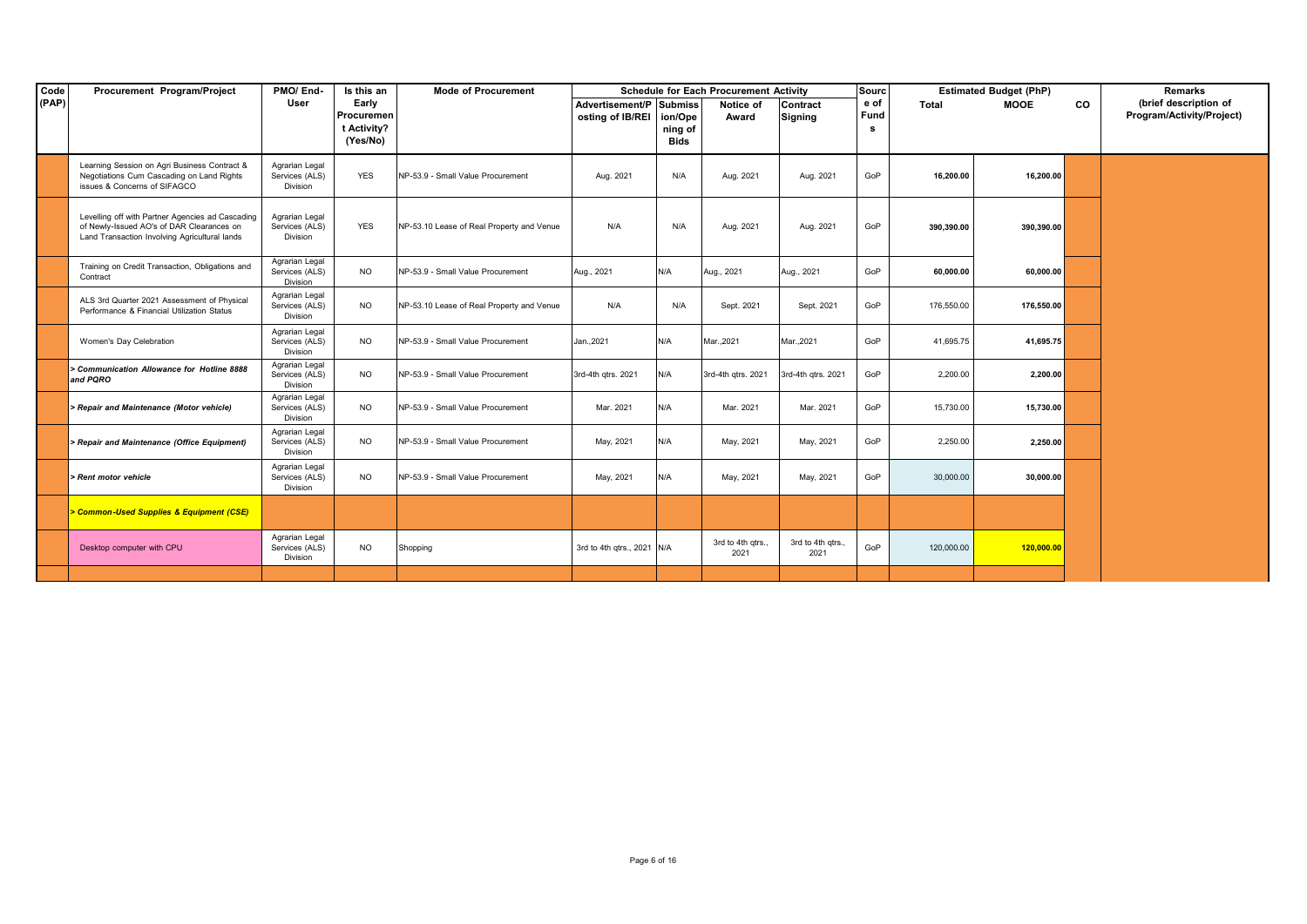| Code                    | Procurement Program/Project                                                                                                                                                                                          | PMO/End-               | Is this an                                     | <b>Mode of Procurement</b>        |                                             |                                   | <b>Schedule for Each Procurement Activity</b> |                     | Sourc             |                          | <b>Estimated Budget (PhP)</b> |    | Remarks                                                                                                                                                            |
|-------------------------|----------------------------------------------------------------------------------------------------------------------------------------------------------------------------------------------------------------------|------------------------|------------------------------------------------|-----------------------------------|---------------------------------------------|-----------------------------------|-----------------------------------------------|---------------------|-------------------|--------------------------|-------------------------------|----|--------------------------------------------------------------------------------------------------------------------------------------------------------------------|
| (PAP)                   |                                                                                                                                                                                                                      | User                   | Early<br>Procuremen<br>t Activity?<br>(Yes/No) |                                   | Advertisement/P Submiss<br>osting of IB/REI | ion/Ope<br>ning of<br><b>Bids</b> | Notice of<br>Award                            | Contract<br>Signing | e of<br>Fund<br>s | Total                    | <b>MOOE</b>                   | CO | (brief description of<br>Program/Activity/Project)                                                                                                                 |
|                         | Agrarian Reform Beneficiaries Dev't & Sustainability Program (ARBDSP)                                                                                                                                                |                        |                                                |                                   |                                             |                                   |                                               |                     |                   | 5.865.229.97             | 5.865.229.97                  |    | Capacitating Agrarian Reform Beneficiaries                                                                                                                         |
| 330100<br>100001<br>000 | <b>Supervision and management for effective</b><br>delivery of support services                                                                                                                                      |                        |                                                |                                   |                                             |                                   |                                               |                     |                   | 306,439.00               | 306,439.00                    |    | Organizations (ARBOs) and providing them<br>access to the necessary support services to<br>make their lands productive are the vital<br>functions of this program. |
|                         | <b>Sustainability Monitoring</b>                                                                                                                                                                                     |                        |                                                |                                   |                                             |                                   |                                               |                     |                   | 23,440.00                | 23,440.00                     |    |                                                                                                                                                                    |
|                         | <b>Representation Expense</b>                                                                                                                                                                                        |                        |                                                |                                   |                                             |                                   |                                               |                     |                   | 23,440.00                | 23,440.00                     |    |                                                                                                                                                                    |
|                         | Joint National Task Force-Regional Task Force<br><b>ELCAC</b>                                                                                                                                                        | <b>ARBDSP Division</b> | <b>NO</b>                                      | NP-53.9 - Small Value Procurement | December 2021                               |                                   |                                               |                     |                   | 23,440.00                | 23,440.00                     |    |                                                                                                                                                                    |
|                         | Supervision, Management, and Monitoring and<br>Evaluation                                                                                                                                                            |                        |                                                |                                   |                                             |                                   |                                               |                     |                   | 45,614.00                | 45,614.00                     |    |                                                                                                                                                                    |
|                         | Seminars/Trainings/Scholarship                                                                                                                                                                                       |                        |                                                |                                   |                                             |                                   |                                               |                     |                   | 44,500.00                | 44,500.00                     |    |                                                                                                                                                                    |
|                         | ARBDSP Year-End Assessment for 2021 (meals)                                                                                                                                                                          | <b>ARBDSP Division</b> | <b>YES</b>                                     | NP-53.9 - Small Value Procurement | January 2021                                |                                   | January 2021                                  | May 2021            | GoP               | 13,250.00                | 13,250.00                     |    |                                                                                                                                                                    |
|                         | Review and Planning Session for ARBDSP's<br>Program and Projects (August)                                                                                                                                            | <b>ARBDSP Division</b> | <b>YES</b>                                     | NP-53.9 - Small Value Procurement | January 2021                                | N/A                               | January 2021                                  | May 2021            | GoP               | 6,000.00                 | 6,000.00                      |    |                                                                                                                                                                    |
|                         | Review and Planning Session for ARBDSP's<br>Program and Projects (November) (meals)                                                                                                                                  | <b>ARBDSP Division</b> | <b>YES</b>                                     | NP-53.9 - Small Value Procurement | January 2021                                | N/A                               | January 2021                                  | May 2021            | GoP               | 6,000.00                 | 6,000.00                      |    |                                                                                                                                                                    |
|                         | ARBDSP Third Quarter Assessment for 2021<br>(meals)                                                                                                                                                                  | <b>ARBDSP Division</b> | <b>YES</b>                                     | NP-53.9 - Small Value Procurement | January 2021                                | N/A                               | January 2021                                  | May 2021            | GoP               | 13,250.00                | 13,250.00                     |    |                                                                                                                                                                    |
|                         | Review and Planning Session for ARBDSP's<br>Program and Projects - October (meals)                                                                                                                                   | <b>ARBDSP Division</b> | <b>YES</b>                                     | NP-53.9 - Small Value Procurement | January 2021                                | N/A                               | January 2021                                  | May 2021            | GoP               | 6,000.00                 | 6,000.00                      |    |                                                                                                                                                                    |
|                         | > Printing and Publication Expenses                                                                                                                                                                                  | <b>ARBDSP Division</b> | <b>NO</b>                                      | NP-53.9 - Small Value Procurement | July-Dec 2021                               | N/A                               | July-Dec 2021                                 | July-Dec 2021       | GoP               | 1.114.00                 | 1.114.00                      |    |                                                                                                                                                                    |
|                         | <b>SARO 11- BUHAY SA GULAY</b><br>> Training Expenses                                                                                                                                                                |                        |                                                |                                   |                                             |                                   |                                               |                     |                   | 260,825.00<br>222,605.00 | 260,825.00<br>222.605.00      |    |                                                                                                                                                                    |
|                         | Launching of Buhay sa Gulay Project cum Turn<br>Over of Farm Machinery and Marketing Support<br>Facilities(meals, lodging, transpo, tshirt, freight,<br>tarp, supplies, hauling, sounds, lights, photo,<br>comm all) | <b>ARBDSP Division</b> | <b>NO</b>                                      | NP-53.9 - Small Value Procurement | <b>July 2021</b>                            | N/A                               | <b>July 2021</b>                              | <b>July 2021</b>    | GoP               | 192,965.00               | 192,965.00                    |    |                                                                                                                                                                    |
|                         | Conduct on Pre-Membership Education Seminar<br>cum GAD Awareness Orientation (SANCA) -Brgy.<br>Cambunang, Bulalacao (Meals, Hired Van,<br>Supplies)                                                                  | <b>ARBDSP Division</b> | NO.                                            | NP-53.9 - Small Value Procurement | October 2021                                | N/A                               | October 2021                                  | October 2021        | GoP               | 15,320.00                | 15,320.00                     |    |                                                                                                                                                                    |
|                         | Conduct on Pre-Membership Seminar cum GAD<br>Awareness Orientation (VACO) - Brgy. Victoria,<br>Roxas (Meals, Hired Van, Supplies)                                                                                    | <b>ARBDSP Division</b> | <b>NO</b>                                      | NP-53.9 - Small Value Procurement | October 2021                                | N/A                               | October 2021                                  | October 2021        | GoP               | 14,320.00                | 14,320.00                     |    |                                                                                                                                                                    |
|                         | > Other Supplies and Materials Expenses                                                                                                                                                                              |                        |                                                |                                   |                                             |                                   |                                               |                     |                   | 38,220.00                | 38,220.00                     |    |                                                                                                                                                                    |
|                         | Acquisition of Basic Farm Productivity Tools and<br>Equipment for the Sustenance of Buhay sa Gulay<br>Project established in Barangay Lalud, City of<br>Calapan                                                      | <b>ARBDSP Division</b> | <b>NO</b>                                      | NP-53.9 - Small Value Procurement | December 2021                               | N/A                               | December 2021                                 | December 2021       | GoP               | 38,220.00                | 38,220.00                     |    |                                                                                                                                                                    |
| 330100<br>100002<br>000 | <b>Social Infrastructure Building (SIB)</b>                                                                                                                                                                          |                        |                                                |                                   |                                             |                                   |                                               |                     |                   | 536,896.16               | 536,896.16                    |    |                                                                                                                                                                    |
|                         | Conduct of capacity building on organizational<br>building and management/governance-related<br><b>Activities</b>                                                                                                    |                        |                                                |                                   |                                             |                                   |                                               |                     |                   | 378,210.00               | 378,210.00                    |    |                                                                                                                                                                    |
|                         | Organizational Dev't & Strengthening                                                                                                                                                                                 |                        |                                                |                                   |                                             |                                   |                                               |                     |                   | 378,210.00               | 378,210.00                    |    |                                                                                                                                                                    |
|                         | Food & Material Expenses for<br>Seminars/Trainings                                                                                                                                                                   |                        |                                                |                                   |                                             |                                   |                                               |                     |                   | 346,210.00               | 346,210.00                    |    |                                                                                                                                                                    |
|                         | Project Porposal Writing Training Workshop for<br>BARCO (meals, supplies)                                                                                                                                            | <b>ARBDSP Division</b> | <b>NO</b>                                      | NP-53.9 - Small Value Procurement | July 2021                                   | N/A                               | <b>July 2021</b>                              | <b>July 2021</b>    | GoP               | 9,111.50                 | 9,111.50                      |    |                                                                                                                                                                    |
|                         | Loan Policy Formulation Training Wokrshop for<br>SMMB (meals, supplies, comm. Allowance, hired                                                                                                                       | <b>ARBDSP Division</b> | <b>NO</b>                                      | NP-53.9 - Small Value Procurement | <b>July 2021</b>                            | N/A                               | <b>July 2021</b>                              | <b>July 2021</b>    | GoP               | 8,861.50                 | 8,861.50                      |    |                                                                                                                                                                    |
|                         | Review and Updating of Organizational and<br>Business Policies of GARCCO (meals, supplies,<br>hired van)                                                                                                             | <b>ARBDSP Division</b> | <b>YES</b>                                     | NP-53.9 - Small Value Procurement | January 2021                                | N/A                               | January 2021                                  | January 2021        | GoP               | 10,132.25                | 10, 132.25                    |    |                                                                                                                                                                    |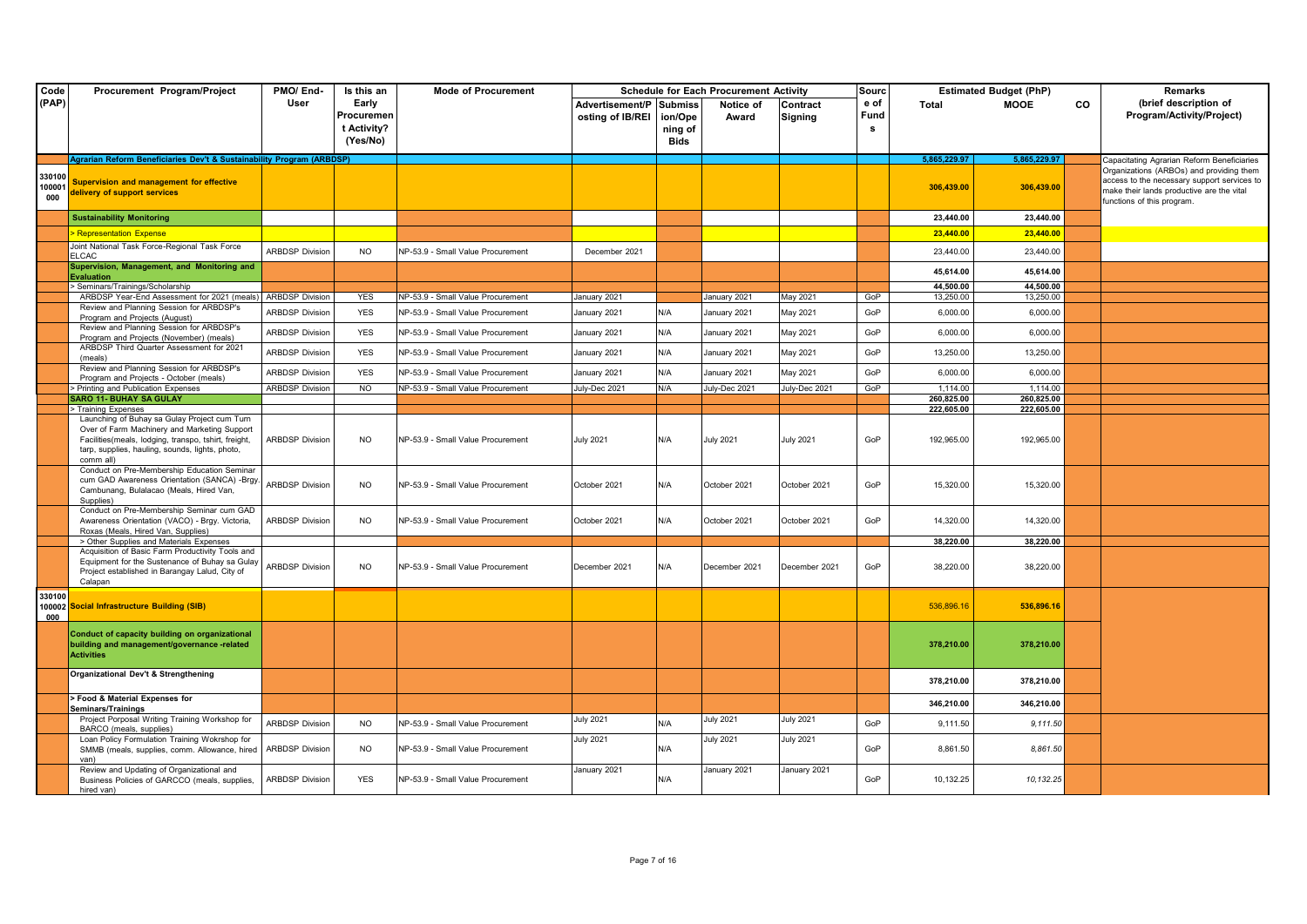| Code  | Procurement Program/Project                                                                                                               | PMO/End-               | Is this an  | <b>Mode of Procurement</b>        |                         |             | <b>Schedule for Each Procurement Activity</b> |                  | Sourc |           | <b>Estimated Budget (PhP)</b> |    | Remarks                   |
|-------|-------------------------------------------------------------------------------------------------------------------------------------------|------------------------|-------------|-----------------------------------|-------------------------|-------------|-----------------------------------------------|------------------|-------|-----------|-------------------------------|----|---------------------------|
| (PAP) |                                                                                                                                           | User                   | Early       |                                   | Advertisement/P Submiss |             | Notice of                                     | Contract         | e of  | Total     | MOOE                          | CO | (brief description of     |
|       |                                                                                                                                           |                        | Procuremen  |                                   | osting of IB/REI        | ion/Ope     | Award                                         | <b>Signing</b>   | Fund  |           |                               |    | Program/Activity/Project) |
|       |                                                                                                                                           |                        | t Activity? |                                   |                         | ning of     |                                               |                  | s.    |           |                               |    |                           |
|       |                                                                                                                                           |                        | (Yes/No)    |                                   |                         | <b>Bids</b> |                                               |                  |       |           |                               |    |                           |
|       | Review and Updating of Organizational and<br>Business Policies of RARBA (meals, supples,<br>hired van)                                    | <b>ARBDSP Division</b> | <b>YES</b>  | NP-53.9 - Small Value Procurement | January 2021            | N/A         | January 2021                                  | January 2021     | GoP   | 14,007.25 | 14,007.25                     |    |                           |
|       | Hands-on Training on Basic Bookkeeping<br>(SAMASABALATASAN)                                                                               | <b>ARBDSP Division</b> | <b>NO</b>   | NP-53.9 - Small Value Procurement | June 2021               | N/A         | June 2021                                     | June 2021        | GoP   | 23,392.00 | 23,392.00                     |    |                           |
|       | Organizational and Business Risk Management<br>for CMPC (meals, hired vam, supplies, resource<br>speaker)                                 | <b>ARBDSP Division</b> | <b>NO</b>   | NP-53.9 - Small Value Procurement | June 2021               | N/A         | June 2021                                     | June 2021        | GoP   | 39,500.00 | 39,500.00                     |    |                           |
|       | Organizational Leadership and Management<br>Training for HVARBO (meals, supplies)                                                         | <b>ARBDSP Division</b> | <b>YES</b>  | NP-53.9 - Small Value Procurement | January 2021            | N/A         | January 2021                                  | January 2021     | GoP   | 26,600.00 | 26,600.00                     |    |                           |
|       | Policy Review and Updating for SAMAKAMI<br>(meals, hired van, supplies)                                                                   | <b>ARBDSP Division</b> | <b>NO</b>   | NP-53.9 - Small Value Procurement | <b>July 2021</b>        | N/A         | <b>July 2021</b>                              | <b>July 2021</b> | GoP   | 15,390.00 | 15,390.00                     |    |                           |
|       | Policy Review and Updating for SKBHV (meals,<br>hired van. training supplies)                                                             | <b>ARBDSP Division</b> | NO.         | NP-53.9 - Small Value Procurement | <b>July 2021</b>        | N/A         | <b>July 2021</b>                              | <b>July 2021</b> | GoP   | 16.733.50 | 16,733.50                     |    |                           |
|       | Product Quality Enhamcement Training on Ginger<br>Candy Processing for SMARCC (hired van)                                                 | <b>ARBDSP Division</b> | <b>NO</b>   | NP-53.9 - Small Value Procurement | June 2021               | N/A         | June 2021                                     | June 2021        | GoP   | 6,000.00  | 6,000.00                      |    |                           |
|       | Policy Formulation Seminar for New Sta. Brigida<br>Farmers (meals and snacks, supplies, resource<br>speaker)                              | <b>ARBDSP Division</b> | <b>YES</b>  | NP-53.9 - Small Value Procurement | January 2021            | N/A         | January 2021                                  | January 2021     | GoP   | 30,274.50 | 30,274.50                     |    |                           |
|       | Pre-membership Seminar cum GAD Awarenss<br>Orientation - CONFA Bansud (meals, supplies)                                                   | <b>ARBDSP Division</b> | <b>NO</b>   | NP-53.9 - Small Value Procurement | September 2021          | N/A         | September 2021                                | September 2021   | GoP   | 13.348.50 | 13,348.50                     |    |                           |
|       | Conduct on Pre membership seminar cum GAD<br>Awareness Orientation - SAMBBA (ARBs from<br>Bray Aurora Naujan) meals, Van Rental, Supplies | <b>ARBDSP Division</b> | NO.         | NP-53.9 - Small Value Procurement | September 2021          | N/A         | September 2021                                | September 2021   | GoP   | 13,580.00 | 13,580.00                     |    |                           |
|       | Conduct on Values Formation and Team Building<br>Seminar for SBATV (resource speaker, meals,<br>supplies)                                 | <b>ARBDSP Division</b> | <b>NO</b>   | NP-53.9 - Small Value Procurement | September 2021          | N/A         | September 2021                                | September 2021   | GoP   | 16.510.00 | 16,510.00                     |    |                           |
|       | Review and Updating of Organizational and<br>Business Policies for HVARBO (Honorarium,<br>Meals)                                          | <b>ARBDSP Division</b> | <b>YES</b>  | NP-53.9 - Small Value Procurement | January 2021            | N/A         | January 2021                                  | January 2021     | GoP   | 13,500.00 | 13,500.00                     |    |                           |
|       | Organizational Leadership and Management<br>Training for GEMPCO (meals, hired van)                                                        | <b>ARBDSP Division</b> | <b>NO</b>   | NP-53.9 - Small Value Procurement | <b>July 2021</b>        | N/A         | <b>July 2021</b>                              | <b>July 2021</b> | GoP   | 31,500.00 | 31,500.00                     |    |                           |
|       | Review and Updating of Organizational and<br>Business Policies of YAKAG (meals, honorarium,<br>supplies)                                  | <b>ARBDSP Division</b> | <b>YES</b>  | NP-53.9 - Small Value Procurement | January 2021            | N/A         | January 2021                                  | January 2021     | GoP   | 13,819.00 | 13,819.00                     |    |                           |
|       | Conduct of Values Formation and Team Building<br>Seminar for Six (6) Newly-Organized ARBOs<br>(Batch 4 to 6)                              | <b>ARBDSP Division</b> | <b>YES</b>  | NP-53.9 - Small Value Procurement | January 2021            | N/A         | January 2021                                  | January 2021     | GoP   | 43,950.00 | 43,950.00                     |    |                           |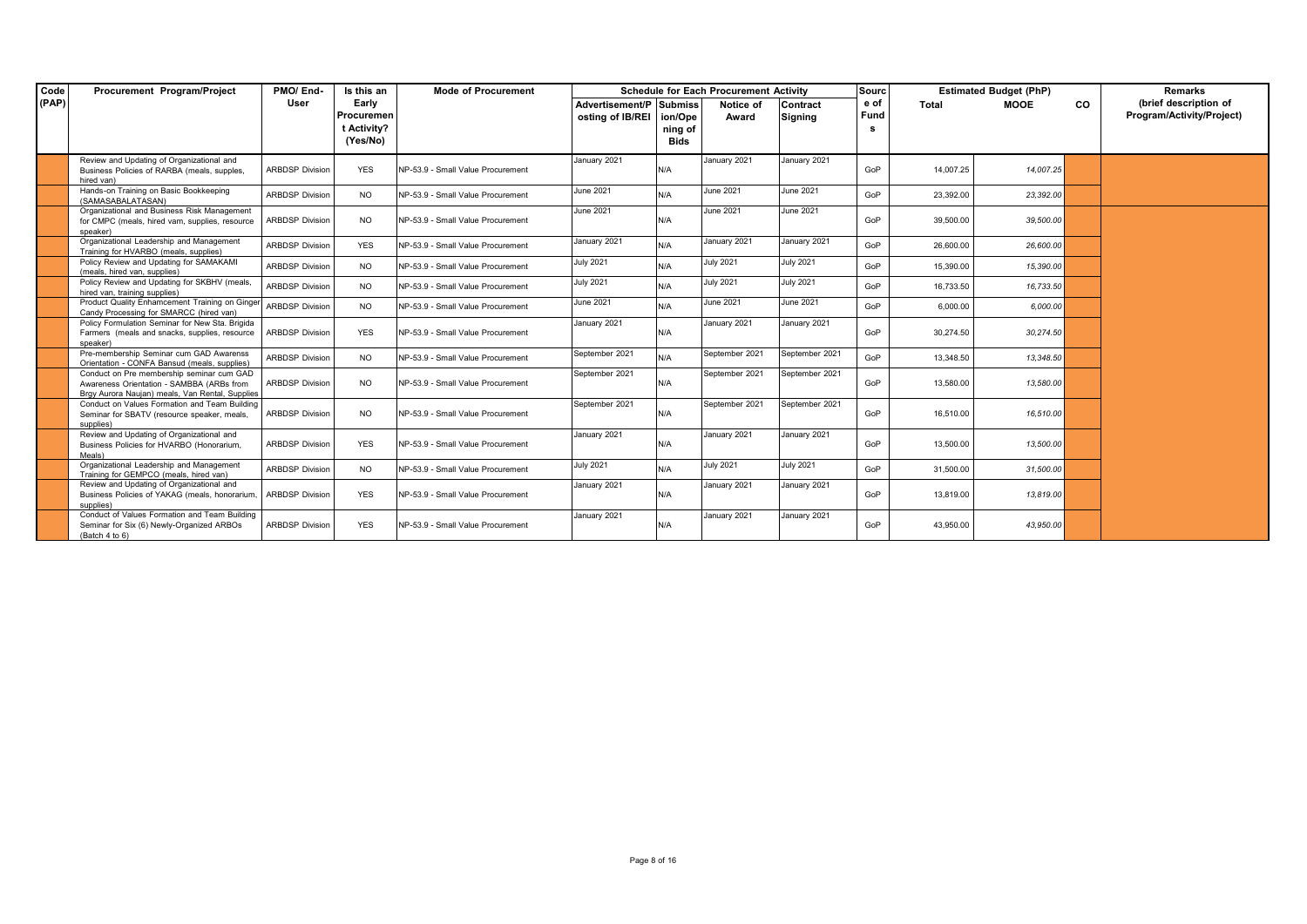| Code  | Procurement Program/Project                                                                                                                                          | PMO/End-               | Is this an                                     | <b>Mode of Procurement</b>         |                                                    |                                   | <b>Schedule for Each Procurement Activity</b> |                     | <b>Sourc</b>      |            | <b>Estimated Budget (PhP)</b> |    | Remarks                                            |
|-------|----------------------------------------------------------------------------------------------------------------------------------------------------------------------|------------------------|------------------------------------------------|------------------------------------|----------------------------------------------------|-----------------------------------|-----------------------------------------------|---------------------|-------------------|------------|-------------------------------|----|----------------------------------------------------|
| (PAP) |                                                                                                                                                                      | User                   | Early<br>Procuremen<br>t Activity?<br>(Yes/No) |                                    | <b>Advertisement/P Submiss</b><br>osting of IB/REI | ion/Ope<br>ning of<br><b>Bids</b> | Notice of<br>Award                            | Contract<br>Signing | e of<br>Fund<br>s | Total      | MOOE                          | CO | (brief description of<br>Program/Activity/Project) |
|       |                                                                                                                                                                      | <b>ARBDSP Division</b> | <b>NO</b>                                      | NP-53.9 - Small Value Procurement  | Jul-Nov 2021                                       | N/A                               | Jul-Nov 2021                                  | Jul-Nov 2021        | GoP               | 32,000.00  | 32,000.00                     |    |                                                    |
|       | -Rents- Motor Vehicles<br>Conduct of Values Formation and Team Building                                                                                              | <b>ARBDSP Division</b> | <b>NO</b>                                      | NP-53.9 - Small Value Procurement  | September 2021                                     | N/A                               | September 2021                                | September 2021      | GoP               | 3,500.00   | 3,500.00                      |    |                                                    |
|       | Seminar for SBATV<br>Conduct of Pre Membership Seminar cum GAD<br>Awareness Orientation for CONFA                                                                    | <b>ARBDSP Division</b> | <b>NO</b>                                      | NP-53.9 - Small Value Procurement  | September 2021                                     | N/A                               | September 2021                                | September 2021      | GoP               | 4,500.00   | 4,500.00                      |    |                                                    |
|       | Conduct of Organizational Leadership and<br>Management Training for HVARBO                                                                                           | <b>ARBDSP Division</b> | <b>NO</b>                                      | NP-53.9 - Small Value Procurement  | September 2021                                     | N/A                               | September 2021                                | September 2021      | GoP               | 8,000.00   | 8,000.00                      |    |                                                    |
|       | Values Formation and Team Buiding Seminar<br>Batch 4                                                                                                                 | <b>ARBDSP Division</b> | YES                                            | NP-53.9 - Small Value Procurement  | September 2021                                     | N/A                               | September 2021                                | September 2021      | GoP               | 5,000.00   | 5,000.00                      |    |                                                    |
|       | Policy Formulation Seminar for New. Sta. Brigida<br><b>Farmers Association</b>                                                                                       | <b>ARBDSP Division</b> | <b>YES</b>                                     | NP-53.9 - Small Value Procurement  | November 2021                                      | N/A                               | November 2021                                 | November 2021       | GoP               | 11,000.00  | 11,000.00                     |    |                                                    |
|       | ARB MEMEBERSHIP RECRUITMENT                                                                                                                                          |                        |                                                |                                    |                                                    |                                   |                                               |                     | GoP               | 56,686.16  | 56,686.16                     |    |                                                    |
|       | Training Expenses                                                                                                                                                    | <b>ARBDSP Division</b> | <b>NO</b>                                      | NP-53.9 - Small Value Procurement  | October 2021                                       | N/A                               | October 2021                                  | October 2021        | GoP               | 11,636.16  | 11,636.16                     |    |                                                    |
|       | Conduct on Pre-Membership Education Seminar<br>cum GAD Awareness Orientation (SANAMAMA) - ARBDSP Division<br>Brgy. Maujao, Bulalacao (Meals, Hired Van,<br>Supplies) |                        | <b>NO</b>                                      | NP-53.9 - Small Value Procurement  | October 2021                                       | N/A                               | October 2021                                  | October 2021        | GoP               | 11,636.16  | 11,636.16                     |    |                                                    |
|       | Office Supplies Expenses                                                                                                                                             | <b>ARBDSP Division</b> | <b>NO</b>                                      | NP-53.9 - Small Value Procurement  | September 2021                                     | N/A                               | September 2021                                | September 2021      | GoP               | 45,050.00  | 45.050.00                     |    |                                                    |
|       | SARO 16-BARC Re-Organizinization and<br><b>Strengthening</b>                                                                                                         |                        |                                                |                                    |                                                    |                                   |                                               |                     | GoP               | 102,000.00 | 102,000.00                    |    |                                                    |
|       | Training Expenses                                                                                                                                                    | <b>ARBDSP Division</b> | <b>NO</b>                                      |                                    |                                                    |                                   |                                               |                     | GoP               | 90,795.00  | 90,795.00                     |    |                                                    |
|       | BARC Organizing and Strenghtening: BARC<br>Members Trainings for 15 SPLIT Barangays<br>ncluding pre and post activity                                                | <b>ARBDSP Division</b> | <b>NO</b>                                      | NP-53.9 - Small Value Procurement  |                                                    | N/A                               |                                               |                     | GoP               | 90,795.00  | 90,795.00                     |    |                                                    |
|       | AM or PM Snack for BARC Election                                                                                                                                     | <b>ARBDSP Division</b> | <b>NO</b>                                      | NP-53.10 - Small Value Procurement | Nov 2021                                           | N/A                               | Nov 2021                                      | Nov 2021            | GoP               | 22,500.00  | 22,500.00                     |    |                                                    |
|       | Meals for BARCs Member's Training                                                                                                                                    | <b>ARBDSP Division</b> | <b>NO</b>                                      | NP-53.11 - Small Value Procurement | Nov 2021                                           | N/A                               | Nov 2021                                      | Nov 2021            | GoP               | 54,000.00  | 54,000.00                     |    |                                                    |
|       | <b>Training Supplies</b>                                                                                                                                             | <b>ARBDSP Division</b> | <b>NO</b>                                      | NP-53.12 - Small Value Procurement | <b>Nov 2021</b>                                    | N/A                               | Nov 2021                                      | <b>Nov 2021</b>     | GoP               | 14,295.00  | 14,295.00                     |    |                                                    |
|       | Supplies and Materials                                                                                                                                               | <b>ARBDSP Division</b> | <b>NO</b>                                      |                                    |                                                    |                                   |                                               |                     | GoP               | 3,105.00   | 3,105.00                      |    |                                                    |
|       | BARC Organizing and Strenghtening: BARC<br>Members Trainings for 15 SPLIT Barangays<br>including pre and post activity - Tarpaulin                                   | <b>ARBDSP Division</b> | <b>NO</b>                                      | NP-53.9 - Small Value Procurement  | Nov 2021                                           | N/A                               | Nov 2021                                      | Nov 2021            | GoP               | 3,105.00   | 3,105.00                      |    |                                                    |
|       | Rent/ Lease (vehicle)                                                                                                                                                | <b>ARBDSP Division</b> | <b>NO</b>                                      | NP-53.10 - Small Value Procurement |                                                    | N/A                               |                                               |                     | GoP               | 6,000.00   | 6,000.00                      |    |                                                    |
|       | BARC Organizing and Strenghtening: BARC<br>Members Trainings for 15 SPLIT Barangays<br>including pre and post activity                                               | <b>ARBDSP Division</b> | <b>NO</b>                                      | NP-53.9 - Small Value Procurement  | Nov 2021                                           | N/A                               | Nov 2021                                      | Nov 2021            | GoP               | 6,000.00   | 6,000.00                      |    |                                                    |
|       | Telephone Expenses (Mobile)                                                                                                                                          | <b>ARBDSP Division</b> | <b>NO</b>                                      | NP-53.10 - Small Value Procurement | Dec 2021                                           | N/A                               | Dec 2021                                      | Dec 2021            | GoP               | 2,100.00   | 2,100.00                      |    |                                                    |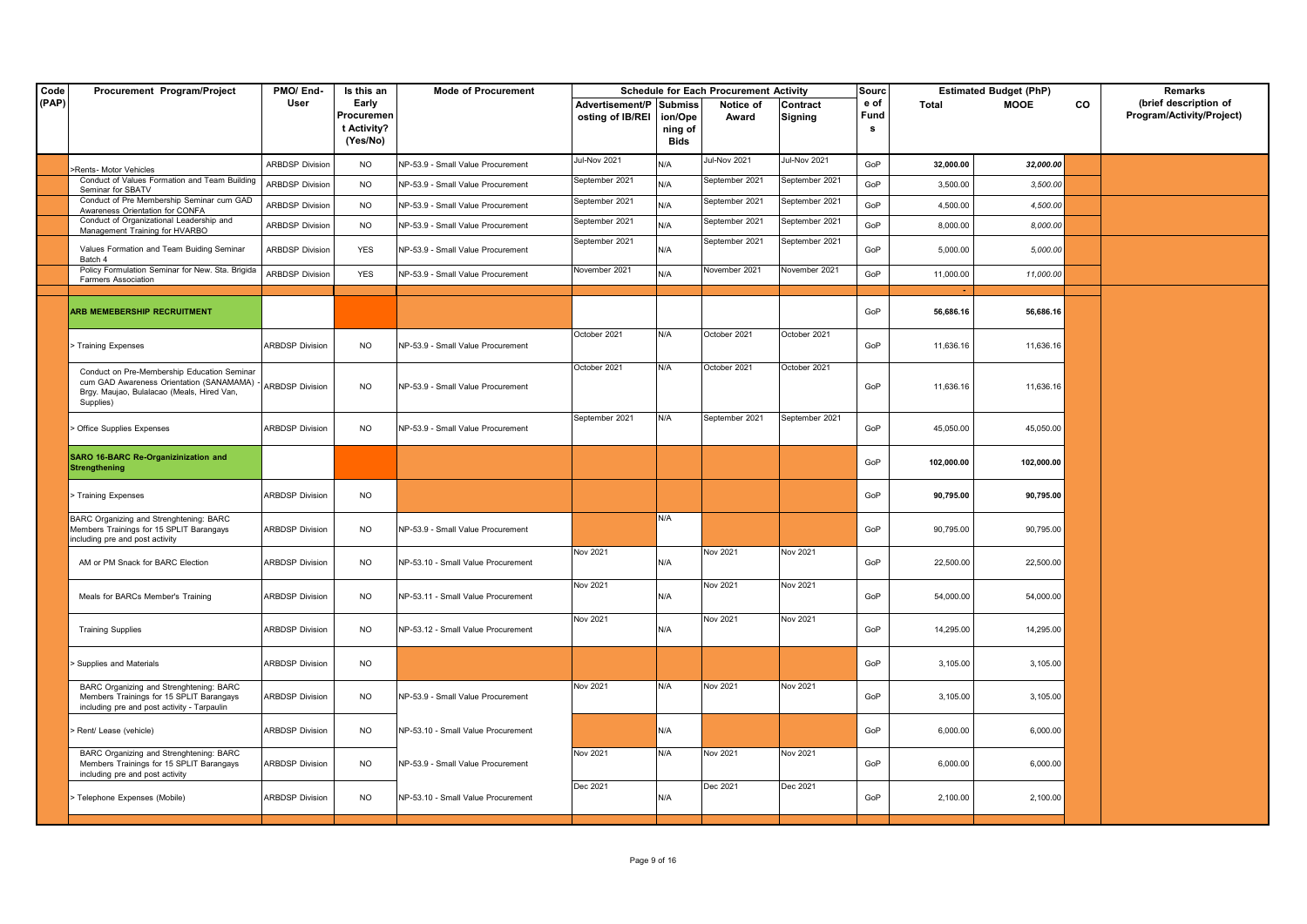| Code                    | Procurement Program/Project                                                                                                                                                         | PMO/End-               | Is this an                                     | <b>Mode of Procurement</b>         |                                             |                            | <b>Schedule for Each Procurement Activity</b> |                                 | Sourc             |                      | <b>Estimated Budget (PhP)</b> |           | Remarks                                            |
|-------------------------|-------------------------------------------------------------------------------------------------------------------------------------------------------------------------------------|------------------------|------------------------------------------------|------------------------------------|---------------------------------------------|----------------------------|-----------------------------------------------|---------------------------------|-------------------|----------------------|-------------------------------|-----------|----------------------------------------------------|
| (PAP)                   |                                                                                                                                                                                     | User                   | Early<br>Procuremen<br>t Activity?<br>(Yes/No) |                                    | Advertisement/P Submiss<br>osting of IB/REI | ion/Ope<br>ning of<br>Bids | Notice of<br>Award                            | Contract<br><b>Signing</b>      | e of<br>Fund<br>s | Total                | <b>MOOE</b>                   | <b>CO</b> | (brief description of<br>Program/Activity/Project) |
| 330100<br>100003<br>000 | <b>Enterprise Development, Economic and</b><br><b>Physical Infrastructure Support (EDEPIS)</b>                                                                                      |                        |                                                |                                    |                                             |                            |                                               |                                 |                   | 2,016,037.84         | 2,016,037.84                  |           |                                                    |
|                         | <b>Conduct of enterprise development</b><br>interventions related to enterprise management,<br><mark>profitability and sustainabilit</mark>                                         |                        |                                                |                                    |                                             |                            |                                               |                                 |                   | 473,792.00           | 473,792.00                    |           |                                                    |
|                         | <b>Development of Products /Services</b>                                                                                                                                            |                        |                                                |                                    |                                             |                            |                                               |                                 |                   | 32,286.00            | 32,286.00                     |           |                                                    |
|                         | > Meals expenses for trainings                                                                                                                                                      |                        |                                                |                                    |                                             |                            |                                               |                                 |                   | 32,286.00            | 32,286.00                     |           |                                                    |
|                         | Skills Training on Squash and Malunggay canton<br>processing for SNKM (meals, hired van, supplies, ARBDSP Division<br>rs)                                                           |                        | <b>NO</b>                                      | NP-53.9 - Small Value Procurement  | <b>July 2021</b>                            | N/A                        | <b>July 2021</b>                              | <b>July 2021</b>                | GoP               | 9,740.00             | 9.740.00                      |           |                                                    |
|                         | Product Enhancement Training on Cacao Candy ARBDSP Division<br>Processing for UFAT (Comm All, Van Rental)<br>Product Quality Enhancement Training on Slated ARBDSP Division         |                        | <b>NO</b>                                      | NP-53.9 - Small Value Procurement  | September 2021<br>November 2021             | N/A                        | September 2021<br>November 2021               | September 2021<br>November 2021 | GoP               | 10,000.00            | 10,000.00                     |           |                                                    |
|                         | Egg Production for KFIA (Meals, Training<br>Materials, Cell Card)                                                                                                                   |                        | NO.                                            | NP-53.9 - Small Value Procurement  |                                             | N/A                        |                                               |                                 | GoP               | 12,546.00            | 12,546.00                     |           |                                                    |
|                         | Development of ARBOs to become MF Provider                                                                                                                                          |                        |                                                |                                    |                                             |                            |                                               |                                 |                   | 82,231.00            | 82,231.00                     |           |                                                    |
|                         | Meals expenses for trainings                                                                                                                                                        | <b>ARBDSP Division</b> |                                                |                                    |                                             |                            |                                               |                                 |                   | 62,231.00            | 62,231.00                     |           |                                                    |
|                         | Orientation on MF Program with Immersion cum<br>Credit Policy Formulation (meals, supplies, hired ARBDSP Division<br>van, comm all)                                                 |                        | <b>NO</b>                                      | NP-53.9 - Small Value Procurement  | August 2021                                 | N/A                        | August 2021                                   | August 2021                     | GoP               | 39,715.00            | 39,715.00                     |           |                                                    |
|                         | Financial Literacy Training cum Financial<br>Management and Microfinance Program<br>Launching for CASEMPCO and SNKM (meals,<br>supplies, rs, hired van, comm all)                   | <b>ARBDSP Division</b> | <b>NO</b>                                      | NP-53.9 - Small Value Procurement  | <b>July 2021</b>                            | N/A                        | <b>July 2021</b>                              | <b>July 2021</b>                | GoP               | 22,516.00            | 22,516.00                     |           |                                                    |
|                         | > Representation Expense                                                                                                                                                            | <b>ARBDSP Division</b> | <b>NO</b>                                      | NP-53.9 - Small Value Procurement  |                                             | N/A                        |                                               |                                 | GoP               | 20,000.00            | 20,000.00                     |           |                                                    |
|                         | Joint National Task Force-Regional Task Force<br>ELCAC (meals & snacks, accommodation)                                                                                              |                        |                                                |                                    | Dec 2021                                    |                            | Dec 2021                                      | Dec 2021                        |                   | 20,000.00            | 20,000.00                     |           |                                                    |
|                         |                                                                                                                                                                                     |                        |                                                |                                    |                                             |                            |                                               |                                 |                   |                      |                               |           |                                                    |
|                         |                                                                                                                                                                                     |                        |                                                |                                    |                                             |                            |                                               |                                 |                   |                      |                               |           |                                                    |
|                         | <b>Provision of Business Development Services</b>                                                                                                                                   |                        |                                                |                                    |                                             |                            |                                               |                                 |                   | 359,275.00           | 359,275.00                    |           |                                                    |
|                         | <b>Village Level Farms-focused Enterprise</b>                                                                                                                                       |                        |                                                |                                    |                                             |                            |                                               |                                 |                   | 359,275.00           | 359,275.00                    |           |                                                    |
|                         | Development (VLFED)<br>Meal Expenses for Seminars/Trainings                                                                                                                         | <b>ARBDSP Division</b> |                                                |                                    |                                             |                            |                                               |                                 |                   | 53,950.00            | 53,950.00                     |           |                                                    |
|                         | Formulation and Prepaation of Policies with<br>Workshop for Cacao Processing of UFAT                                                                                                | <b>ARBDSP Division</b> | <b>NO</b>                                      | NP-53.9 - Small Value Procurement  | August 2021                                 | N/A                        | August 2021                                   | August 2021                     | GoP               | 41,900.00            | 41,900.00                     |           |                                                    |
|                         | Training on the Operation and Maintenance of<br>Horizontal Wrapping Machine and Horizontal<br>Wrapping Machine Packaging for Cacao<br>Chocolate Candy Processing (Meals, Hired Van) | <b>ARBDSP Division</b> | <b>NO</b>                                      | NP-53.10 - Small Value Procurement | October 2021                                | N/A                        | October 2021                                  | October 2021                    | GoP               | 12,050.00            | 12,050.00                     |           |                                                    |
|                         | Rent/ Lease (vehicle)                                                                                                                                                               | <b>ARBDSP Division</b> | NO.                                            | NP-53.10 - Small Value Procurement |                                             | N/A                        |                                               |                                 | GoP               | 5,000.00             | 5,000.00                      |           |                                                    |
|                         | <b>Distribution of Building Materials</b>                                                                                                                                           | <b>ARBDSP Division</b> | <b>NO</b>                                      | NP-53.10 - Small Value Procurement | Aug 2021                                    | N/A                        | Aug 2021                                      | Aug 2021                        | GoP               |                      | 5,000.00                      |           |                                                    |
|                         | > Subsidy and Donation                                                                                                                                                              | <b>ARBDSP Division</b> | <b>NO</b>                                      | NP-53.10 - Small Value Procurement |                                             | N/A                        |                                               |                                 | GoP               | 298,987.00           | 298,987.00                    |           |                                                    |
|                         | <b>Buiding Materials for UFAT</b>                                                                                                                                                   | <b>ARBDSP Division</b> | <b>NO</b>                                      | NP-53.10 - Small Value Procurement | June 2021                                   | N/A                        | June 2021                                     | June 2021                       | GoP               | 298,987.00           | 298,987.00                    |           |                                                    |
|                         | > Representation Expense                                                                                                                                                            | <b>ARBDSP Division</b> | N <sub>O</sub>                                 | NP-53.9 - Small Value Procurement  | Aug., 2021                                  | N/A                        | Aug., 2021                                    | Aug., 2021                      | GoP               | 1,013.00             | 1,013.00                      |           |                                                    |
|                         | Joint National Task Force-Regional Task Force<br>ELCAC                                                                                                                              | <b>ARBDSP Division</b> | <b>NO</b>                                      | NP-53.9 - Small Value Procurement  | Dec 2021                                    | N/A                        | Dec 2021                                      | Dec 2021                        | GoP               | 1,013.00             | 1,013.00                      |           |                                                    |
|                         | > Postage and Courier Services                                                                                                                                                      | <b>ARBDSP Division</b> | N <sub>O</sub>                                 | NP-53.9 - Small Value Procurement  | Dec 2021                                    | N/A                        | Dec 2021                                      | Dec 2021                        | GoP               | 325.00               | 325.00                        |           |                                                    |
|                         | <b>PBD Lawyering</b>                                                                                                                                                                |                        |                                                |                                    |                                             |                            |                                               |                                 |                   | 19,200.00            | 19,200.00                     |           |                                                    |
|                         | > Training Expenses<br>Learning Session on Agri-Business Contract and ARBDSP Division<br>Negotiation cum Counselling on Land Rights<br>Issues and Concerns for SIFAGCO              |                        | <b>YES</b>                                     | NP-53.9 - Small Value Procurement  | December 2020                               | N/A                        | December 2020                                 | January 2021                    | GoP               | 4,500.00<br>4,500.00 | 4,500.00<br>4,500.00          |           |                                                    |
|                         | Representation Expense<br>Joint National Task Force-Regional Task Force                                                                                                             | <b>ARBDSP Division</b> |                                                |                                    |                                             |                            |                                               |                                 | GoP               | 14.700.00            | 14,700.00                     |           |                                                    |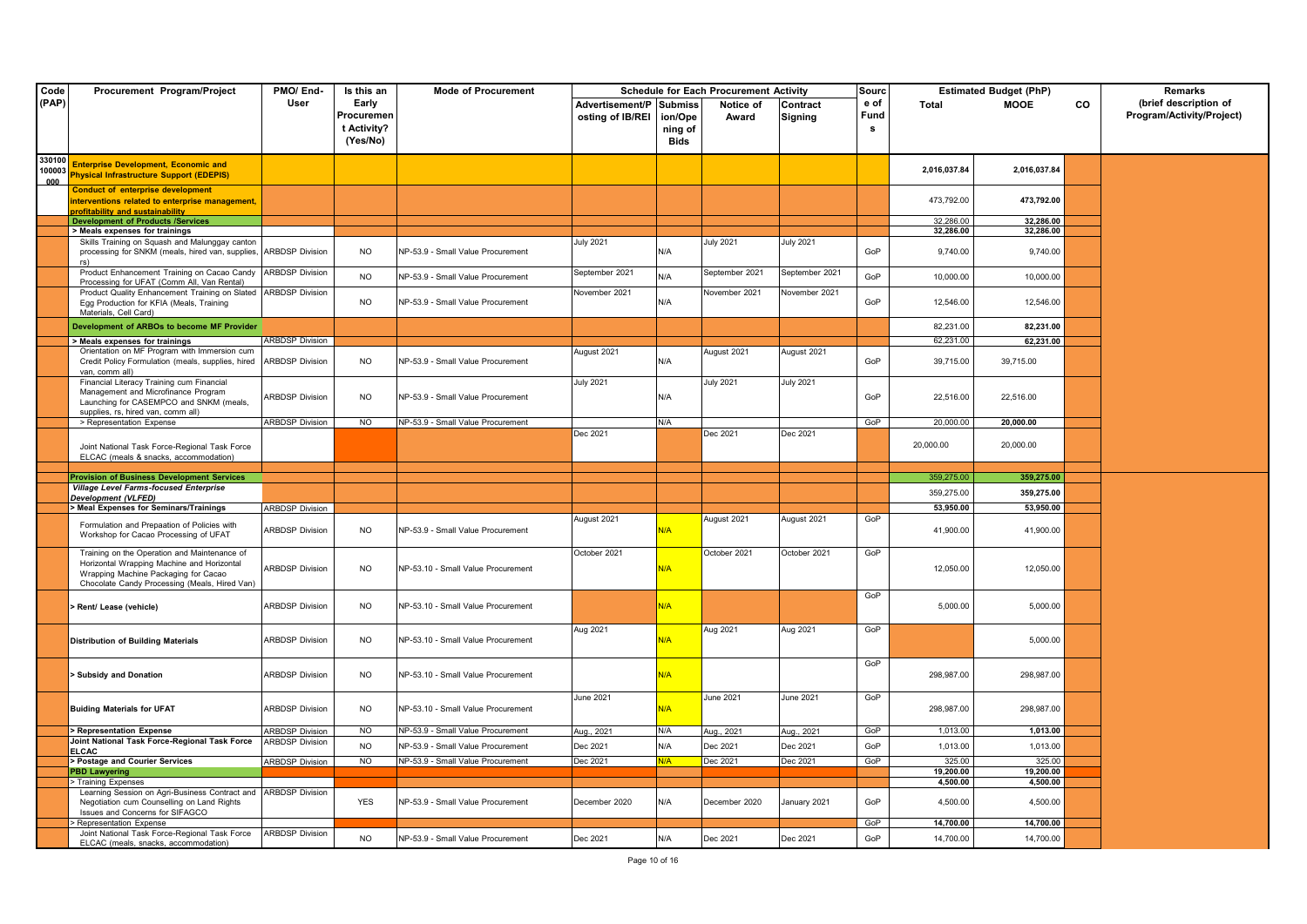| User<br>Early<br>(brief description of<br>Advertisement/P Submiss<br>e of<br><b>MOOE</b><br><b>CO</b><br>Notice of<br>Contract<br>Total<br>Fund<br>Program/Activity/Project)<br>Procuremen<br>osting of IB/REI<br>ion/Ope<br>Award<br>Signing<br>t Activity?<br>ning of<br>s<br>(Yes/No)<br><b>Bids</b><br><b>Linking Small Holder Farmers to Markets</b><br>GoP<br>296,613.00<br>296,613.00<br>(LINKSFARM)<br>Aug-Dec 2021<br>Aug- Dec 2021<br>Aug-Dec 2021<br>GoP<br>>Catering Services for Training and Seminar<br>275,773.00<br>275,773.00<br>Learning Session on Agroenterprise Development<br>Linking Smallholder Farmers to Market with<br><b>ARBDSP Division</b><br>GoP<br>659.00<br>659.00<br>Microfinance (LinkSFarMM) Phase 3 and<br><b>YES</b><br>NP-53.9 - Small Value Procurement<br>January 2021<br>N/A<br>January 2021<br><b>July 2021</b><br>Formation of Additional Clusters in Bansud Site<br>(Supplies)<br>Learning Session for Cluster and ARBO Officers<br>Focused on Clustering Approach Steps 7-8:<br><b>ARBDSP Division</b><br><b>YES</b><br>NP-53.9 - Small Value Procurement<br>January 2021<br>N/A<br>January 2021<br>January 2021<br>GoP<br>56.055.00<br>56.055.00<br>Moving Agroenterprise to Greater Heights (meals,<br>hired van, supplies)<br>Products and Services of SIFAGCO to Cluster<br><b>ARBDSP Division</b><br>GoP<br><b>NO</b><br><b>NP-53.9 - Small Value Procurement</b><br>N/A<br>September 2021<br>September 2021<br>18,136.00<br>18,136.00<br>September 2021<br>Members covered under LINKSFARMM (meals.<br>Learning Session on Gender Responsive<br>Agroenterprise Plan Review and Updating cum<br>Rice Trading and Processing Business Planning<br><b>NO</b><br>94,633.00<br>94,633.00<br>Workshop for Cluster Leaders, ARBO AE<br>NP-53.9 - Small Value Procurement<br>Committee and Officers under Linksfarm Project -<br>Bansud Site (Meals, lodging & venue, RS,<br><b>ARBDSP Division</b><br>Supplies/PPEs, hired van)<br>November 2021<br>N/A<br>November 2021<br>November 2021<br>GoP<br>Learning Session on Gender Responsive<br>Agroenterprise Plan Review and Updating cum<br>Rice Trading and Processing Business Planning<br>Workshop for Cluster Leaders, ARBO AE<br><b>NO</b><br>NP-53.9 - Small Value Procurement<br>71,473.00<br>71,473.00<br>Committee and Officers under Linksfarm Project -<br>Gloria Site (Meals & lodging, RS, Supplies/PPEs,<br><b>ARBDSP Division</b><br>hired van)<br>November 2021<br>N/A<br>November 2021<br>November 2021<br>GoP<br>Learning Session on Agroenterprise Development<br>Linking Smallholder Farmers to Market with<br><b>YES</b><br>NP-53.9 - Small Value Procurement<br>34,355.00<br>34,355.00<br>Microfinance (LinkSFarmm) Phase 3 and Cluster<br><b>ARBDSP Division</b><br>Formation in Gloria Site (supplies)<br>January 2021<br>N/A<br>January 2021<br>January 2021<br>GoP<br>Training on Operation and Maintenance of<br><b>NO</b><br>462.00<br>462.00<br>Horizontal Wrapping Machine and Horizontal<br>NP-53.9 - Small Value Procurement<br><b>ARBDSP_Division</b><br>Wrapping Machine Packaging (supplies/tarp)<br>October 2021<br>N/A<br>October 2021<br>October 2021<br>GoP<br>GoP<br>16,000.00<br>16,000.00<br>>Rent (Motor Vehicles)<br>Learning Session on AGROENTERPRISE<br>Development LINKSFARMM Phase 3 and Cluster<br><b>YES</b><br>NP-53.9 - Small Value Procurement<br>16,000.00<br><b>ARBDSP Division</b><br>Formation in Gloria Site<br>Oct 2021<br>N/A<br>Oct 2021<br>Oct 2021<br>GoP<br>16.000.00<br>GoP<br>3.980.00<br>3,980.00<br>>Office Suppllies Expenses<br>October 2021<br>October 2021<br>October 2021<br>3,980.00<br>NO.<br>NP-53.9 - Small Value Procurement<br><b>ARBDSP Division</b><br>GoP<br>3,980.00<br>N/A<br>-Laptop charger<br>>Printing and Publication Expenses<br>GoP<br>860.00<br>860.00<br>sticker identification tags for mini truck and<br><b>NO</b><br>NP-53.9 - Small Value Procurement<br>860.00<br>amphitiller under Linksfarmm<br><b>ARBDSP Division</b><br>Nov 2021<br>Nov 2021<br>Nov 2021<br>GoP<br>860.00<br>N/A<br><b>SARO 4- LINKSFARMM</b><br>53.000.00<br>53,000.00<br>53,000.00<br>>Training Expenses<br>53.000.00<br>Enhancing Agri-Credit and Micro-Finance<br>Products and Services of SIFAGCO to Cluster<br><b>NO</b><br>NP-53.9 - Small Value Procurement<br>53,000.00<br>Members covered under LINKSFARMM (hired<br>GoP<br>53,000.00<br>van. comm all. lodging)<br><b>ARBDSP Division</b><br>September 2021<br>September 2021 September 2021<br>N/A<br><b>SARO 5- LINKSFARMM</b><br>5.100.00<br>5,100.00<br>>Representation Expenses<br>GoP<br>4.200.00<br>4.200.00<br>On-line AED Caselets and Visual Stories (Meals) ARBDSP Division<br>Sept 2021<br>Sept 2021<br>4.200.00<br>NO<br>NP-53.9 - Small Value Procurement<br>Sept 2021<br>GoP<br>4,200.00<br>N/A<br>>Telephone Expenses- Moblie<br>900.00<br>900.00<br>'On-line AED Caselets and Visual Stories<br>August 2021<br>August 2021<br>August 2021<br>900.00<br>NO.<br>NP-53.9 - Small Value Procurement<br><b>ARBDSP Division</b><br>GoP<br>900.00<br>(Cellcard)<br>N/A<br><b>SARO 7- LINKSFARMM</b><br>3,949.00<br>3,949.00<br>>Representation Expenses<br>GoP<br>3,500.00<br>3,500.00<br>Online LinksFarMM Integrative Learning Sessions<br>NO.<br>NP-53.9 - Small Value Procurement<br>3,500.00<br>and Recognition for CY 2019<br><b>ARBDSP Division</b><br>December 2021<br>December 2021<br>GoP<br>3,500.00<br>ecember 2021<br>N/A<br>449.00<br>>Telephone Expenses- Moblie<br><b>ARBDSP Division</b><br>$\overline{N}$<br>NP-53.9 - Small Value Procurement<br>December 2021<br>N/A<br>December 2021<br>December 2021<br>GoP<br>449.00 | Code  | Procurement Program/Project | PMO/End- | Is this an | <b>Mode of Procurement</b> |  | <b>Schedule for Each Procurement Activity</b> | Sourc | <b>Estimated Budget (PhP)</b> | <b>Remarks</b> |
|--------------------------------------------------------------------------------------------------------------------------------------------------------------------------------------------------------------------------------------------------------------------------------------------------------------------------------------------------------------------------------------------------------------------------------------------------------------------------------------------------------------------------------------------------------------------------------------------------------------------------------------------------------------------------------------------------------------------------------------------------------------------------------------------------------------------------------------------------------------------------------------------------------------------------------------------------------------------------------------------------------------------------------------------------------------------------------------------------------------------------------------------------------------------------------------------------------------------------------------------------------------------------------------------------------------------------------------------------------------------------------------------------------------------------------------------------------------------------------------------------------------------------------------------------------------------------------------------------------------------------------------------------------------------------------------------------------------------------------------------------------------------------------------------------------------------------------------------------------------------------------------------------------------------------------------------------------------------------------------------------------------------------------------------------------------------------------------------------------------------------------------------------------------------------------------------------------------------------------------------------------------------------------------------------------------------------------------------------------------------------------------------------------------------------------------------------------------------------------------------------------------------------------------------------------------------------------------------------------------------------------------------------------------------------------------------------------------------------------------------------------------------------------------------------------------------------------------------------------------------------------------------------------------------------------------------------------------------------------------------------------------------------------------------------------------------------------------------------------------------------------------------------------------------------------------------------------------------------------------------------------------------------------------------------------------------------------------------------------------------------------------------------------------------------------------------------------------------------------------------------------------------------------------------------------------------------------------------------------------------------------------------------------------------------------------------------------------------------------------------------------------------------------------------------------------------------------------------------------------------------------------------------------------------------------------------------------------------------------------------------------------------------------------------------------------------------------------------------------------------------------------------------------------------------------------------------------------------------------------------------------------------------------------------------------------------------------------------------------------------------------------------------------------------------------------------------------------------------------------------------------------------------------------------------------------------------------------------------------------------------------------------------------------------------------------------------------------------------------------------------------------------------------------------------------------------------------------------------------------------------------------------------------------------------------------------------------------------------------------------------------------------------------------------------------------------------------------------------------------------------------------------------------------------------------------------------------------------------------------------------------------------------------------------------------------------------------------------------------------------------------------------------------------------------------------------------------------------------------------------------------------------------------------------------------------------------------------------------------------------------------------------------------------------------------------|-------|-----------------------------|----------|------------|----------------------------|--|-----------------------------------------------|-------|-------------------------------|----------------|
|                                                                                                                                                                                                                                                                                                                                                                                                                                                                                                                                                                                                                                                                                                                                                                                                                                                                                                                                                                                                                                                                                                                                                                                                                                                                                                                                                                                                                                                                                                                                                                                                                                                                                                                                                                                                                                                                                                                                                                                                                                                                                                                                                                                                                                                                                                                                                                                                                                                                                                                                                                                                                                                                                                                                                                                                                                                                                                                                                                                                                                                                                                                                                                                                                                                                                                                                                                                                                                                                                                                                                                                                                                                                                                                                                                                                                                                                                                                                                                                                                                                                                                                                                                                                                                                                                                                                                                                                                                                                                                                                                                                                                                                                                                                                                                                                                                                                                                                                                                                                                                                                                                                                                                                                                                                                                                                                                                                                                                                                                                                                                                                                                                                                                      | (PAP) |                             |          |            |                            |  |                                               |       |                               |                |
|                                                                                                                                                                                                                                                                                                                                                                                                                                                                                                                                                                                                                                                                                                                                                                                                                                                                                                                                                                                                                                                                                                                                                                                                                                                                                                                                                                                                                                                                                                                                                                                                                                                                                                                                                                                                                                                                                                                                                                                                                                                                                                                                                                                                                                                                                                                                                                                                                                                                                                                                                                                                                                                                                                                                                                                                                                                                                                                                                                                                                                                                                                                                                                                                                                                                                                                                                                                                                                                                                                                                                                                                                                                                                                                                                                                                                                                                                                                                                                                                                                                                                                                                                                                                                                                                                                                                                                                                                                                                                                                                                                                                                                                                                                                                                                                                                                                                                                                                                                                                                                                                                                                                                                                                                                                                                                                                                                                                                                                                                                                                                                                                                                                                                      |       |                             |          |            |                            |  |                                               |       |                               |                |
|                                                                                                                                                                                                                                                                                                                                                                                                                                                                                                                                                                                                                                                                                                                                                                                                                                                                                                                                                                                                                                                                                                                                                                                                                                                                                                                                                                                                                                                                                                                                                                                                                                                                                                                                                                                                                                                                                                                                                                                                                                                                                                                                                                                                                                                                                                                                                                                                                                                                                                                                                                                                                                                                                                                                                                                                                                                                                                                                                                                                                                                                                                                                                                                                                                                                                                                                                                                                                                                                                                                                                                                                                                                                                                                                                                                                                                                                                                                                                                                                                                                                                                                                                                                                                                                                                                                                                                                                                                                                                                                                                                                                                                                                                                                                                                                                                                                                                                                                                                                                                                                                                                                                                                                                                                                                                                                                                                                                                                                                                                                                                                                                                                                                                      |       |                             |          |            |                            |  |                                               |       |                               |                |
|                                                                                                                                                                                                                                                                                                                                                                                                                                                                                                                                                                                                                                                                                                                                                                                                                                                                                                                                                                                                                                                                                                                                                                                                                                                                                                                                                                                                                                                                                                                                                                                                                                                                                                                                                                                                                                                                                                                                                                                                                                                                                                                                                                                                                                                                                                                                                                                                                                                                                                                                                                                                                                                                                                                                                                                                                                                                                                                                                                                                                                                                                                                                                                                                                                                                                                                                                                                                                                                                                                                                                                                                                                                                                                                                                                                                                                                                                                                                                                                                                                                                                                                                                                                                                                                                                                                                                                                                                                                                                                                                                                                                                                                                                                                                                                                                                                                                                                                                                                                                                                                                                                                                                                                                                                                                                                                                                                                                                                                                                                                                                                                                                                                                                      |       |                             |          |            |                            |  |                                               |       |                               |                |
|                                                                                                                                                                                                                                                                                                                                                                                                                                                                                                                                                                                                                                                                                                                                                                                                                                                                                                                                                                                                                                                                                                                                                                                                                                                                                                                                                                                                                                                                                                                                                                                                                                                                                                                                                                                                                                                                                                                                                                                                                                                                                                                                                                                                                                                                                                                                                                                                                                                                                                                                                                                                                                                                                                                                                                                                                                                                                                                                                                                                                                                                                                                                                                                                                                                                                                                                                                                                                                                                                                                                                                                                                                                                                                                                                                                                                                                                                                                                                                                                                                                                                                                                                                                                                                                                                                                                                                                                                                                                                                                                                                                                                                                                                                                                                                                                                                                                                                                                                                                                                                                                                                                                                                                                                                                                                                                                                                                                                                                                                                                                                                                                                                                                                      |       |                             |          |            |                            |  |                                               |       |                               |                |
|                                                                                                                                                                                                                                                                                                                                                                                                                                                                                                                                                                                                                                                                                                                                                                                                                                                                                                                                                                                                                                                                                                                                                                                                                                                                                                                                                                                                                                                                                                                                                                                                                                                                                                                                                                                                                                                                                                                                                                                                                                                                                                                                                                                                                                                                                                                                                                                                                                                                                                                                                                                                                                                                                                                                                                                                                                                                                                                                                                                                                                                                                                                                                                                                                                                                                                                                                                                                                                                                                                                                                                                                                                                                                                                                                                                                                                                                                                                                                                                                                                                                                                                                                                                                                                                                                                                                                                                                                                                                                                                                                                                                                                                                                                                                                                                                                                                                                                                                                                                                                                                                                                                                                                                                                                                                                                                                                                                                                                                                                                                                                                                                                                                                                      |       |                             |          |            |                            |  |                                               |       |                               |                |
|                                                                                                                                                                                                                                                                                                                                                                                                                                                                                                                                                                                                                                                                                                                                                                                                                                                                                                                                                                                                                                                                                                                                                                                                                                                                                                                                                                                                                                                                                                                                                                                                                                                                                                                                                                                                                                                                                                                                                                                                                                                                                                                                                                                                                                                                                                                                                                                                                                                                                                                                                                                                                                                                                                                                                                                                                                                                                                                                                                                                                                                                                                                                                                                                                                                                                                                                                                                                                                                                                                                                                                                                                                                                                                                                                                                                                                                                                                                                                                                                                                                                                                                                                                                                                                                                                                                                                                                                                                                                                                                                                                                                                                                                                                                                                                                                                                                                                                                                                                                                                                                                                                                                                                                                                                                                                                                                                                                                                                                                                                                                                                                                                                                                                      |       |                             |          |            |                            |  |                                               |       |                               |                |
|                                                                                                                                                                                                                                                                                                                                                                                                                                                                                                                                                                                                                                                                                                                                                                                                                                                                                                                                                                                                                                                                                                                                                                                                                                                                                                                                                                                                                                                                                                                                                                                                                                                                                                                                                                                                                                                                                                                                                                                                                                                                                                                                                                                                                                                                                                                                                                                                                                                                                                                                                                                                                                                                                                                                                                                                                                                                                                                                                                                                                                                                                                                                                                                                                                                                                                                                                                                                                                                                                                                                                                                                                                                                                                                                                                                                                                                                                                                                                                                                                                                                                                                                                                                                                                                                                                                                                                                                                                                                                                                                                                                                                                                                                                                                                                                                                                                                                                                                                                                                                                                                                                                                                                                                                                                                                                                                                                                                                                                                                                                                                                                                                                                                                      |       |                             |          |            |                            |  |                                               |       |                               |                |
|                                                                                                                                                                                                                                                                                                                                                                                                                                                                                                                                                                                                                                                                                                                                                                                                                                                                                                                                                                                                                                                                                                                                                                                                                                                                                                                                                                                                                                                                                                                                                                                                                                                                                                                                                                                                                                                                                                                                                                                                                                                                                                                                                                                                                                                                                                                                                                                                                                                                                                                                                                                                                                                                                                                                                                                                                                                                                                                                                                                                                                                                                                                                                                                                                                                                                                                                                                                                                                                                                                                                                                                                                                                                                                                                                                                                                                                                                                                                                                                                                                                                                                                                                                                                                                                                                                                                                                                                                                                                                                                                                                                                                                                                                                                                                                                                                                                                                                                                                                                                                                                                                                                                                                                                                                                                                                                                                                                                                                                                                                                                                                                                                                                                                      |       |                             |          |            |                            |  |                                               |       |                               |                |
|                                                                                                                                                                                                                                                                                                                                                                                                                                                                                                                                                                                                                                                                                                                                                                                                                                                                                                                                                                                                                                                                                                                                                                                                                                                                                                                                                                                                                                                                                                                                                                                                                                                                                                                                                                                                                                                                                                                                                                                                                                                                                                                                                                                                                                                                                                                                                                                                                                                                                                                                                                                                                                                                                                                                                                                                                                                                                                                                                                                                                                                                                                                                                                                                                                                                                                                                                                                                                                                                                                                                                                                                                                                                                                                                                                                                                                                                                                                                                                                                                                                                                                                                                                                                                                                                                                                                                                                                                                                                                                                                                                                                                                                                                                                                                                                                                                                                                                                                                                                                                                                                                                                                                                                                                                                                                                                                                                                                                                                                                                                                                                                                                                                                                      |       |                             |          |            |                            |  |                                               |       |                               |                |
|                                                                                                                                                                                                                                                                                                                                                                                                                                                                                                                                                                                                                                                                                                                                                                                                                                                                                                                                                                                                                                                                                                                                                                                                                                                                                                                                                                                                                                                                                                                                                                                                                                                                                                                                                                                                                                                                                                                                                                                                                                                                                                                                                                                                                                                                                                                                                                                                                                                                                                                                                                                                                                                                                                                                                                                                                                                                                                                                                                                                                                                                                                                                                                                                                                                                                                                                                                                                                                                                                                                                                                                                                                                                                                                                                                                                                                                                                                                                                                                                                                                                                                                                                                                                                                                                                                                                                                                                                                                                                                                                                                                                                                                                                                                                                                                                                                                                                                                                                                                                                                                                                                                                                                                                                                                                                                                                                                                                                                                                                                                                                                                                                                                                                      |       |                             |          |            |                            |  |                                               |       |                               |                |
|                                                                                                                                                                                                                                                                                                                                                                                                                                                                                                                                                                                                                                                                                                                                                                                                                                                                                                                                                                                                                                                                                                                                                                                                                                                                                                                                                                                                                                                                                                                                                                                                                                                                                                                                                                                                                                                                                                                                                                                                                                                                                                                                                                                                                                                                                                                                                                                                                                                                                                                                                                                                                                                                                                                                                                                                                                                                                                                                                                                                                                                                                                                                                                                                                                                                                                                                                                                                                                                                                                                                                                                                                                                                                                                                                                                                                                                                                                                                                                                                                                                                                                                                                                                                                                                                                                                                                                                                                                                                                                                                                                                                                                                                                                                                                                                                                                                                                                                                                                                                                                                                                                                                                                                                                                                                                                                                                                                                                                                                                                                                                                                                                                                                                      |       |                             |          |            |                            |  |                                               |       |                               |                |
|                                                                                                                                                                                                                                                                                                                                                                                                                                                                                                                                                                                                                                                                                                                                                                                                                                                                                                                                                                                                                                                                                                                                                                                                                                                                                                                                                                                                                                                                                                                                                                                                                                                                                                                                                                                                                                                                                                                                                                                                                                                                                                                                                                                                                                                                                                                                                                                                                                                                                                                                                                                                                                                                                                                                                                                                                                                                                                                                                                                                                                                                                                                                                                                                                                                                                                                                                                                                                                                                                                                                                                                                                                                                                                                                                                                                                                                                                                                                                                                                                                                                                                                                                                                                                                                                                                                                                                                                                                                                                                                                                                                                                                                                                                                                                                                                                                                                                                                                                                                                                                                                                                                                                                                                                                                                                                                                                                                                                                                                                                                                                                                                                                                                                      |       |                             |          |            |                            |  |                                               |       |                               |                |
|                                                                                                                                                                                                                                                                                                                                                                                                                                                                                                                                                                                                                                                                                                                                                                                                                                                                                                                                                                                                                                                                                                                                                                                                                                                                                                                                                                                                                                                                                                                                                                                                                                                                                                                                                                                                                                                                                                                                                                                                                                                                                                                                                                                                                                                                                                                                                                                                                                                                                                                                                                                                                                                                                                                                                                                                                                                                                                                                                                                                                                                                                                                                                                                                                                                                                                                                                                                                                                                                                                                                                                                                                                                                                                                                                                                                                                                                                                                                                                                                                                                                                                                                                                                                                                                                                                                                                                                                                                                                                                                                                                                                                                                                                                                                                                                                                                                                                                                                                                                                                                                                                                                                                                                                                                                                                                                                                                                                                                                                                                                                                                                                                                                                                      |       |                             |          |            |                            |  |                                               |       |                               |                |
|                                                                                                                                                                                                                                                                                                                                                                                                                                                                                                                                                                                                                                                                                                                                                                                                                                                                                                                                                                                                                                                                                                                                                                                                                                                                                                                                                                                                                                                                                                                                                                                                                                                                                                                                                                                                                                                                                                                                                                                                                                                                                                                                                                                                                                                                                                                                                                                                                                                                                                                                                                                                                                                                                                                                                                                                                                                                                                                                                                                                                                                                                                                                                                                                                                                                                                                                                                                                                                                                                                                                                                                                                                                                                                                                                                                                                                                                                                                                                                                                                                                                                                                                                                                                                                                                                                                                                                                                                                                                                                                                                                                                                                                                                                                                                                                                                                                                                                                                                                                                                                                                                                                                                                                                                                                                                                                                                                                                                                                                                                                                                                                                                                                                                      |       |                             |          |            |                            |  |                                               |       |                               |                |
|                                                                                                                                                                                                                                                                                                                                                                                                                                                                                                                                                                                                                                                                                                                                                                                                                                                                                                                                                                                                                                                                                                                                                                                                                                                                                                                                                                                                                                                                                                                                                                                                                                                                                                                                                                                                                                                                                                                                                                                                                                                                                                                                                                                                                                                                                                                                                                                                                                                                                                                                                                                                                                                                                                                                                                                                                                                                                                                                                                                                                                                                                                                                                                                                                                                                                                                                                                                                                                                                                                                                                                                                                                                                                                                                                                                                                                                                                                                                                                                                                                                                                                                                                                                                                                                                                                                                                                                                                                                                                                                                                                                                                                                                                                                                                                                                                                                                                                                                                                                                                                                                                                                                                                                                                                                                                                                                                                                                                                                                                                                                                                                                                                                                                      |       |                             |          |            |                            |  |                                               |       |                               |                |
|                                                                                                                                                                                                                                                                                                                                                                                                                                                                                                                                                                                                                                                                                                                                                                                                                                                                                                                                                                                                                                                                                                                                                                                                                                                                                                                                                                                                                                                                                                                                                                                                                                                                                                                                                                                                                                                                                                                                                                                                                                                                                                                                                                                                                                                                                                                                                                                                                                                                                                                                                                                                                                                                                                                                                                                                                                                                                                                                                                                                                                                                                                                                                                                                                                                                                                                                                                                                                                                                                                                                                                                                                                                                                                                                                                                                                                                                                                                                                                                                                                                                                                                                                                                                                                                                                                                                                                                                                                                                                                                                                                                                                                                                                                                                                                                                                                                                                                                                                                                                                                                                                                                                                                                                                                                                                                                                                                                                                                                                                                                                                                                                                                                                                      |       |                             |          |            |                            |  |                                               |       |                               |                |
|                                                                                                                                                                                                                                                                                                                                                                                                                                                                                                                                                                                                                                                                                                                                                                                                                                                                                                                                                                                                                                                                                                                                                                                                                                                                                                                                                                                                                                                                                                                                                                                                                                                                                                                                                                                                                                                                                                                                                                                                                                                                                                                                                                                                                                                                                                                                                                                                                                                                                                                                                                                                                                                                                                                                                                                                                                                                                                                                                                                                                                                                                                                                                                                                                                                                                                                                                                                                                                                                                                                                                                                                                                                                                                                                                                                                                                                                                                                                                                                                                                                                                                                                                                                                                                                                                                                                                                                                                                                                                                                                                                                                                                                                                                                                                                                                                                                                                                                                                                                                                                                                                                                                                                                                                                                                                                                                                                                                                                                                                                                                                                                                                                                                                      |       |                             |          |            |                            |  |                                               |       |                               |                |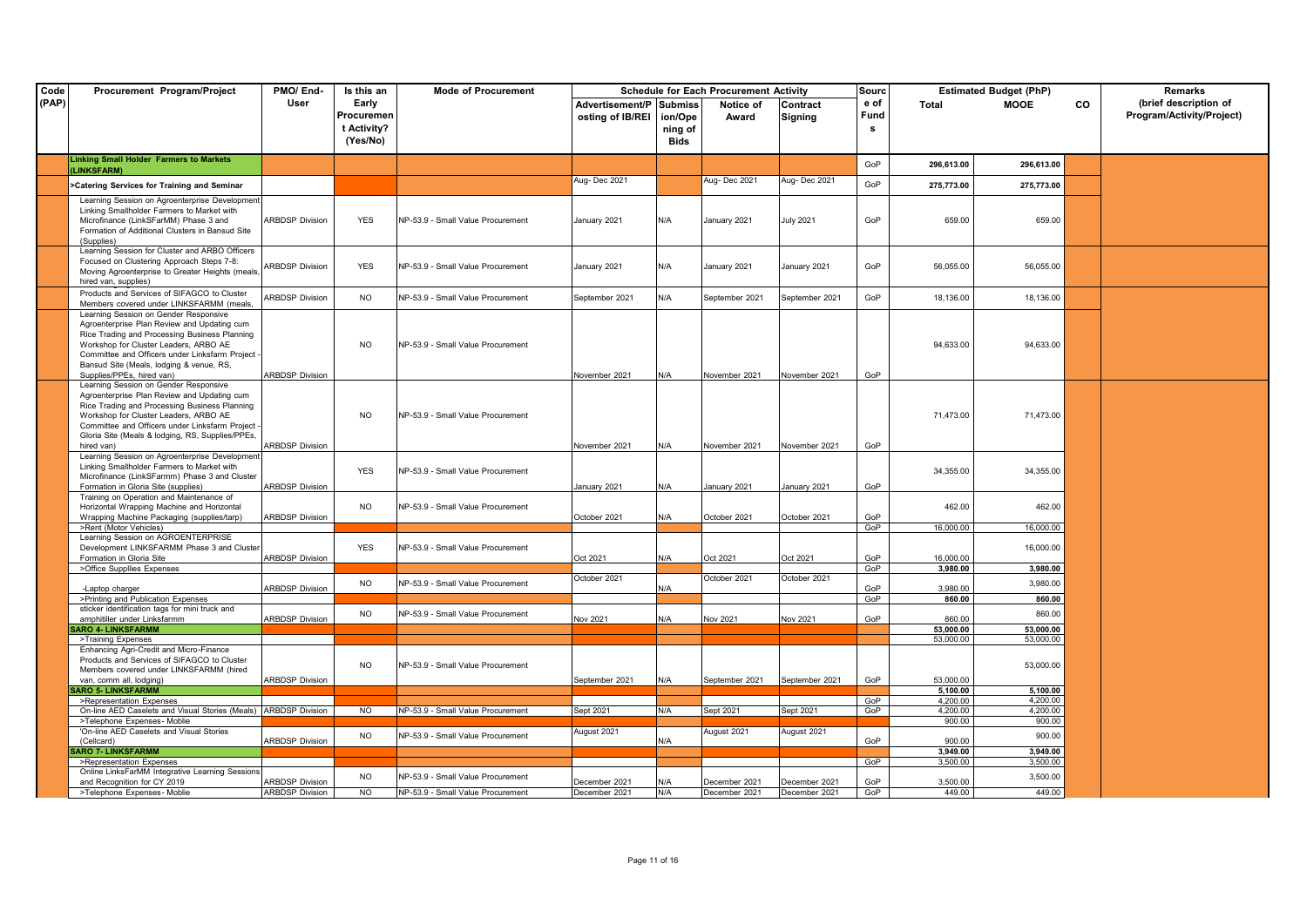| Code  | Procurement Program/Project                                                                                                                      | PMO/End-                  | Is this an                                     | <b>Mode of Procurement</b>               |                                             |                            | <b>Schedule for Each Procurement Activity</b> |                                 | Sourc              |            | <b>Estimated Budget (PhP)</b> |           | Remarks                                            |
|-------|--------------------------------------------------------------------------------------------------------------------------------------------------|---------------------------|------------------------------------------------|------------------------------------------|---------------------------------------------|----------------------------|-----------------------------------------------|---------------------------------|--------------------|------------|-------------------------------|-----------|----------------------------------------------------|
| (PAP) |                                                                                                                                                  | User                      | Early<br>Procuremen<br>t Activity?<br>(Yes/No) |                                          | Advertisement/P Submiss<br>osting of IB/REI | ion/Ope<br>ning of<br>Bids | Notice of<br>Award                            | Contract<br><b>Signing</b>      | e of<br>Fund<br>-S | Total      | MOOE                          | <b>CO</b> | (brief description of<br>Program/Activity/Project) |
|       | <b>Farm Business School</b>                                                                                                                      |                           |                                                |                                          |                                             |                            |                                               |                                 |                    | 39,122.00  | 39,122.00                     |           |                                                    |
|       | > Training Expenses                                                                                                                              |                           | <b>NO</b>                                      |                                          | Sep-Nov 2021                                |                            | $\varepsilon$ ep-Nov 2021                     | Sep-Nov 2021                    |                    | 33,608.00  | 33,608.00                     |           |                                                    |
|       |                                                                                                                                                  | <b>ARBDSP Division</b>    |                                                | <b>NP-53.9 - Small Value Procurement</b> |                                             | N/A                        |                                               |                                 | GoP                |            |                               |           |                                                    |
|       | On -Site Coaching on Cluster Farming and Group<br>Marketing: Sustaining the gains of the FBS thru<br>the ARBold Move Project (ANILORCU) - meals, |                           | <b>NO</b>                                      |                                          |                                             |                            |                                               |                                 |                    | 31,860.00  | 31,860.00                     |           |                                                    |
|       | supplies, hotel acc, comm allowance, hired van)                                                                                                  | <b>ARBDSP Division</b>    |                                                | NP-53.9 - Small Value Procurement        | October 2021                                | N/A                        | October 2021                                  | October 2021                    | GoP                |            |                               |           |                                                    |
|       | Credit management and deliquency control for<br>SMMI (Supplies, Cellcard)                                                                        | <b>ARBDSP Division</b>    | <b>NO</b>                                      | NP-53.9 - Small Value Procurement        |                                             | N/A                        |                                               |                                 | GoP                | 1,200.00   | 1,200.00                      |           |                                                    |
|       | Credit management and deliquency control for<br>MARCCO (Supplies, Cellcard)                                                                      | <b>ARBDSP Division</b>    | NO.                                            | NP-53.9 - Small Value Procurement        |                                             | N/A                        |                                               |                                 | GoP                | 548.00     | 548.00                        |           |                                                    |
|       | Office Supplies Expenses                                                                                                                         | <b>ARBDSP Division</b>    | <b>NO</b>                                      | NP-53.9 - Small Value Procurement        | Sep-Nov 2021                                | N/A                        | Sep-Nov 2021                                  | Sep-Nov 2021                    | GoP                | 960.00     | 960.00                        |           |                                                    |
|       | Fuel, Oil, Lubricants Expenses                                                                                                                   | <b>ARBDSP Division</b>    | <b>NO</b>                                      | NP-53.9 - Small Value Procurement        | Sep-Nov 2021                                | N/A                        | Sep-Nov 2021                                  | Sep-Nov 2021                    | GoP                | 605.30     | 605.30                        |           |                                                    |
|       | > Printing and Publications Expenses                                                                                                             |                           | <b>NO</b>                                      |                                          | Sep-Nov 2021                                |                            | Sep-Nov 2021                                  | Sep-Nov 2021                    |                    | 450.00     | 450.00                        |           |                                                    |
|       |                                                                                                                                                  | <b>ARBDSP Division</b>    |                                                | NP-53.9 - Small Value Procurement        |                                             | N/A                        |                                               |                                 | GoP                |            |                               |           |                                                    |
|       | >Representation Expenses                                                                                                                         | <b>ARBDSP Division</b>    | NO                                             | NP-53.9 - Small Value Procurement        |                                             |                            |                                               |                                 | GoP                | 3.498.70   | 3,498.70                      |           |                                                    |
|       | Joint National Task Force-Regional Task Force                                                                                                    |                           | <b>NO</b>                                      |                                          | Dec 2021                                    |                            | Dec 2021                                      | Dec 2021                        |                    | 3,498.70   | 3,498.70                      |           |                                                    |
|       | ELCAC (meals & snacks)                                                                                                                           | <b>ARBDSP Division</b>    |                                                | NP-53.9 - Small Value Procurement        |                                             |                            |                                               |                                 | GoP                |            |                               |           |                                                    |
|       | <b>PAHP</b>                                                                                                                                      |                           |                                                |                                          |                                             |                            |                                               |                                 |                    | 239,291.01 | 239,291.01                    |           |                                                    |
|       | >Training Expenses                                                                                                                               |                           |                                                |                                          |                                             |                            |                                               |                                 |                    | 27.291.01  | 27.291.01                     |           |                                                    |
|       | Strategic Planning and Operational Plan on<br>PAHP/EPAHP Program for Enterprise of SNKM<br>Strategic Planning and Operational Plan on            | ARBDSP Division NO        |                                                | NP-53.9 - Small Value Procurement        | August 2021                                 |                            | Jugust 2021                                   | November 2021                   | GoP                | 56,729.50  | 56,729.50                     |           |                                                    |
|       | PAHP/EPAHP Program for Enterprise of KFIA                                                                                                        | ARBDSP Division NO        |                                                | NP-53.9 - Small Value Procurement        | August 2021                                 |                            | August 2021                                   | September 2021                  | GoP                | 52,673.00  | 52,673.00                     |           |                                                    |
|       | Orientation on the Implementation of PAHP to<br>EPAHP of the DAR for SNKM                                                                        | ARBDSP Division NO        |                                                | NP-53.9 - Small Value Procurement        | luly 2021                                   |                            | July 2021                                     | July 2021                       | GoP                | 20,403.50  | 20,403.50                     |           |                                                    |
|       | Orientation on the Implementation of PAHP to<br>EPAHP of the DAR for KFIA                                                                        | ARBDSP Division NO        |                                                | NP-53.9 - Small Value Procurement        | luly 2021                                   |                            | July 2021                                     | July 2021                       | GoP                | 18,634.50  | 18,634.50                     |           |                                                    |
|       | Conduct on Pre-Membership Education Seminar<br>cum GAD Awareness Orientation (SAAMBMI) -<br>Brgy. Milagrosa, Bulalacao (Meals, Hired Van,        | <b>ARBDSP Division NO</b> |                                                | NP-53.9 - Small Value Procurement        |                                             |                            |                                               |                                 |                    | 13,565.00  | 13,565.00                     |           |                                                    |
|       | Supplies)                                                                                                                                        |                           |                                                |                                          | October 2021                                |                            | October 2021                                  | November 2021                   | GoP                |            |                               |           |                                                    |
|       | Conduct on Pre-Membership Education Seminar<br>cum GAD Awareness Orientation -Brgy. Maujao,<br>Bulalacao -SANAMAMA (Hired Van, Supplies)         | ARBDSP Division NO        |                                                | NP-53.9 - Small Value Procurement        | October 2021                                |                            | October 2021                                  | November 2021                   | GoP                | 635.01     | 635.01                        |           |                                                    |
|       | Virtual Signing of the MOU by and between DAR<br>and DepEd under EPAHP (Meals and Function                                                       | ARBDSP Division NO        |                                                | NP-53.9 - Small Value Procurement        |                                             |                            |                                               |                                 |                    | 13,091.00  | 13,091.00                     |           |                                                    |
|       | hall, Supplies, Sample products, video editing)                                                                                                  |                           |                                                |                                          | September 2021                              |                            | September 2021                                | September 2021                  | GoP                |            |                               |           |                                                    |
|       | Subsidies and Donations                                                                                                                          |                           |                                                |                                          |                                             |                            |                                               |                                 | GoP                | 212,000.00 | 212,000.00                    |           |                                                    |
|       | 6 units Motorcycle with Cab for the<br>implementation of DAR CRFPS and Support<br>Facilities under EPAHP                                         | ARBDSP Division NO        |                                                | NP-53.9 - Small Value Procurement        | June 2021                                   |                            | June 2021                                     | June 2021                       | GoP                | 212,000.00 | 212,000.00                    |           |                                                    |
|       | <b>PAHP-LINKSFARMM (Support Facility)</b>                                                                                                        |                           |                                                |                                          |                                             |                            |                                               |                                 |                    | 598,100.00 | 598,100.00                    |           |                                                    |
|       | Subsidy to Others                                                                                                                                | <b>ARBDSP Division NO</b> |                                                | NP-53.9 - Small Value Procurement        |                                             |                            |                                               |                                 |                    | 598,100.00 | 598,100.00                    |           |                                                    |
|       | Provision of Mini-cargo Truck in Support to<br>Collective Marketing under LinkSFarMM Project<br>for Malubay Agrarian Reform Beneficiaries        | ARBDSP Division NO        |                                                | NP-53.9 - Small Value Procurement        |                                             |                            |                                               |                                 |                    | 577,100.00 | 577,100.00                    |           |                                                    |
|       | Association (MARBA) in Gloria, Oriental Mindoro<br>Payment of delivery of 1 heavy duty weighing                                                  | ARBDSP Division NO        |                                                | NP-53.9 - Small Value Procurement        | September 2021<br>July-Nov 2021             |                            | September 2021<br>July-Nov 2021               | September 2021<br>July-Nov 2021 | GoP                | 21,000.00  | 21,000.00                     |           |                                                    |
|       | scale as marketing support for MARBA<br><b>APCP</b>                                                                                              |                           |                                                |                                          |                                             |                            |                                               |                                 | GoP                | 140.751.19 | 140.751.19                    |           |                                                    |
|       | >Training Expenses                                                                                                                               |                           |                                                |                                          |                                             |                            |                                               |                                 |                    | 110,156.19 | 110,156.19                    |           |                                                    |
|       | Credit Management and Deliquency Control<br>Training for MARCCO                                                                                  | ARBDSP Division NO        |                                                | NP-53.9 - Small Value Procurement        | luly 2021                                   |                            | July 2021                                     | July 2021                       |                    | 36,390.00  | 36,390.00                     |           |                                                    |
|       | Credit Management and Deliquency Control<br><b>Training for SMMI</b>                                                                             | <b>ARBDSP Division</b>    | <b>NO</b>                                      | NP-53.9 - Small Value Procurement        | August 2021                                 |                            | August 2021                                   | August 2021                     |                    | 40,340.00  | 40,340.00                     |           |                                                    |
|       | Conduct on CDA Pre-Registration Seminar for<br>CAP-PBD Availers (SKBHV) meals, hired van,<br>supplies                                            | ARBDSP Division NO        |                                                | NP-53.9 - Small Value Procurement        | August 2021                                 |                            | August 2021                                   | September 2021                  |                    | 16,600.00  | 16,600.00                     |           |                                                    |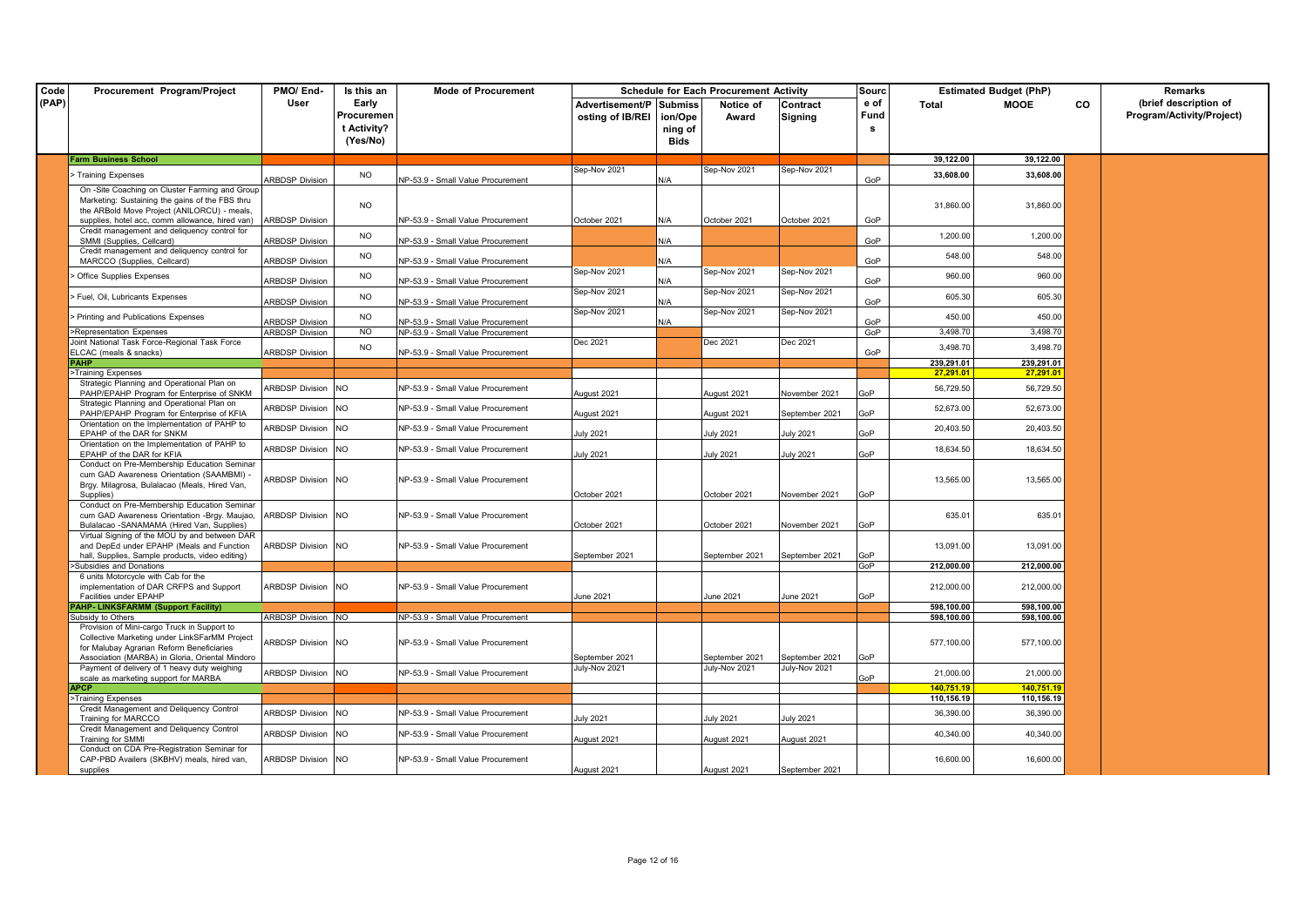| Code<br>Procurement Program/Project<br>(PAP)                                             |                            |             |                                   | <b>Schedule for Each Procurement Activity</b><br>Sourc |         |                  |                  | <b>Estimated Budget (PhP)</b> | Remarks    |             |           |                           |
|------------------------------------------------------------------------------------------|----------------------------|-------------|-----------------------------------|--------------------------------------------------------|---------|------------------|------------------|-------------------------------|------------|-------------|-----------|---------------------------|
|                                                                                          | User                       | Early       |                                   | Advertisement/P Submiss                                |         | Notice of        | <b>Contract</b>  | e of                          | Total      | <b>MOOE</b> | <b>CO</b> | (brief description of     |
|                                                                                          |                            | Procuremen  |                                   | osting of IB/REI                                       | ion/Ope | Award            | <b>Signing</b>   | Fund                          |            |             |           | Program/Activity/Project) |
|                                                                                          |                            | t Activity? |                                   |                                                        | ning of |                  |                  | s                             |            |             |           |                           |
|                                                                                          |                            | (Yes/No)    |                                   |                                                        | Bids    |                  |                  |                               |            |             |           |                           |
| Pre-Registration Seminar for MALARBFASI                                                  | ARBDSP Division NO         |             | NP-53.9 - Small Value Procurement | September 2021                                         |         | September 2021   | September 2021   |                               | 14,600.00  | 14,600.00   |           |                           |
| Learning Session on Agri-business cum                                                    |                            |             |                                   |                                                        |         |                  |                  |                               |            |             |           |                           |
| Counseling on land rights, issues and concerns at ARBDSP Division YES                    |                            |             | NP-53.9 - Small Value Procurement |                                                        |         |                  |                  |                               | 1,130.00   | 1,130.00    |           |                           |
| SIFAGCO - supplies, cellcard                                                             |                            |             |                                   |                                                        |         |                  |                  |                               |            |             |           |                           |
| Learning Session on DAR initiated Agri-Credit<br>and MF - suppplies                      | <b>ARBDSP Division YES</b> |             | NP-53.9 - Small Value Procurement |                                                        |         |                  |                  |                               | 720.00     | 720.00      |           |                           |
| Conduct on Pre-Membership Education Seminar                                              |                            |             |                                   |                                                        |         |                  |                  |                               |            |             |           |                           |
| cum GAD Awareness Orientation - SANAMAMA,                                                | ARBDSP Division NO         |             | NP-53.9 - Small Value Procurement |                                                        |         |                  |                  |                               | 376.19     | 376.19      |           |                           |
| Brgy. Maujao, Bulalacao (Hired Van)                                                      |                            |             |                                   | October 2021                                           |         | October 2021     | October 2021     |                               |            |             |           |                           |
| >Rents- Motor Vehicles                                                                   |                            |             |                                   | Sept 2021                                              |         | Sept 2021        | Sept 2021        |                               | 24,000.00  | 24.000.00   |           |                           |
| FGD for Potential/New ARBO to be organize:                                               | <b>ARBDSP Division</b>     | <b>NO</b>   | NP-53.9 - Small Value Procurement |                                                        | N/A     |                  |                  |                               | 3,000.00   | 3,000.00    |           |                           |
| Distribution of Notice of Meeting to ARBs in                                             |                            |             |                                   |                                                        |         |                  |                  |                               |            |             |           |                           |
| Dulangan 3 & Sta. Rosa 1, Baco; FGD of                                                   | <b>ARBDSP Division</b>     | NO.         | NP-53.9 - Small Value Procurement |                                                        |         |                  |                  |                               | 21,000.00  | 21,000.00   |           |                           |
| Potential ARBOs for Organizing and BARC Re-<br>Organization and Strengthening            |                            |             |                                   | August 2021                                            | N/A     | August 2021      | Sept 2021        | GoP                           |            |             |           |                           |
| >Representation Expenses                                                                 |                            |             |                                   |                                                        |         |                  |                  | GoP                           | 6,595.00   | 6,595.00    |           |                           |
| Salo-salo for the BJMP's PDL in line with the                                            |                            |             |                                   |                                                        |         |                  |                  |                               |            |             |           |                           |
| celebration of the 123rd Anniversary of the Phil                                         | <b>ARBDSP Division</b>     | NO.         | NP-53.9 - Small Value Procurement | August 2021                                            |         | August 2021      | August 2021      |                               | 6,595.00   | 6,595.00    |           |                           |
| Independence (meals, supplies, tarpaulin)                                                |                            |             |                                   |                                                        | N/A     |                  |                  | GoP                           |            |             |           |                           |
| <b>Provision of Credit and Microfinance Services</b>                                     |                            |             |                                   |                                                        |         |                  |                  |                               | 147,119.64 | 147,119.64  |           |                           |
| >Training Expenses                                                                       |                            |             |                                   |                                                        |         |                  |                  | GoP                           | 44.508.64  | 44,508.64   |           |                           |
| Credit Management cum Review of Credit<br>Policies for GEMPCO (hired van)                | <b>ARBDSP Division</b>     | <b>YES</b>  | NP-53.9 - Small Value Procurement | January 2021                                           | N/A     | January 2021     | <b>July 2021</b> | GoP                           | 31,516.00  | 31,516.00   |           |                           |
| Learning Session on DAR Initiated Agri-credit and                                        |                            |             |                                   | January 2021                                           |         | January 2021     | <b>July 2021</b> |                               |            |             |           |                           |
| Microfinance Services for GARBO, SKIAO &<br>ACUARBO (meals, comm. Allowance, supplies)   | <b>ARBDSP Division</b>     | <b>YES</b>  | NP-53.9 - Small Value Procurement |                                                        |         |                  |                  | GoP                           | 10,320.00  | 10,320.00   |           |                           |
| Conduct on Pre-Membership Education Seminar                                              |                            |             |                                   | October 2021                                           |         | October 2021     | October 2021     |                               |            |             |           |                           |
| cum GAD Awareness Orientation - SANAMAMA,                                                | <b>ARBDSP Division</b>     | NO.         | NP-53.9 - Small Value Procurement |                                                        | N/A     |                  |                  | GoP                           | 2,672.64   | 2,672.64    |           |                           |
| Brgy. Maujao, Bulalacao (Hired Van)                                                      |                            |             |                                   |                                                        |         |                  |                  |                               |            |             |           |                           |
| Office Suppllies Expenses                                                                | <b>ARBDSP Division</b>     | NO.         | NP-53.9 - Small Value Procurement | <b>July 2021</b>                                       | N/A     | <b>July 2021</b> | <b>July 2021</b> | GoP                           | 50,876.00  | 50,876.00   |           |                           |
| >Printing and Publication Expenses                                                       | <b>ARBDSP Division</b>     | <b>NO</b>   | NP-53.9 - Small Value Procurement | August 2021                                            | N/A     | August 2021      | August 2021      | GoP                           | 235.00     | 235.00      |           |                           |
| >Rents- Motor Vehicles                                                                   | <b>ARBDSP Division</b>     | <b>NO</b>   | NP-53.9 - Small Value Procurement | August 2021                                            | N/A     | August 2021      | August 2021      | GoP                           | 41,500.00  | 41,500.00   |           |                           |
| Learning Session on Agroenterprise Development                                           |                            |             |                                   | <b>July 2021</b>                                       |         | <b>July 2021</b> | <b>July 2021</b> |                               |            |             |           |                           |
| Linking Smallholder Farmers to Market with                                               |                            |             |                                   |                                                        |         |                  |                  |                               |            |             |           |                           |
| Microfinance (LinkSFarMM) Phase 3 and<br>Formation of Additional Clusters in Bansud Site | <b>ARBDSP Division</b>     | <b>NO</b>   | NP-53.9 - Small Value Procurement |                                                        | N/A     |                  |                  | GoP                           | 22,500.00  | 22,500.00   |           |                           |
| (meals and snacks, supplies, hired van)                                                  |                            |             |                                   |                                                        |         |                  |                  |                               |            |             |           |                           |
| Formulation and Preparation of Policies with                                             |                            |             |                                   | Aug 2021                                               |         | Aug 2021         | Aug 2021         |                               |            |             |           |                           |
| Workshop for Cacao Processing of UFAT (meals ARBDSP Division                             |                            | <b>NO</b>   | NP-53.9 - Small Value Procurement |                                                        | N/A     |                  |                  | GoP                           | 15,000.00  | 15,000.00   |           |                           |
| and snacks, supplies, hired van)                                                         |                            |             |                                   |                                                        |         |                  |                  |                               |            |             |           |                           |
| Conduct of Coaching on MF Program cum<br><b>Cluster Leaders Meeting</b>                  | <b>ARBDSP Division</b>     | <b>NO</b>   | NP-53.9 - Small Value Procurement |                                                        | N/A     |                  |                  | GoP                           | 4.000.00   | 4.000.00    |           |                           |
| -RM- Motor Vehicles                                                                      | <b>ARBDSP Division</b>     | NO.         | NP-53.9 - Small Value Procurement | August 2021                                            | N/A     | August 2021      | August 2021      | GoP                           | 10,000.00  | 10,000.00   |           |                           |
|                                                                                          |                            |             |                                   |                                                        |         |                  |                  |                               |            |             |           |                           |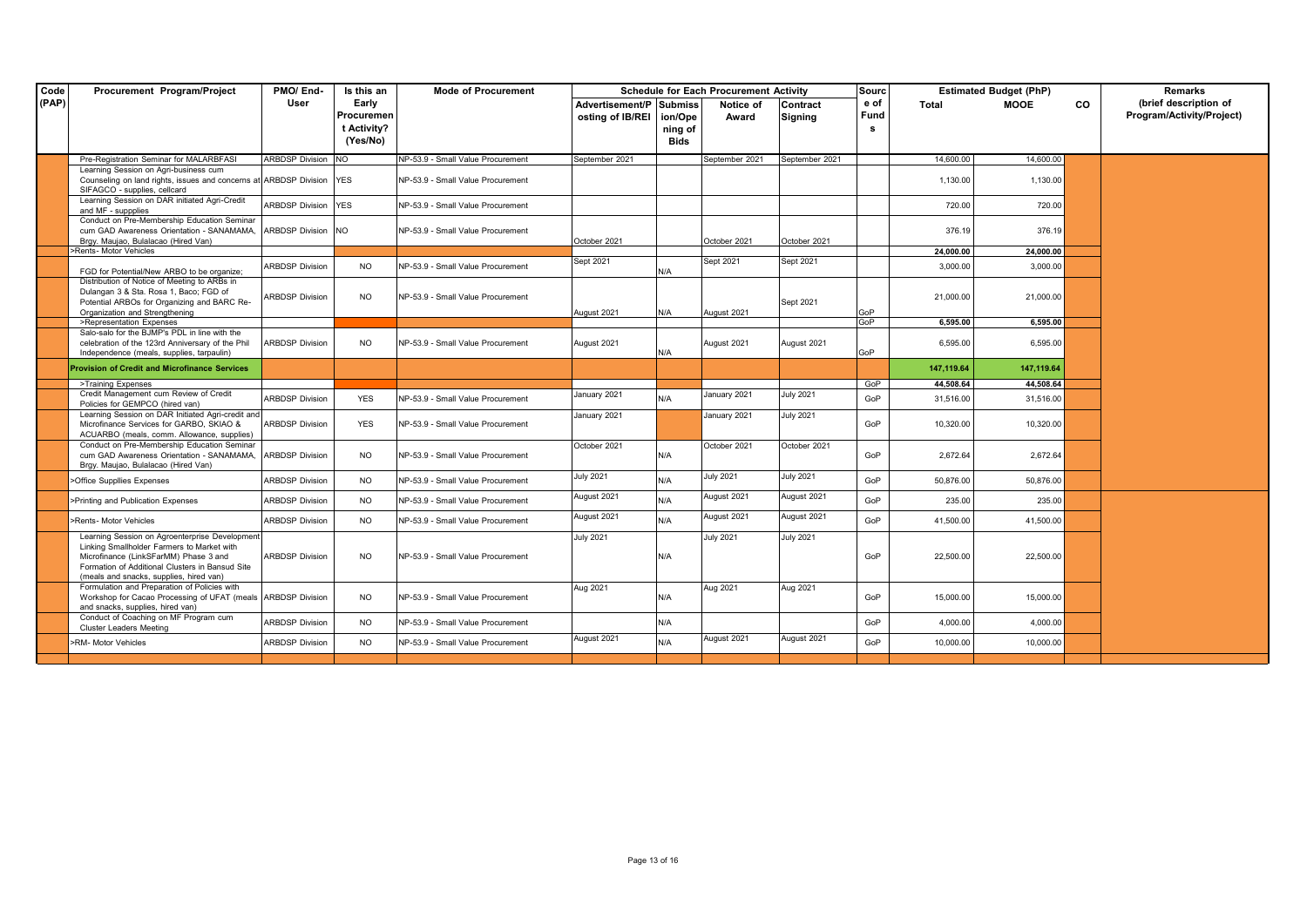| Code   | Procurement Program/Project                                                                                                                                                                                                                                                                                                                                      | PMO/End-                  | Is this an              | <b>Mode of Procurement</b>        |                                             |         | <b>Schedule for Each Procurement Activity</b> |                            | Sourc        |              | <b>Estimated Budget (PhP)</b> |           | <b>Remarks</b>                                     |
|--------|------------------------------------------------------------------------------------------------------------------------------------------------------------------------------------------------------------------------------------------------------------------------------------------------------------------------------------------------------------------|---------------------------|-------------------------|-----------------------------------|---------------------------------------------|---------|-----------------------------------------------|----------------------------|--------------|--------------|-------------------------------|-----------|----------------------------------------------------|
| (PAP)  |                                                                                                                                                                                                                                                                                                                                                                  | User                      | Early<br>Procuremen     |                                   | Advertisement/P Submiss<br>osting of IB/REI | ion/Ope | Notice of<br>Award                            | Contract<br><b>Signing</b> | e of<br>Fund | Total        | <b>MOOE</b>                   | <b>CO</b> | (brief description of<br>Program/Activity/Project) |
|        |                                                                                                                                                                                                                                                                                                                                                                  |                           | t Activity?<br>(Yes/No) |                                   |                                             | ning of |                                               |                            | s            |              |                               |           |                                                    |
|        |                                                                                                                                                                                                                                                                                                                                                                  |                           |                         |                                   |                                             | Bids    |                                               |                            |              |              |                               |           |                                                    |
| 330100 | 100004 Climate Resilient Farm Productivity Support                                                                                                                                                                                                                                                                                                               |                           |                         |                                   |                                             |         |                                               |                            |              | 3,005,856.97 | 3,005,856.97                  |           |                                                    |
|        | Provision of Agricultural Extension Services and                                                                                                                                                                                                                                                                                                                 |                           |                         |                                   |                                             |         |                                               |                            |              |              |                               |           |                                                    |
|        | farm input support                                                                                                                                                                                                                                                                                                                                               |                           |                         |                                   |                                             |         |                                               |                            |              | 932,359.97   | 932.359.97                    |           |                                                    |
|        | Sustainable livelihood support for disaster                                                                                                                                                                                                                                                                                                                      |                           |                         |                                   |                                             |         |                                               |                            |              | 573.349.97   | 573.349.97                    |           |                                                    |
|        | affected areas                                                                                                                                                                                                                                                                                                                                                   |                           |                         |                                   |                                             |         |                                               |                            | GoP          | 565.913.00   | 565.913.00                    |           |                                                    |
|        | > Training Expenses<br>Hands-on Training with Materials on Climate                                                                                                                                                                                                                                                                                               |                           |                         |                                   |                                             |         |                                               |                            |              |              |                               |           |                                                    |
|        | Smart Technology on Pig Farming for RARBA<br>(meals, resource person, sow.gilt, piglets, feeds)                                                                                                                                                                                                                                                                  | <b>ARBDSP Division</b>    | NO.                     | NP-53.9 - Small Value Procurement | September 2021                              | N/A     | September 2021                                | September 2021             | GoP          | 113,565.00   | 113.565.00                    |           |                                                    |
|        | Hands-on Training with Materials on Technology                                                                                                                                                                                                                                                                                                                   |                           |                         |                                   | August 2021                                 |         | August 2021                                   | August 2021                |              |              |                               |           |                                                    |
|        | Transfer on Chicken Raising with Establishment<br>of Demo Farm as Alternative Livelihood for Men<br>and Women Rice Farmer-Members of LAMIA,                                                                                                                                                                                                                      | <b>ARBDSP Division</b>    | <b>NO</b>               | NP-53.9 - Small Value Procurement |                                             | N/A     |                                               |                            | GoP          | 222,400.00   | 222,400.00                    |           |                                                    |
|        | SMMI & SKBHV (meals, resource person, hired<br>van, chicks and feeds)                                                                                                                                                                                                                                                                                            |                           |                         |                                   |                                             |         |                                               |                            |              |              |                               |           |                                                    |
|        | ARBDSP Preparation of 2022 Early Procurement<br>cum Climate Change Awareness Workshop<br>(meals, supplies)                                                                                                                                                                                                                                                       | <b>ARBDSP Division</b>    | NO.                     | NP-53.9 - Small Value Procurement | October 2021                                | N/A     | October 2021                                  | October 2021               | GoP          | 21,998.00    | 21,998.00                     |           |                                                    |
|        | Training on Climate Smart MECHANIZED RICE<br>FARMING FOR THE RICE FARMER MEMBERS                                                                                                                                                                                                                                                                                 |                           |                         |                                   | August 2021                                 |         | August 2021                                   | August 2021                |              |              |                               |           |                                                    |
|        | OF SMMI, SKBHV, RARBA & LAMIA WITH<br>PROVISION INDIVIDUAL BASIC FARM TOOL<br>FOR COOPERATOR FARMERS AND FARM<br>INPUTS FOR THE ESTABLISHMENT OF THE<br>ORGANIC RICE DEMO FARM TRIAL cum                                                                                                                                                                         | <b>ARBDSP Division</b>    | NO.                     | NP-53.9 - Small Value Procurement |                                             | N/A     |                                               |                            | GoP          | 207,950.00   | 207,950.00                    |           |                                                    |
|        | GEND (meals and snacks, supplies, hired van)                                                                                                                                                                                                                                                                                                                     |                           |                         |                                   |                                             |         |                                               |                            |              |              |                               |           |                                                    |
|        | > Representation Expense                                                                                                                                                                                                                                                                                                                                         |                           |                         |                                   |                                             |         |                                               |                            |              | 7.436.97     | 7.436.97                      |           |                                                    |
|        | Joint National Task Force-Regional Task Force<br><b>ELCAC</b>                                                                                                                                                                                                                                                                                                    | <b>ARBDSP Division</b>    | NO.                     | NP-53.9 - Small Value Procurement | December 2021                               | N/A     | December 2021                                 | December 2021              | GoP          | 7.436.97     | 7.436.97                      |           |                                                    |
|        | <b>Major Crop-based Block Farm Productivity</b><br><b>Enhancement (Palay)</b>                                                                                                                                                                                                                                                                                    |                           |                         |                                   |                                             |         |                                               |                            |              | 339.260.00   | 339.260.00                    |           |                                                    |
|        | > Training Expenses                                                                                                                                                                                                                                                                                                                                              | <b>ARBDSP Division</b>    | <b>NO</b>               | NP-53.9 - Small Value Procurement |                                             | N/A     |                                               |                            | GoP          | 316,860.00   | 316.860.00                    |           |                                                    |
|        | Business Planning Workshop for the Proposed<br>Rice Consolidation and Financing Proect of<br>MALARBFASSSI (meals, resource person, hired<br>van)                                                                                                                                                                                                                 | <b>ARBDSP Division</b>    | <b>YES</b>              | NP-53.9 - Small Value Procurement | January 2021                                | N/A     | January 2021                                  | January 2021               | GoP          | 61,600.00    | 61,600.00                     |           |                                                    |
|        | Training on Climate Smart Mechanized Rice<br>Farming for the Rice Farmer Members of<br>MALARBFASSI with Provision of Individual Basic<br>Farm Tool for Cooperator Farmers and Farm<br>Inputs for the Establishment of the Organic Rice<br>Demo Farm Trial cum Gender Identification<br>(meals, resource person, spade and bolo, rain<br>boots, knapsack sprayer) | <b>ARBDSP Division NO</b> |                         | NP-53.9 - Small Value Procurement | September 2021                              |         | September 2021                                | September 2021             |              | 207,100.00   | 207,100.00                    |           |                                                    |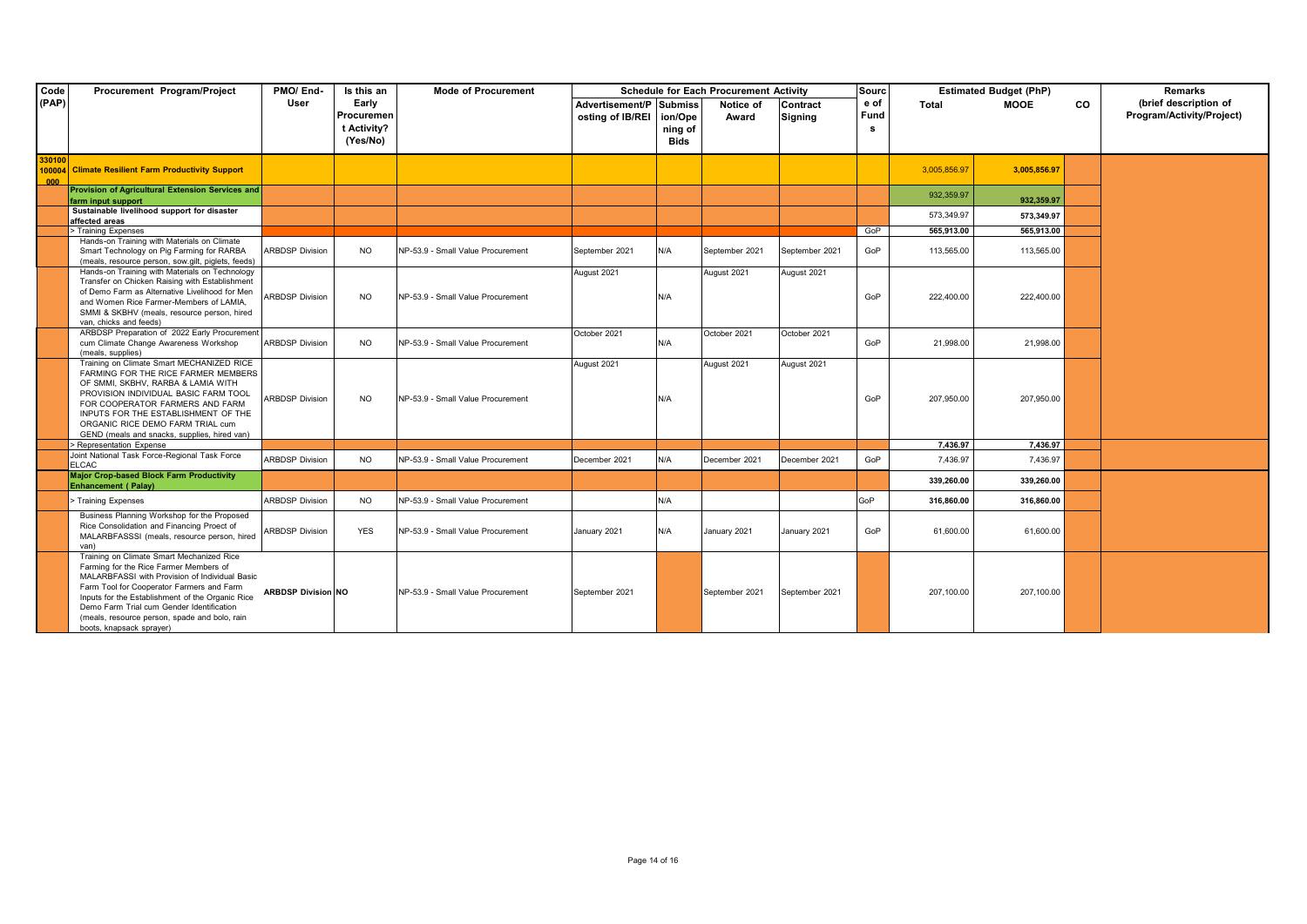| Code  | Procurement Program/Project                                                                                                                                                                                                                     | PMO/End-                   | Is this an                         | <b>Mode of Procurement</b>        | <b>Schedule for Each Procurement Activity</b><br><b>Sourc</b> |                                     | <b>Estimated Budget (PhP)</b> |                     |                   | Remarks                |                        |    |                                                    |
|-------|-------------------------------------------------------------------------------------------------------------------------------------------------------------------------------------------------------------------------------------------------|----------------------------|------------------------------------|-----------------------------------|---------------------------------------------------------------|-------------------------------------|-------------------------------|---------------------|-------------------|------------------------|------------------------|----|----------------------------------------------------|
| (PAP) |                                                                                                                                                                                                                                                 | User                       | Early<br>Procuremen<br>t Activity? |                                   | Advertisement/P Submiss<br>osting of IB/REI                   | ion/Ope<br>ning of                  | Notice of<br>Award            | Contract<br>Signing | e of<br>Fund<br>s | Total                  | <b>MOOE</b>            | CO | (brief description of<br>Program/Activity/Project) |
|       |                                                                                                                                                                                                                                                 |                            | (Yes/No)                           |                                   |                                                               | Bids                                |                               |                     |                   |                        |                        |    |                                                    |
|       | Conduct on Pre-Membership Education Seminar<br>cum GAD Awareness Orientation -Brgy.<br>Milagrosa, Bulalacao - SAAMBMI (Meals, Hired                                                                                                             | <b>ARBDSP Division NO</b>  |                                    | NP-53.9 - Small Value Procurement | October 2021                                                  |                                     | October 2021                  | October 2021        | GoP               | 1,755.00               | 1,755.00               |    |                                                    |
|       | Community Climate Change Awareness and<br>Disaster Preparedness caravan cum basic life<br>support training with gender issues identification<br>for the ARB Farmers of MALARBFASI                                                               | <b>ARBDSP Division YES</b> |                                    | NP-53.9 - Small Value Procurement | Jan 2021                                                      |                                     | Jan 2021                      | Jan 2021            |                   | 46,405.00              | 46,405.00              |    |                                                    |
|       | > Rent (Motor Vehicles)                                                                                                                                                                                                                         |                            |                                    |                                   |                                                               | 2nd<br>Quarter,<br>2021             |                               |                     | GoP               | 13,000.00              | 13,000.00              |    |                                                    |
|       | Training on Climate Smart Mechanized Rice<br>Farming for the Rice Farmer Members of LAMIA<br>AND MALARBFASSI with Provision of Basic<br>Farm Tools for the Cooperator Farmers and Farm<br>Inputs for the Demo Farm cum Gender<br>Identification | <b>ARBDSP Division</b>     | NO.                                | NP-53.9 - Small Value Procurement |                                                               | 2nd<br>Quarter.<br>2021             |                               |                     | GoP               | 13,000.00              | 13,000.00              |    |                                                    |
|       | > Supplies and Materials                                                                                                                                                                                                                        |                            |                                    |                                   |                                                               | 2 <sub>nd</sub><br>Quarter,<br>2021 |                               |                     | GoP               | 9,400.00               | 9,400.00               |    |                                                    |
|       | 3 Laver Lateral Steel Cabinet                                                                                                                                                                                                                   | <b>ARBDSP Division NO</b>  |                                    | NP-53.9 - Small Value Procurement | October 2021                                                  |                                     | October 2021                  | October 2021        | GoP               | 9.400.00               | 9.400.00               |    |                                                    |
|       | > Wash Focused Enterprise<br>> Training Expenses                                                                                                                                                                                                |                            |                                    |                                   |                                                               | N/A                                 |                               |                     | GoP               | 19.750.00<br>19,750.00 | 19.750.00<br>19,750.00 |    |                                                    |
|       | Community-Managed Potable Water Supply,<br>Sanitation and Hygiene (CPWASH) with Wash-<br>Focused Livelihood Integration - Cultivating<br>materials                                                                                              | <b>ARBDSP Division</b>     | NO.                                | NP-53.9 - Small Value Procurement | October 2021                                                  | N/A                                 | October 2021                  | November 2021       | GoP               | 19,750.00              | 19,750.00              |    |                                                    |
|       | Provision of Farm machinery and                                                                                                                                                                                                                 |                            |                                    |                                   |                                                               |                                     |                               |                     | GoP               | 1,995,800.00           | 1,995,800.00           |    |                                                    |
|       | equipment/implement<br>Procurement of Farm Machinery for the<br>Implementation of the DAR CRFPS 2021<br>Program (Farm Tractor)                                                                                                                  | <b>ARBDSP Division</b>     | NO.                                | NP-53.9 - Small Value Procurement | July 2021                                                     | N/A                                 | <b>July 2021</b>              | <b>July 2021</b>    | GoP               | 1,117,000.00           | 1,117,000.00           |    |                                                    |
|       | Provision of Amphitiller Machines for SKBHV to<br>support the mechanized rice farming project                                                                                                                                                   | <b>ARBDSP Division</b>     | <b>NO</b>                          | NP-53.9 - Small Value Procurement | October 2021                                                  | N/A                                 | October 2021                  | November 2021       | GoP               | 62,800.00              | 62,800.00              |    |                                                    |
|       | 6 units Motorcycle with Cab for the<br>implementation of DAR CRFPS and Support<br>Facilities under EPAHP                                                                                                                                        | <b>ARBDSP Division</b>     | <b>NO</b>                          | NP-53.9 - Small Value Procurement | June 2021                                                     | N/A                                 | June 2021                     | June 2021           | GoP               | 424,000.00             | 424,000.00             |    |                                                    |
|       | 7 Units of Brand New Hand Tractor Set with<br>Engine for the Implementation of DAR CRFPS                                                                                                                                                        | <b>ARBDSP Division</b>     | <b>NO</b>                          | NP-53.9 - Small Value Procurement | June 2021                                                     | N/A                                 | June 2021                     | June 2021           | GoP               | 392,000.00             | 392,000.00             |    |                                                    |
|       | <b>Access Facilitation to Climate Resilient Housing</b><br>for ARB                                                                                                                                                                              |                            |                                    |                                   |                                                               |                                     |                               |                     | GoP               | 77,697.00              | 77,697.00              |    |                                                    |
|       | > Training Expenses                                                                                                                                                                                                                             |                            |                                    |                                   |                                                               |                                     |                               |                     | GoP               | 37.950.00              | 37.950.00              |    |                                                    |
|       | Community-Managed Potable Water Supply,<br>Sanitation and Hygiene (CPWASH) with Wash-<br>Focused Livelihood Integration - meals,                                                                                                                | <b>ARBDSP Division</b>     | <b>NO</b>                          | NP-53.9 - Small Value Procurement | October 2021                                                  | N/A                                 | October 2021                  | November 2021       | GoP               | 37,950.00              | 37,950.00              |    |                                                    |
|       | > Subsidy<br>Community-Managed Potable Water Supply,<br>Sanitation and Hygiene (CPWASH) with Wash-<br>Focused Livelihood Integration - construction<br>materials                                                                                | <b>ARBDSP Division</b>     | NO.                                | NP-53.9 - Small Value Procurement | October 2021                                                  | N/A<br>N/A                          | October 2021                  | November 2021       | GoP<br>GoP        | 39.747.00<br>39,747.00 | 39.747.00<br>39,747.00 |    |                                                    |
|       |                                                                                                                                                                                                                                                 |                            |                                    |                                   |                                                               |                                     |                               |                     |                   |                        |                        |    |                                                    |
|       | <b>GRAND TOTAL</b>                                                                                                                                                                                                                              |                            |                                    |                                   |                                                               |                                     |                               |                     |                   | 12,213,536.28          | 12,213,536.28          |    |                                                    |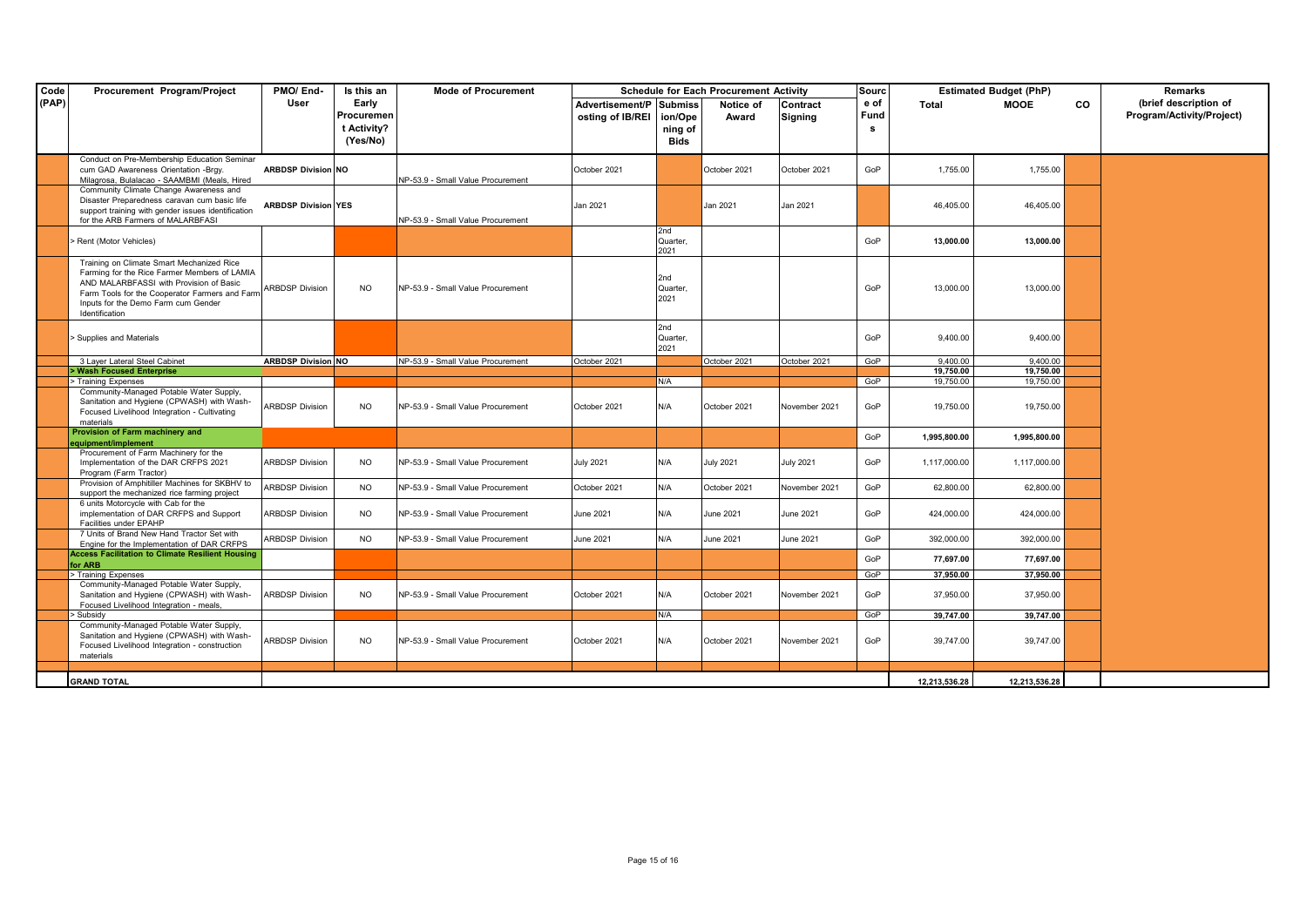| <b>Code</b> | Procurement Program/Project | PMO/End- | Is this an  | <b>Mode of Procurement</b> |                            |             | <b>Schedule for Each Procurement Activity</b> |                 | Sourc |       | <b>Estimated Budget (PhP)</b> |           | Remarks                   |
|-------------|-----------------------------|----------|-------------|----------------------------|----------------------------|-------------|-----------------------------------------------|-----------------|-------|-------|-------------------------------|-----------|---------------------------|
| (PAP)       |                             | Jser     | Early       |                            | Advertisement/P Submiss    |             | Notice of                                     | <b>Contract</b> | e of  | Total | <b>MOOE</b>                   | <b>CO</b> | (brief description of     |
|             |                             |          | Procuremen  |                            | osting of IB/REI   ion/Ope |             | Award                                         | <b>Signing</b>  | Fund  |       |                               |           | Program/Activity/Project) |
|             |                             |          | t Activity? |                            |                            | ning of     |                                               |                 |       |       |                               |           |                           |
|             |                             |          | (Yes/No)    |                            |                            | <b>Bids</b> |                                               |                 |       |       |                               |           |                           |

## *Prepared & Consolidated by:*

MARY GISELLE D. CEBREROS

*Recommending Approval:*

*BAC Secretariat BIDS AND AWARDS COMMITTEE:*

**CLAUDETTE C. CASTILLO**<br>
BAC Chairperson<br>
BAC Chairperson BAC Chairperson **Head of the Procuring Entity (HOPE)/PARPO II RENE B. CATLY** Vice-Chairman  $\mathsf{I}^{\mathsf{I}}$  $\subset$ **LIMA A. TURANO DOBBY L. VICENTE EULALIA A. CARINGAL** Member Member Member حەر **NENITA M. SOCIAS EDGAR M. VILLAS**<br> **Provisional Member** Provisional Member Provisional Member EN CONDUSTOR<br>SOL CHAR SMA Y. LEVISTE<br>End-User- ARBDSP Sole ЛЛ. GROMYCO D. VILLAS MARIANNE L. PAGCARWAGAN MADILYNE STEPHANIE T. PANALIGAN MARIA VINCENT A DE ROJAS<br>End-user-STOD End-user-STOD End-user-STOD End-user-STOD End-user-STOD End-user-Stop

*Reviewed by :* **MITCHELLE B. QUISIERA** Provincial Budget Officer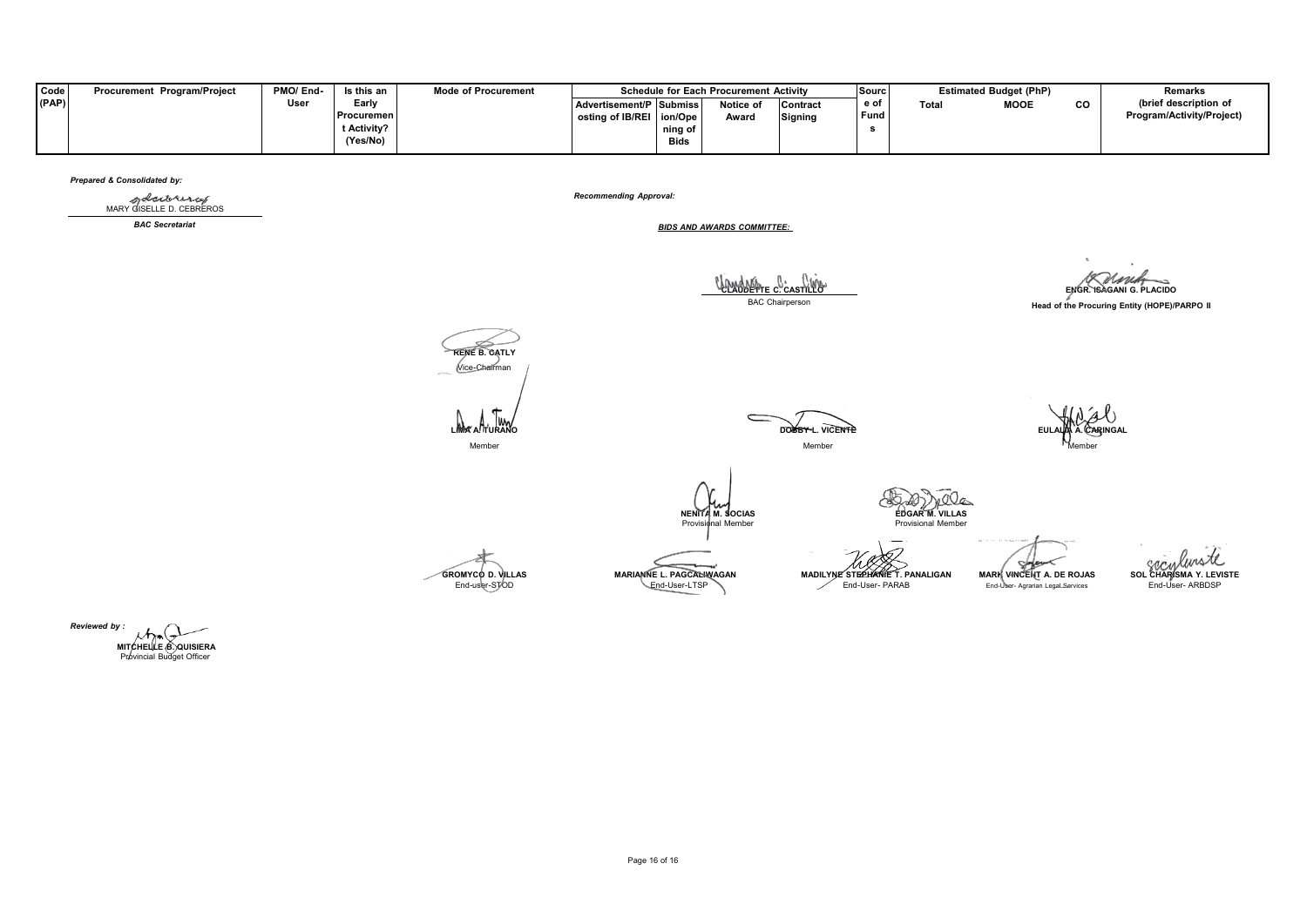## DEPARTMENT OF AGRARIAN REFORM PROVINCIAL OFFICE IVB (MIMAROPA) -ORIENTAL MINDORO ANNUAL PROCUREMENT PLAN for FY 2020 CONTINUING FUND (SPECIAL FUND)

| Code                    | Procurement Program/Project                                                                                                                                 | PMO/End-                                                         | Is this an                                           | <b>Mode of Procurement</b>                   |                                                |                            | <b>Schedule for Each Procurement Activity</b> |                            | Sourc             |              | <b>Estimated Budget (PhP)</b> |           | <b>Remarks</b>                                                                                                                                                                                                               |
|-------------------------|-------------------------------------------------------------------------------------------------------------------------------------------------------------|------------------------------------------------------------------|------------------------------------------------------|----------------------------------------------|------------------------------------------------|----------------------------|-----------------------------------------------|----------------------------|-------------------|--------------|-------------------------------|-----------|------------------------------------------------------------------------------------------------------------------------------------------------------------------------------------------------------------------------------|
| (PAP)                   |                                                                                                                                                             | User                                                             | Early<br>Procurement<br><b>Activity?</b><br>(Yes/No) |                                              | Advertisem Submiss<br>ent/Posting<br>of IB/REI | ion/Ope<br>ning of<br>Bids | Notice of<br>Award                            | <b>Contract</b><br>Signing | e of<br>Fund<br>s | <b>Total</b> | <b>MOOE</b>                   | <b>CO</b> | (brief description of<br>Program/Activity/Project)                                                                                                                                                                           |
|                         |                                                                                                                                                             |                                                                  |                                                      |                                              |                                                |                            |                                               |                            |                   |              |                               |           |                                                                                                                                                                                                                              |
|                         | <b>OPERATIONS</b>                                                                                                                                           |                                                                  |                                                      |                                              |                                                |                            |                                               |                            |                   | 4,227,397.00 | 4,227,397.00                  |           |                                                                                                                                                                                                                              |
| 310100<br>100001<br>000 | <b>LAND ACQUISITION &amp; DISTRIBUTION (LAD)</b>                                                                                                            | <b>Land Tenure</b><br><b>Security Program</b><br>(LTSP) Division |                                                      |                                              |                                                |                            |                                               |                            |                   | 4,136,923.00 | 4,136,923.00                  |           | LAD involves the redistribution of governme<br>and private agricultural lands to landless<br>farmers and farm workers. It secures<br>farmers' tenure, promotes social equity, and<br>provides them with necessary productive |
|                         | <b>MinSCAT Continuing</b>                                                                                                                                   |                                                                  |                                                      |                                              |                                                |                            |                                               |                            |                   | 1,688,037.00 | 1,688,037.00                  |           | resources needed to ensure their economic                                                                                                                                                                                    |
|                         | a. travelling                                                                                                                                               |                                                                  |                                                      |                                              |                                                |                            |                                               |                            |                   |              |                               |           | viability and productivity.                                                                                                                                                                                                  |
|                         | o. Training/Seminars                                                                                                                                        |                                                                  |                                                      |                                              |                                                |                            |                                               |                            |                   | 1,435,130.00 | 1,435,130.00                  |           |                                                                                                                                                                                                                              |
|                         | > MinSCAT Validation (25 participants x 3 days)<br>MAHALTA Resort and Convention Center                                                                     | <b>LTSP Division</b>                                             | <b>NO</b>                                            | NP-53.9 - Small Value Procurement            | pril, 2021                                     |                            | April, 2021                                   | April, 2022                | GoP               | 59,178.00    | 59,178.00                     |           |                                                                                                                                                                                                                              |
|                         | >Food Expenses for the Deliberation of Vacant<br>Positions                                                                                                  | <b>LTSP Division</b>                                             | <b>NO</b>                                            | NP-53.9 - Small Value Procurement            | pril, 2021                                     |                            | May, 2021                                     | May, 2021                  | GoP               | 31,800.00    | 31,800.00                     |           |                                                                                                                                                                                                                              |
|                         | >MinSCAT Revalidation (36 participants x 5 days<br>x 825 Meals + 19,000.00 Conefrence Hall +<br>93,600.00 Lodging (4days 18 rooms) Donnyland                | <b>LTSP Division</b>                                             | <b>NO</b>                                            | NP-53.10 Lease of Real Property and<br>Venue | N/A                                            | N/A                        | June, 2021                                    | June, 2021                 | GoP               | 261,100.00   | 261,100.00                    |           |                                                                                                                                                                                                                              |
|                         | >CLOA Distribution Ricardo Salas (33 DAR<br>PART participants x 3 days x 1,800 meals and<br>lodging) + (54 ARBS x 580 meals x 1 day) + (10%<br>Contingency) | <b>LTSP Division</b>                                             | <b>NO</b>                                            | NP-53.10 Lease of Real Property and<br>Venue | N/A                                            | N/A                        | Aug., 2021                                    | Aug., 2021                 | GoP               | 230,472.00   | 230,472.00                    |           |                                                                                                                                                                                                                              |
|                         | >1st Semester Assessment (35 participants x 4<br>days x 720 meals + 62,100 Lodging + 32,000<br>Conference Hall)                                             | <b>LTSP Division</b>                                             | <b>NO</b>                                            | NP-53.10 Lease of Real Property and<br>Venue | N/A                                            | N/A                        | July . 2021                                   | July, 2021                 | GoP               | 194,900.00   | 194,900.00                    |           |                                                                                                                                                                                                                              |
|                         | >Catch-Up Planning (36 participants x 4 days x<br>720 meals + 64,800 Lodging + 32,000<br>Conference Hall)                                                   | <b>LTSP Division</b>                                             | <b>NO</b>                                            | NP-53.10 Lease of Real Property and<br>Venue | N/A                                            | N/A                        | Sept., 2021                                   | Sept., 2021                | GoP               | 200,480.00   | 200,480.00                    |           |                                                                                                                                                                                                                              |
|                         | >Year-End Assessment (80 participants x 4 days<br>x 810 meals + 162,000 Lodging + 36,000<br>Conference Hall)                                                | <b>LTSP Division</b>                                             | <b>NO</b>                                            | NP-53.10 Lease of Real Property and<br>Venue | N/A                                            | N/A                        | Dec., 2021                                    | Dec., 2021                 | GoP               | 457,200.00   | 457,200.00                    |           |                                                                                                                                                                                                                              |
|                         | e. CSE (Available at PS-DBM)-reimbursement<br>claim                                                                                                         |                                                                  |                                                      |                                              |                                                |                            |                                               |                            |                   | 4,020.00     | 4,020.00                      |           |                                                                                                                                                                                                                              |
|                         | CSE (Not Available at PS-DBM)                                                                                                                               |                                                                  |                                                      |                                              |                                                |                            |                                               |                            | GoP               | 173,887.00   | 173,887.00                    |           |                                                                                                                                                                                                                              |
|                         | g. CSE (Available & Not Available at PS-DBM) c/o<br>STOD                                                                                                    | <b>LTSP Division</b>                                             | <b>NO</b>                                            | Shopping                                     | July, 2021                                     | N/A                        | July, 2021                                    | July, 2021                 | GoP               | 75,000.00    | 75,000.00                     |           |                                                                                                                                                                                                                              |
|                         | MinSCAT 2021                                                                                                                                                |                                                                  |                                                      |                                              |                                                |                            |                                               |                            | GoP               | 2,174,049.00 | 2,174,049.00                  |           |                                                                                                                                                                                                                              |
|                         | a. Survey                                                                                                                                                   | <b>LTSP Division</b>                                             | <b>NO</b>                                            | <b>Competitive Bidding</b>                   | June, 2021                                     |                            | June, 2021 June, 2021                         | June, 2021                 | GoP               | 1,750,000.00 | 1,750,000.00                  |           |                                                                                                                                                                                                                              |
|                         | o. Training/Seminars                                                                                                                                        | <b>LTSP Division</b>                                             |                                                      |                                              |                                                |                            |                                               |                            |                   | 387,000.00   | 387,000.00                    |           |                                                                                                                                                                                                                              |
|                         | >Project SPLIT Planning Orientation/Workshop<br>(43 partcipants x 5 days x 1,800 Meals and<br>Lodging)                                                      | <b>LTSP Division</b>                                             | <b>NO</b>                                            | NP-53.10 Lease of Real Property and<br>Venue | N/A                                            | N/A                        | Aug., 2021                                    | Aug., 2021                 | GoP               | 387,000.00   | 387,000.00                    |           |                                                                                                                                                                                                                              |
|                         | CSE (Not Available at PS-DBM)                                                                                                                               |                                                                  |                                                      |                                              |                                                |                            |                                               |                            |                   | 37,049.00    | 37,049.00                     |           |                                                                                                                                                                                                                              |
|                         | 1. Multi Functional Table                                                                                                                                   | <b>LTSP Division</b>                                             | <b>NO</b>                                            | Shopping                                     | July, 2021                                     | N/A                        | July, 2021                                    | July, 2021                 | GoP               | 5.600.00     | 5,600.00                      |           |                                                                                                                                                                                                                              |
|                         | 2. Computer Desk Table                                                                                                                                      | <b>LTSP Division</b>                                             | <b>NO</b>                                            | Shopping                                     | July, 2021                                     | N/A                        | July, 2021                                    | July, 2021                 | GoP               | 3,199.00     | 3,199.00                      |           |                                                                                                                                                                                                                              |
|                         | 3. Guest Chair 2@2000                                                                                                                                       | <b>LTSP Division</b>                                             | <b>NO</b>                                            | Shopping                                     | July, 2021                                     | N/A                        | July, 2021                                    | July, 2021                 | GoP               | 4,000.00     | 4,000.00                      |           |                                                                                                                                                                                                                              |
|                         | 4. Sofa Set                                                                                                                                                 | <b>LTSP Division</b>                                             | <b>NO</b>                                            | Shopping                                     | Aug., 2021                                     | N/A                        | Aug., 2021                                    | Aug., 2021                 | GoP               | 15,000.00    | 15,000.00                     |           |                                                                                                                                                                                                                              |
|                         | 5. Lateral Cabinet                                                                                                                                          | <b>LTSP Division</b>                                             | <b>NO</b>                                            | Shopping                                     | July, 2021                                     | N/A                        | July, 2021                                    | luly, 2021                 | GoP               | 9,800.00     | 9,800.00                      |           |                                                                                                                                                                                                                              |
|                         | 6. Wall Clock                                                                                                                                               | <b>LTSP Division</b>                                             | <b>NO</b>                                            | Shopping                                     | July, 2021                                     | N/A                        | July, 2021                                    | July, 2021                 | GoP               | 1,050.00     | 1,050.00                      |           |                                                                                                                                                                                                                              |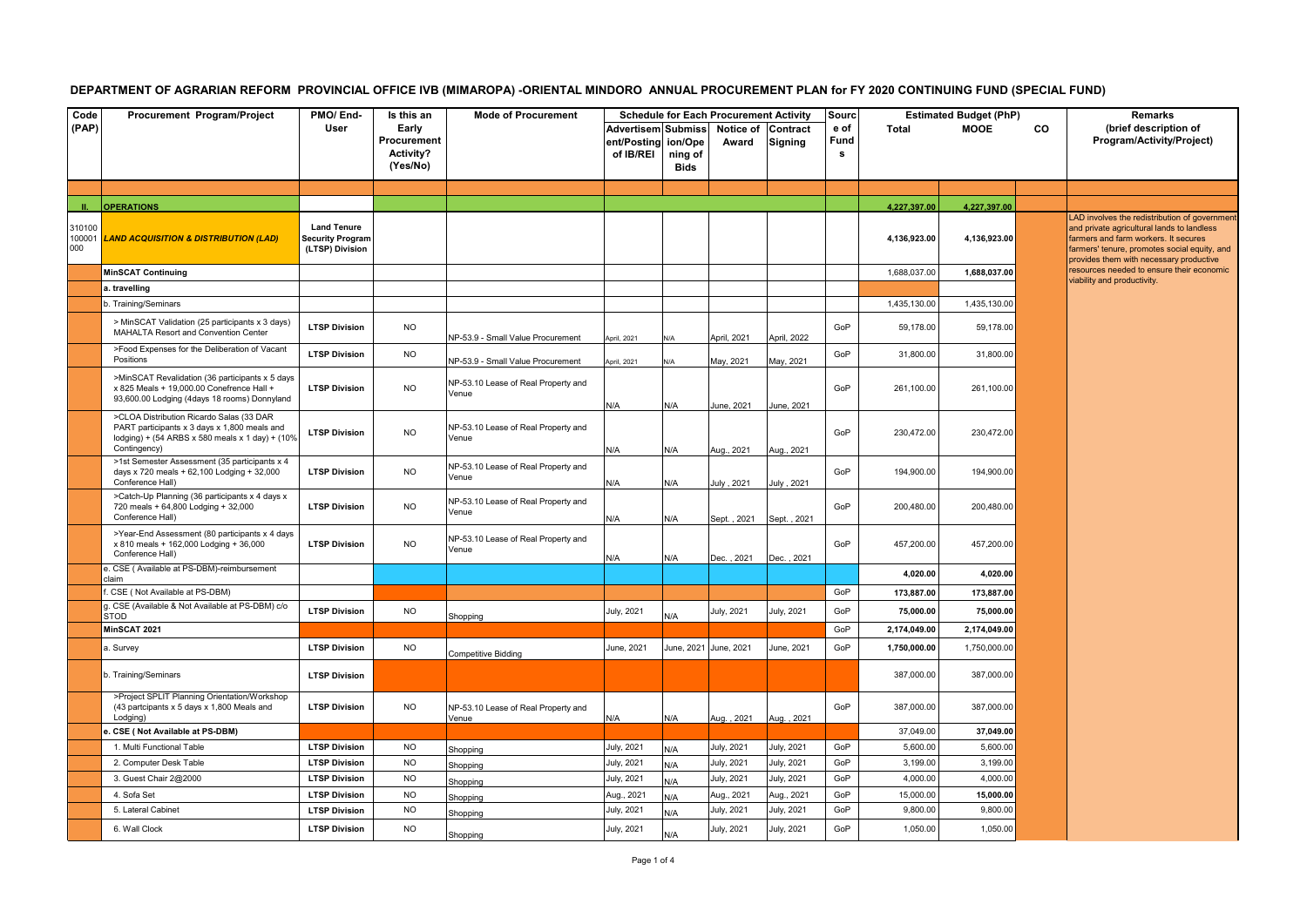| Code                    | Procurement Program/Project                                                                    | PMO/End-               | Is this an                                    | <b>Mode of Procurement</b>        |                                                |                                   | <b>Schedule for Each Procurement Activity</b> |                            | <b>Sourc</b>      |              | <b>Estimated Budget (PhP)</b> |    | Remarks                                            |
|-------------------------|------------------------------------------------------------------------------------------------|------------------------|-----------------------------------------------|-----------------------------------|------------------------------------------------|-----------------------------------|-----------------------------------------------|----------------------------|-------------------|--------------|-------------------------------|----|----------------------------------------------------|
| (PAP)                   |                                                                                                | User                   | Early<br>Procurement<br>Activity?<br>(Yes/No) |                                   | Advertisem Submiss<br>ent/Posting<br>of IB/REI | ion/Ope<br>ning of<br><b>Bids</b> | Notice of<br>Award                            | Contract<br><b>Signing</b> | e of<br>Fund<br>s | <b>Total</b> | <b>MOOE</b>                   | co | (brief description of<br>Program/Activity/Project) |
|                         | <b>Baco Rubber Experiment Station</b>                                                          |                        |                                               |                                   |                                                |                                   |                                               |                            | GoP               | 74,086.00    | 74,086.00                     |    |                                                    |
|                         | a. Survey                                                                                      | <b>LTSP Division</b>   | <b>NO</b>                                     |                                   | June, 2021                                     |                                   | June, 2021 June, 2021                         | June, 2021                 | GoP               | 63,789.55    | 63,789.55                     |    |                                                    |
|                         | b. CSE (Not Available at PS-DBM)                                                               | <b>LTSP Division</b>   | <b>NO</b>                                     | <b>Competitive Bidding</b>        | Oct., 2021                                     | N/A                               | Oct., 2021                                    | Oct., 2021                 | GoP               | 10,296.45    | 10,296.45                     |    |                                                    |
|                         | New Lands and OLT                                                                              |                        |                                               | Shopping                          |                                                |                                   |                                               |                            |                   | 200,751.00   | 200,751.00                    |    |                                                    |
|                         | a. Survey                                                                                      | <b>LTSP Division</b>   | <b>NO</b>                                     |                                   | June, 2021                                     | June, 2021 June, 2021             |                                               | June, 2021                 | GoP               | 185,150.00   | 185,150.00                    |    |                                                    |
|                         | b. CSE (Not Available at PS-DBM)                                                               | <b>LTSP Division</b>   | <b>NO</b>                                     | <b>Competitive Bidding</b>        | Oct., 2021                                     | N/A                               | Oct., 2021                                    | Oct., 2021                 | GoP               | 15,601.00    | 15,601.00                     |    |                                                    |
|                         |                                                                                                |                        |                                               | Shopping                          |                                                |                                   |                                               |                            |                   |              |                               |    |                                                    |
| 320100                  | 100002 ADJUDICATION OF AGRARIAN REFORM CASES                                                   |                        |                                               |                                   |                                                |                                   |                                               |                            |                   | 21,399.00    | 21,399.00                     |    |                                                    |
|                         | <b>Mediation</b>                                                                               |                        |                                               |                                   |                                                |                                   |                                               |                            |                   |              |                               |    |                                                    |
|                         | Common-Used Supplies & Equipment (CSE)                                                         | PARAB                  |                                               |                                   |                                                |                                   |                                               |                            |                   |              |                               |    |                                                    |
|                         | not available at PS-DBM                                                                        | PARAB                  | <b>NO</b>                                     |                                   |                                                |                                   |                                               |                            |                   | 21,399.00    | 21,399.00                     |    |                                                    |
|                         | Office Table                                                                                   | PARAB                  | <b>NO</b>                                     | Shopping                          | lay 2021                                       | N/A                               | ay 2021                                       | Aay 2021                   | GoP               | 10,700.0     | 10,700.00                     |    |                                                    |
|                         | Steel Cabinet (4Drawers)                                                                       | PARAB                  | <b>NO</b>                                     | Shopping                          | uly 2021                                       |                                   | July 2021                                     | July 2021                  |                   | 9,000.0      | 9,000.00                      |    |                                                    |
|                         | Stand Fan                                                                                      | PARAB                  | <b>NO</b>                                     | Shopping                          | <b>July 2021</b>                               | N/A                               | <b>July 2021</b>                              | July 2021                  |                   | 1,699.00     | 1,699.00                      |    |                                                    |
|                         | Agrarian Reform Beneficiaries Dev't &<br><b>Sustainability Program (ARBDSP)</b>                |                        |                                               |                                   |                                                |                                   |                                               |                            |                   | 69,075.00    | 69,075.00                     |    |                                                    |
|                         | <b>Supervision and management for effective</b><br>delivery of support services                |                        |                                               |                                   |                                                |                                   |                                               |                            |                   | 8,598.12     | 8,598.12                      |    |                                                    |
|                         | <b>Conduct of IT-Enabled Maturity Assessment</b><br>(ITEMA)                                    | <b>ARBDSP Division</b> |                                               |                                   |                                                |                                   |                                               |                            |                   |              |                               |    |                                                    |
|                         | > Catering services for trainings/meetings                                                     | <b>ARBDSP Division</b> | <b>NO</b>                                     |                                   |                                                |                                   |                                               |                            |                   |              |                               |    |                                                    |
|                         | <b>Marketing contract Signing Between Arbos</b><br>and BJMP under EPAHP                        | <b>ARBDSP Division</b> | <b>NO</b>                                     | NP-53.9 - Small Value Procurement | May, 2021                                      | N/A                               | May, 2021                                     | May, 2021                  | GoP               | 8,598.12     | 8,598.12                      |    |                                                    |
| 330100<br>100003<br>000 | <b>Enterprise Development, Economic and</b><br><b>Physical Infrastructure Support (EDEPIS)</b> |                        |                                               |                                   |                                                |                                   |                                               |                            |                   | 59,612.93    | 59,612.93                     |    |                                                    |
|                         | Provision of Support Facilities and Equipment                                                  |                        |                                               |                                   |                                                |                                   |                                               |                            |                   |              |                               |    |                                                    |
|                         | Village Level Farm-focused Enterprise<br>Development (VLFED) (new)                             |                        |                                               |                                   |                                                |                                   |                                               |                            |                   | 430.00       | 430.00                        |    |                                                    |
|                         | Payment of meals and snacks - Marketing<br>contract Signing Between Arbos and BJMP             | <b>ARBDSP Division</b> |                                               | NP-53.9 - Small Value Procurement | May, 2021                                      | N/A                               | May, 2021                                     | May, 2021                  | GoP               | 430.00       | 430.00                        |    |                                                    |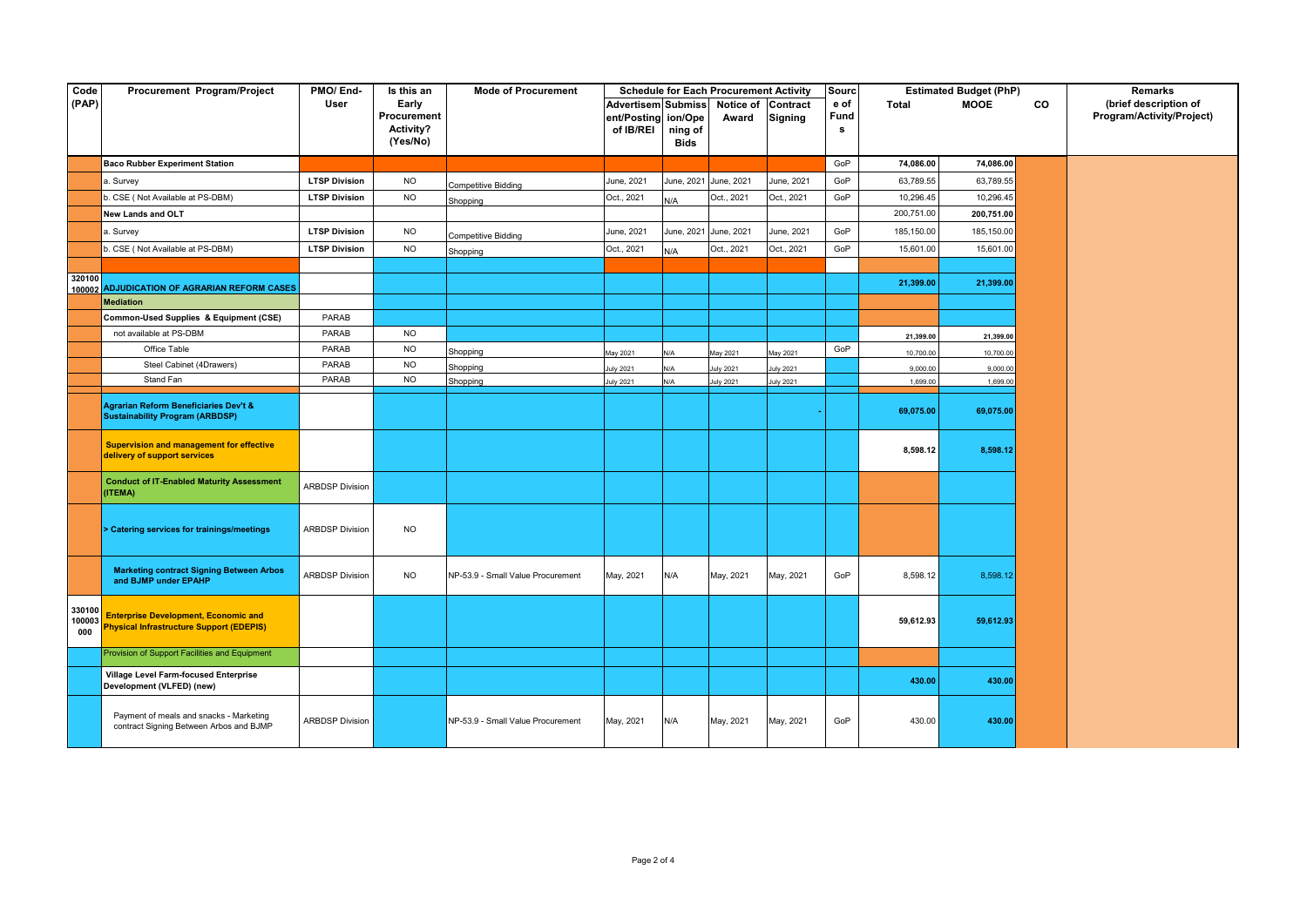| Code          | Procurement Program/Project                                                                                                                                            | PMO/End-               | Is this an                                    | <b>Mode of Procurement</b>        |                                                       |                                   | <b>Schedule for Each Procurement Activity</b> |                     | Sourc             |              | <b>Estimated Budget (PhP)</b> |           | <b>Remarks</b>                                     |
|---------------|------------------------------------------------------------------------------------------------------------------------------------------------------------------------|------------------------|-----------------------------------------------|-----------------------------------|-------------------------------------------------------|-----------------------------------|-----------------------------------------------|---------------------|-------------------|--------------|-------------------------------|-----------|----------------------------------------------------|
| (PAP)         |                                                                                                                                                                        | User                   | Early<br>Procurement<br>Activity?<br>(Yes/No) |                                   | <b>Advertisem Submiss</b><br>ent/Posting<br>of IB/REI | ion/Ope<br>ning of<br><b>Bids</b> | Notice of<br>Award                            | Contract<br>Signing | e of<br>Fund<br>s | <b>Total</b> | <b>MOOE</b>                   | <b>CO</b> | (brief description of<br>Program/Activity/Project) |
|               | <b>Linking Smallholder farmers to</b><br>Markets(sustaining)/ Enhanced Partnership<br><b>Against Hunger and Poverty</b>                                                |                        |                                               |                                   |                                                       |                                   |                                               |                     |                   | 33,357.93    | 33,357.93                     |           |                                                    |
|               | Meals and snacks and lodging for the Learning<br>session on agroenterprise development Linking<br>Smallholder Farmers to market with micro finance<br>- July 5-9, 2021 | <b>ARBDSP Division</b> |                                               | NP-53.9 - Small Value Procurement | May, 2021                                             | N/A                               | May, 2021                                     | May, 2021           | GoP               | 33,357.93    | 33,357.93                     |           |                                                    |
|               | <b>APCP SARO</b>                                                                                                                                                       |                        |                                               |                                   |                                                       |                                   |                                               |                     |                   | 10,000.00    | 10,000.00                     |           |                                                    |
|               | Payment of meals and snacks; function hall -<br>Marketing contract Signing Between ARBOs and<br><b>BJMP</b>                                                            | <b>ARBDSP Division</b> | <b>NO</b>                                     | NP-53.9 - Small Value Procurement | May, 2021                                             | N/A                               | May, 2021                                     | May, 2021           | GoP               | 4,000.00     | 4,000.00                      |           |                                                    |
|               | Meals - Monthly Review and Planning Session<br>(RPS) - Apr 29, 2021                                                                                                    | <b>ARBDSP Division</b> | <b>NO</b>                                     | NP-53.9 - Small Value Procurement | May, 2021                                             | N/A                               | May, 2021                                     | May, 2021           | GoP               | 6,000.00     | 6,000.00                      |           |                                                    |
|               | <b>LINKSFARMM SARO #12</b>                                                                                                                                             |                        |                                               |                                   |                                                       |                                   |                                               |                     |                   | 2,640.00     | 2,640.00                      |           |                                                    |
|               | Payment of meals and snacks; function hall -<br>Marketing contract Signing Between Arbos and<br><b>BJMP</b>                                                            | <b>ARBDSP Division</b> | <b>NO</b>                                     | NP-53.9 - Small Value Procurement | May, 2021                                             | N/A                               | May, 2021                                     | May, 2021           | GoP               | 2,640.00     | 2,640.00                      |           |                                                    |
|               | <b>LINKSFARMM SARO #16</b>                                                                                                                                             |                        |                                               |                                   |                                                       |                                   |                                               |                     |                   | 7,485.00     | 7,485.00                      |           |                                                    |
|               | Meals and snacks and lodging for the Learning<br>session on agroenterprise development Linking<br>Smallholder Farmers to market with micro finance -<br>July 5-9, 2021 | <b>ARBDSP Division</b> | <b>NO</b>                                     | NP-53.9 - Small Value Procurement | May, 2021                                             | N/A                               | May, 2021                                     | May, 2021           | GoP               | 7,485.00     | 7,485.00                      |           |                                                    |
|               | <b>LINKSFARMM SARO #15</b>                                                                                                                                             |                        |                                               |                                   |                                                       |                                   |                                               |                     |                   | 5,700.00     | 5,700.00                      |           |                                                    |
|               | Meals and snacks and lodging for the Learning<br>session on agroenterprise development Linking<br>Smallholder Farmers to market with micro finance -<br>July 5-9, 2021 | <b>ARBDSP Division</b> | <b>NO</b>                                     | NP-53.9 - Small Value Procurement | May, 2021                                             | N/A                               | May, 2021                                     | May, 2021           | GoP               | 5,700.00     | 5,700.00                      |           |                                                    |
| 330100<br>000 | 100004 Climate Resilient Farm Productivity Support                                                                                                                     |                        |                                               |                                   |                                                       |                                   |                                               |                     |                   | 863.95       | 863.95                        |           |                                                    |
|               | <b>Provision of Farm Machinery and</b><br>Equipment/implement                                                                                                          | <b>ARBDSP Division</b> |                                               |                                   |                                                       |                                   |                                               |                     |                   |              |                               |           |                                                    |
|               | Expenses on meals & snacks for related activities<br>on agroenterprise dev't linking small holder farmers<br>to market with microfinance                               | <b>ARBDSP Division</b> | <b>NO</b>                                     | NP-53.9 - Small Value Procurement | May, 2021                                             | N/A                               | May, 2021                                     | May, 2021           | GoP               | 863.95       | 863.95                        |           |                                                    |
|               |                                                                                                                                                                        |                        |                                               |                                   |                                                       |                                   |                                               |                     |                   |              |                               |           |                                                    |
|               |                                                                                                                                                                        |                        |                                               |                                   |                                                       |                                   |                                               |                     |                   |              |                               |           |                                                    |
|               | <b>GRAND TOTAL</b>                                                                                                                                                     |                        |                                               |                                   |                                                       |                                   |                                               |                     |                   | 4,227,397.00 | 4,227,397.00                  |           |                                                    |